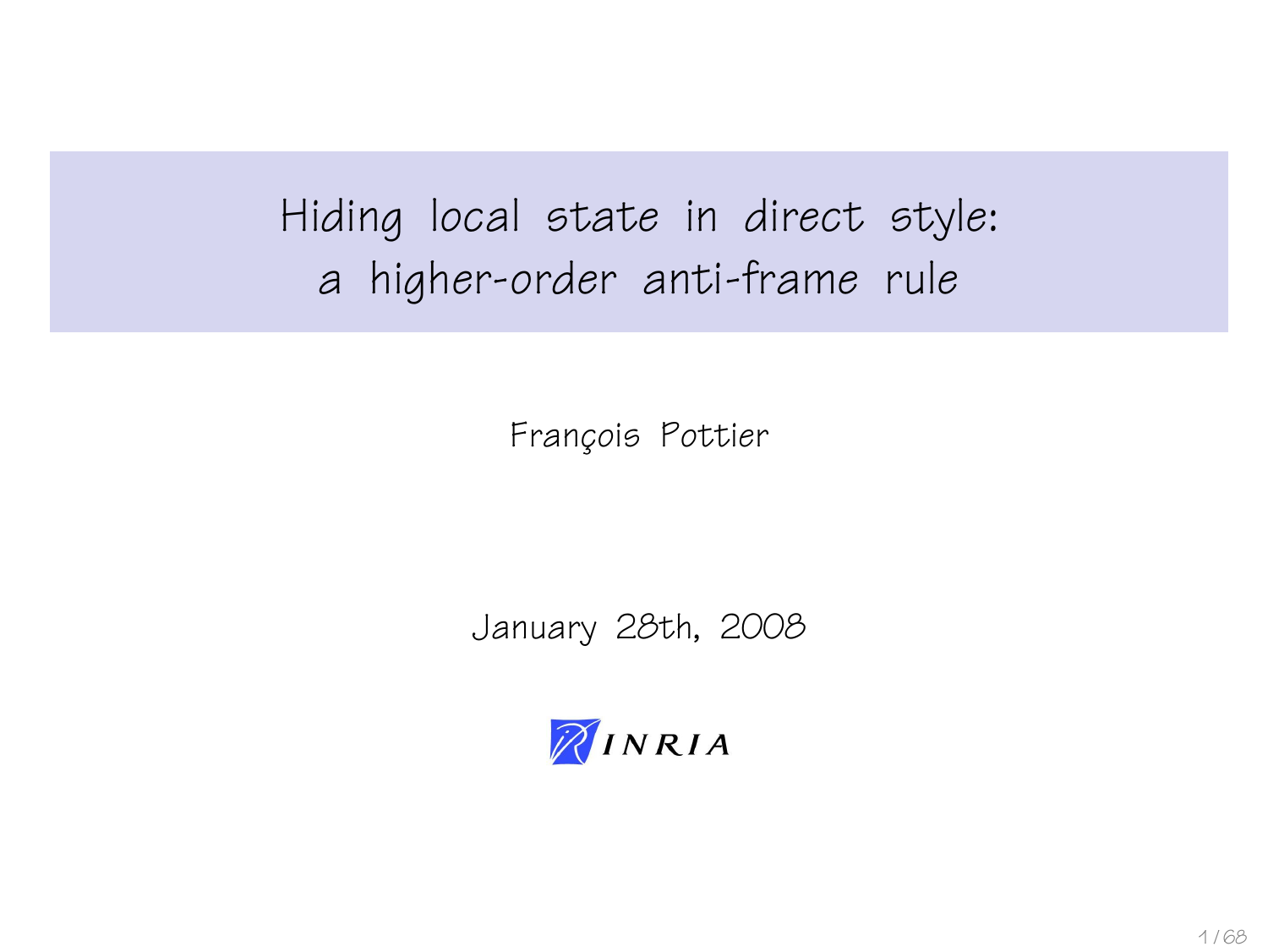### <span id="page-1-0"></span>Contents

#### **•** [Introduction](#page-1-0)

- **•** [Basics of the type system](#page-11-0)
- [A higher-order anti-frame rule](#page-22-0)
- **•** [Applications](#page-45-0)
- **•** [Conclusion](#page-57-0)
- **•** [Bibliography](#page-65-0)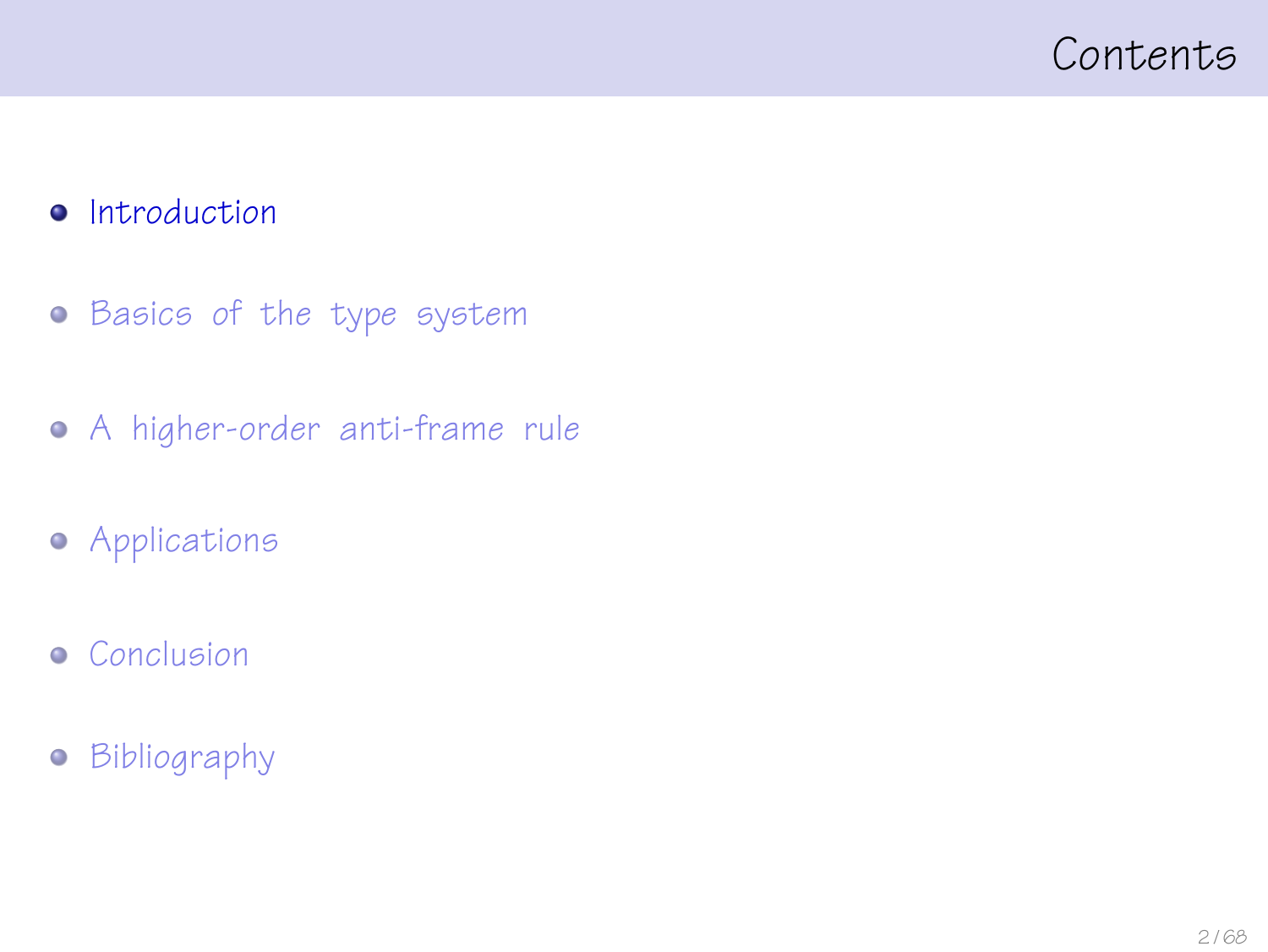Many "objects" (or "modules", "components", "functions") rely on a piece of modifiable internal state, yet publish an informal specification that does not reveal the existence of such a state.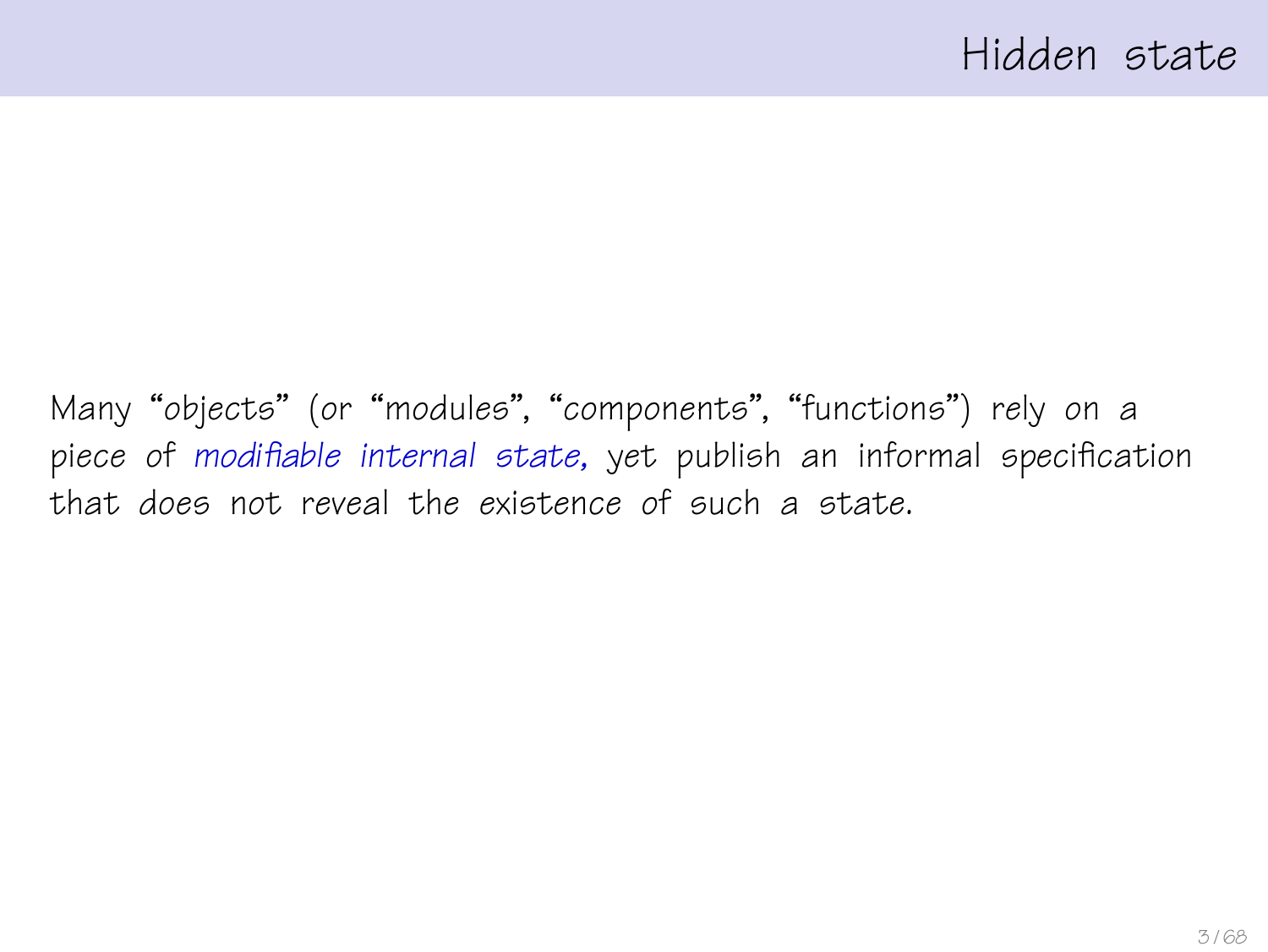For instance, a memory manager might maintain a linked list of freed memory blocks.

Yet, clients need not know anything about it.

It is safe for them to consider that the allocation and deallocation functions have no side effect, other than the obvious effect of providing the client with, or depriving the client from, ownership of a unique memory block.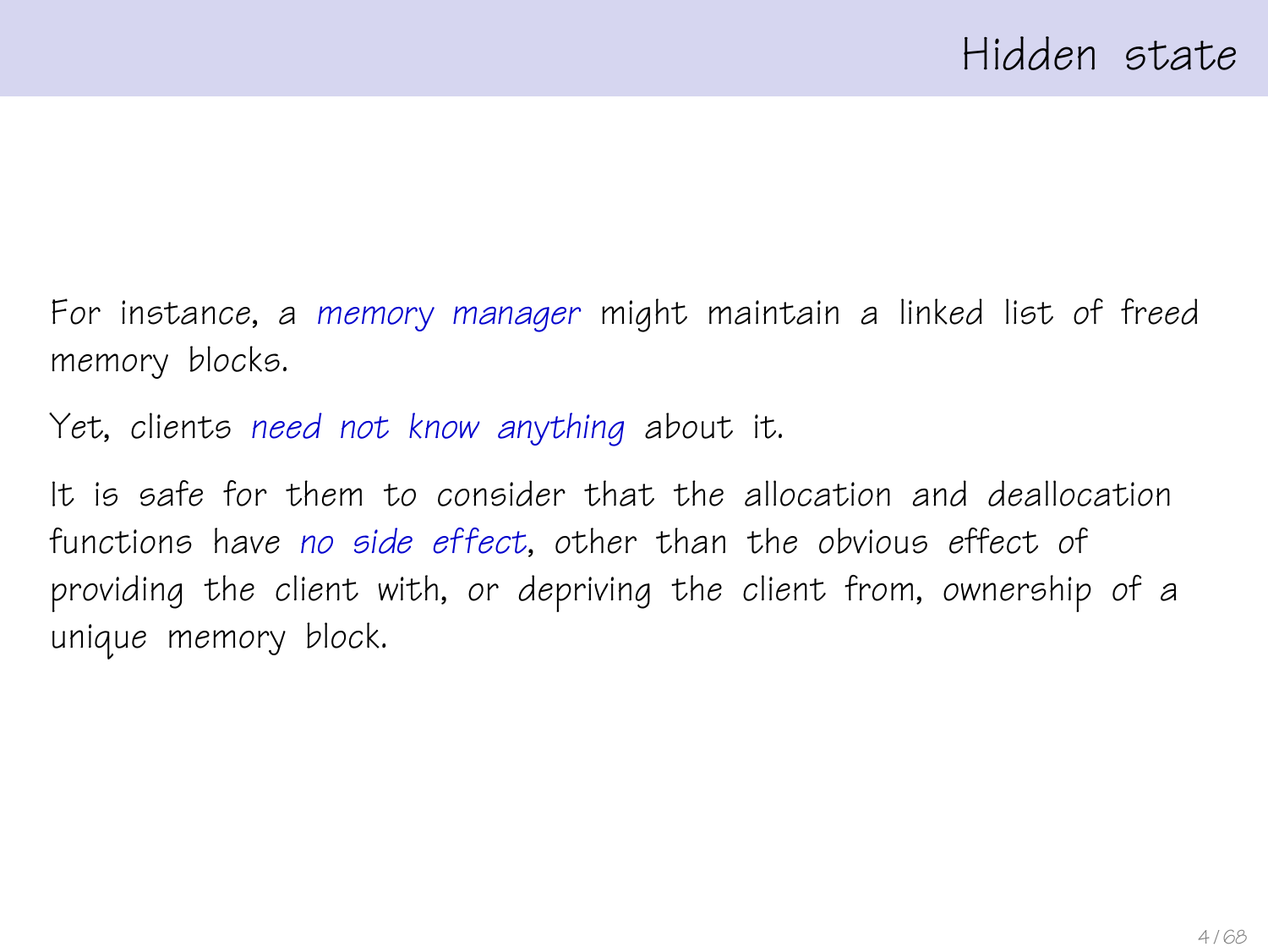Hiding is not abstraction. Hiding pretends that there is no internal state, while abstraction acknowledges that there is one, but makes its type (and properties) abstract.

Both protect the internal state from interference by clients, and protect clients from changes in the representation of the internal state.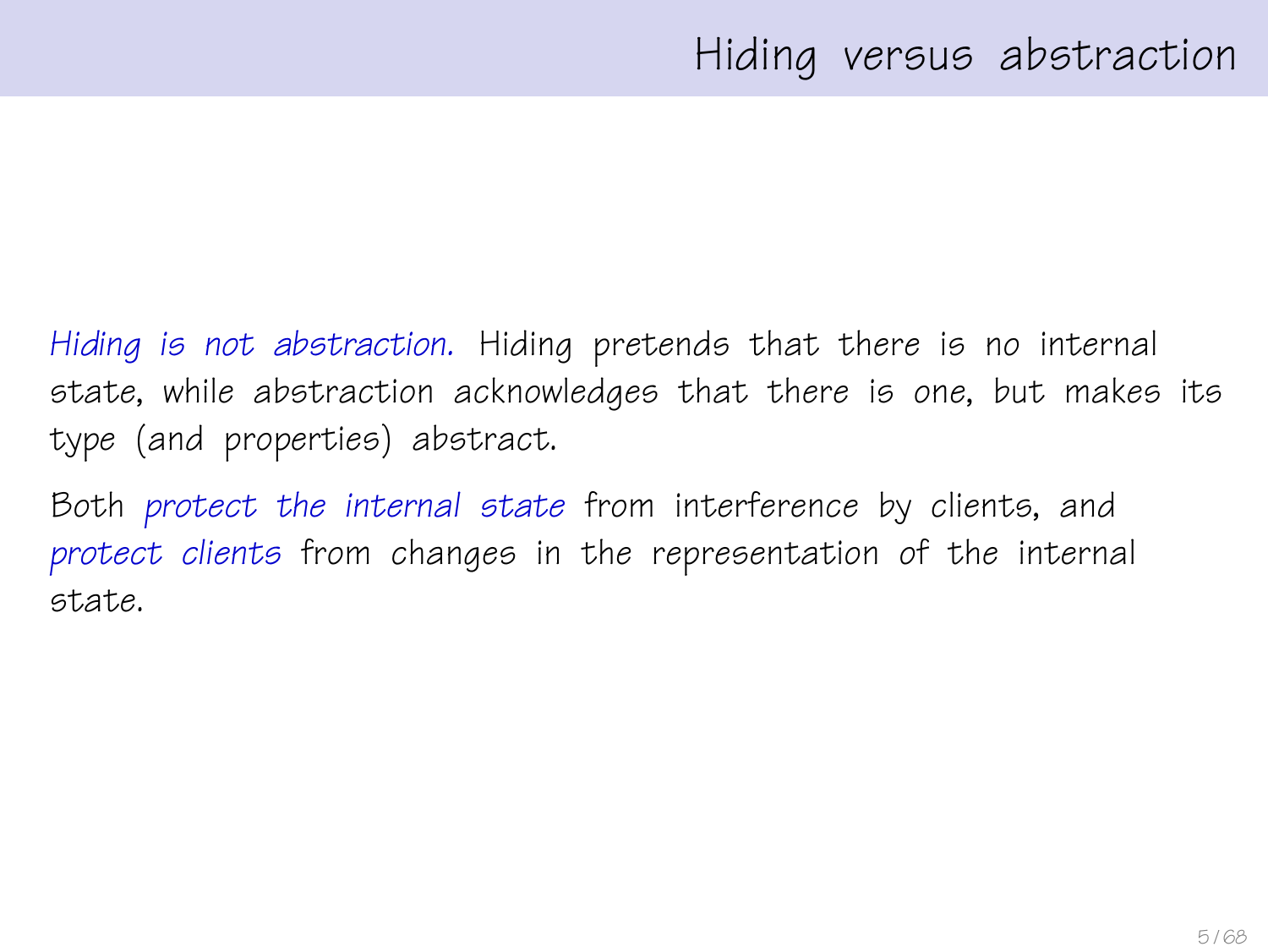Hiding offers the additional advantage that objects with internal state appear as ordinary objects, hence can be untracked. It is not necessary to ask how they are aliased or who owns them.

Abstraction offers the additional advantage that clients can reason about state changes. The computational state, which has abstract type, can be declared to represent some logical state, at a concrete type. For instance, the internal state of a hash table represents a mathematical finite map.

In practice, both hiding and abstraction are useful.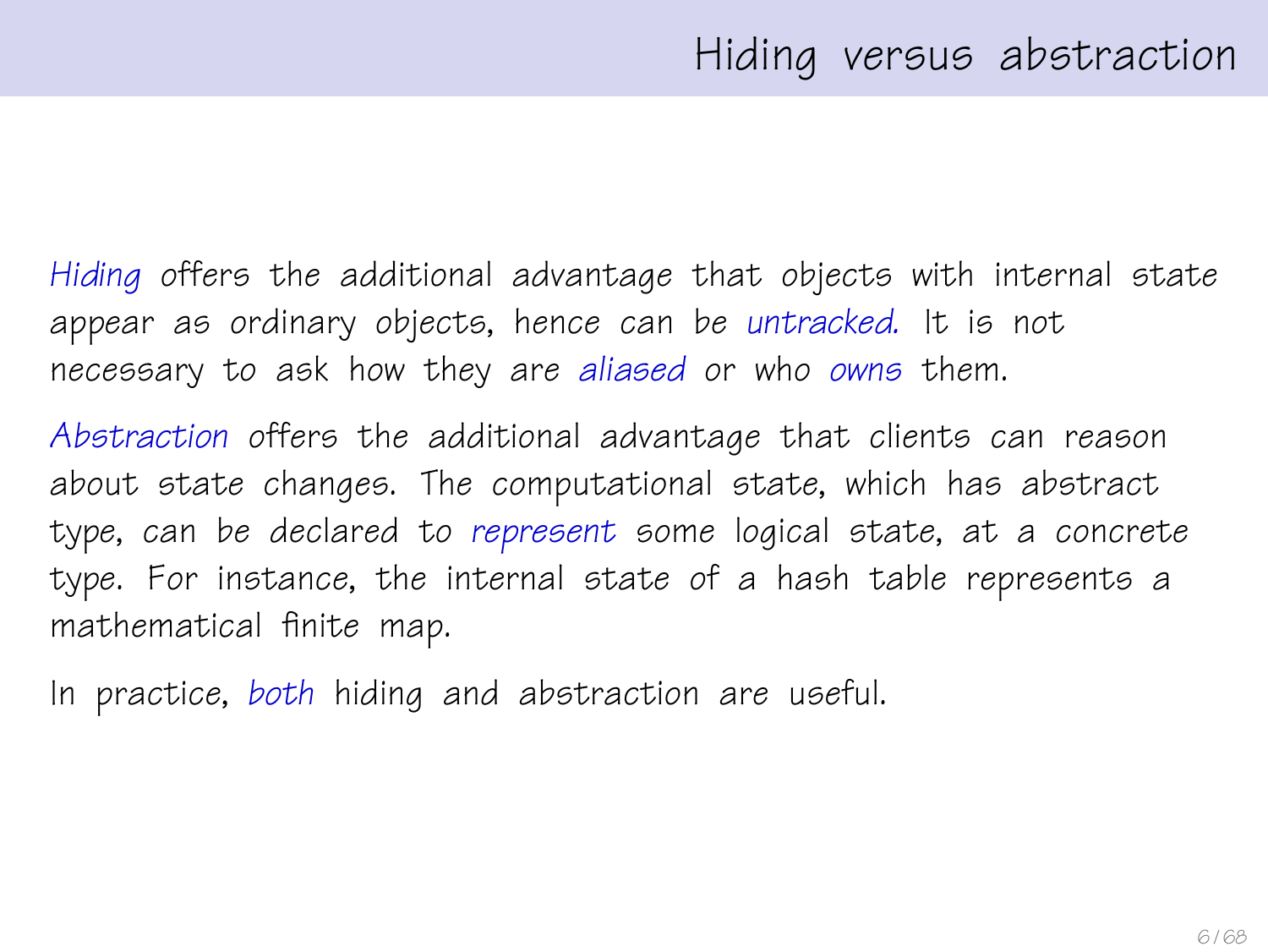Consider an object that produces the stream of the prime numbers. If it is specified that each invocation returns the next prime number, then the internal state can only be abstract.

If it is only specified that each invocation returns some prime number, then the state can be hidden.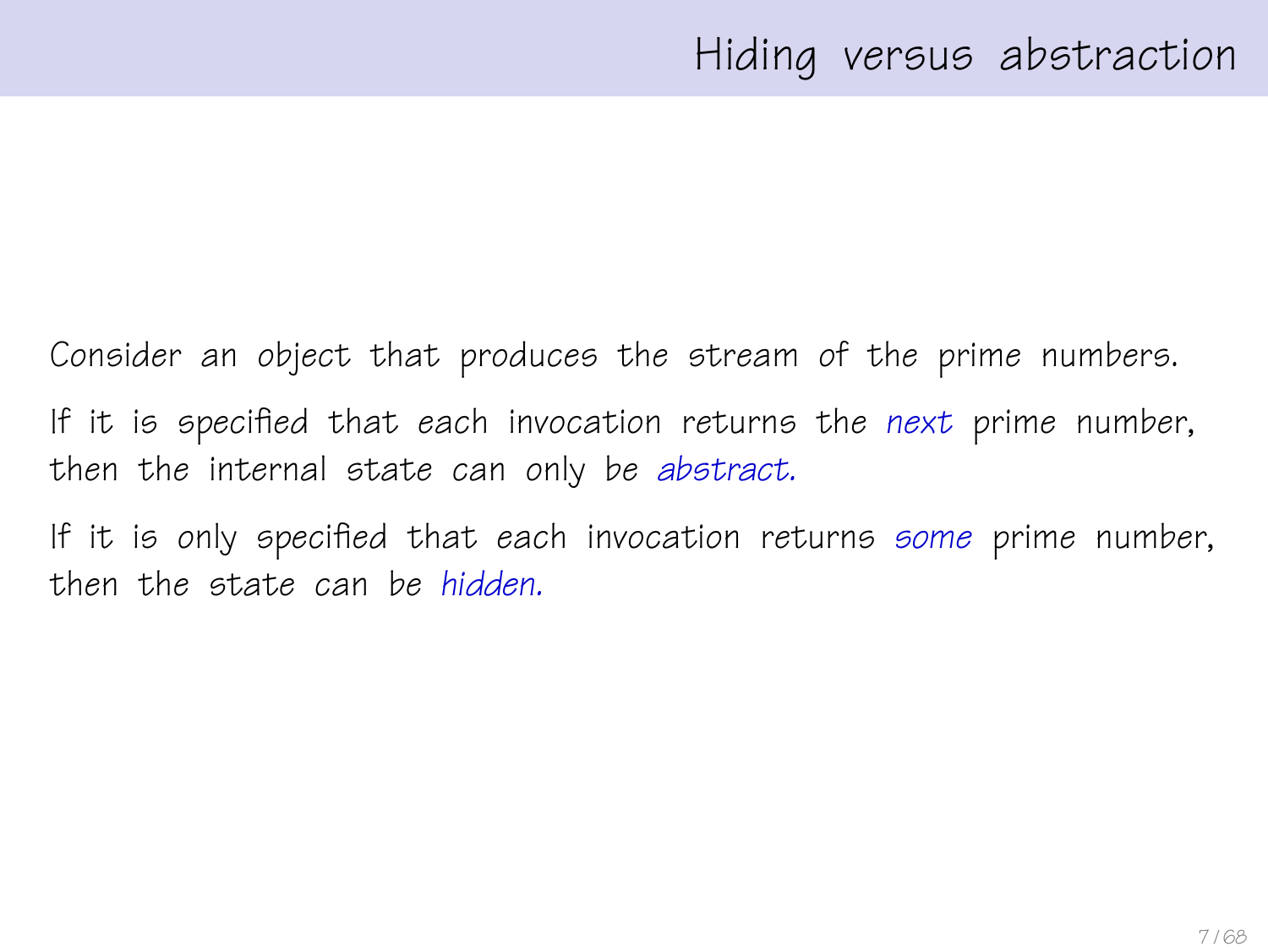Whether an object's internal state can be hidden depends not just on the object's actual behavior, but also on its specification.

As specifications become less precise, opportunities for hiding state increase!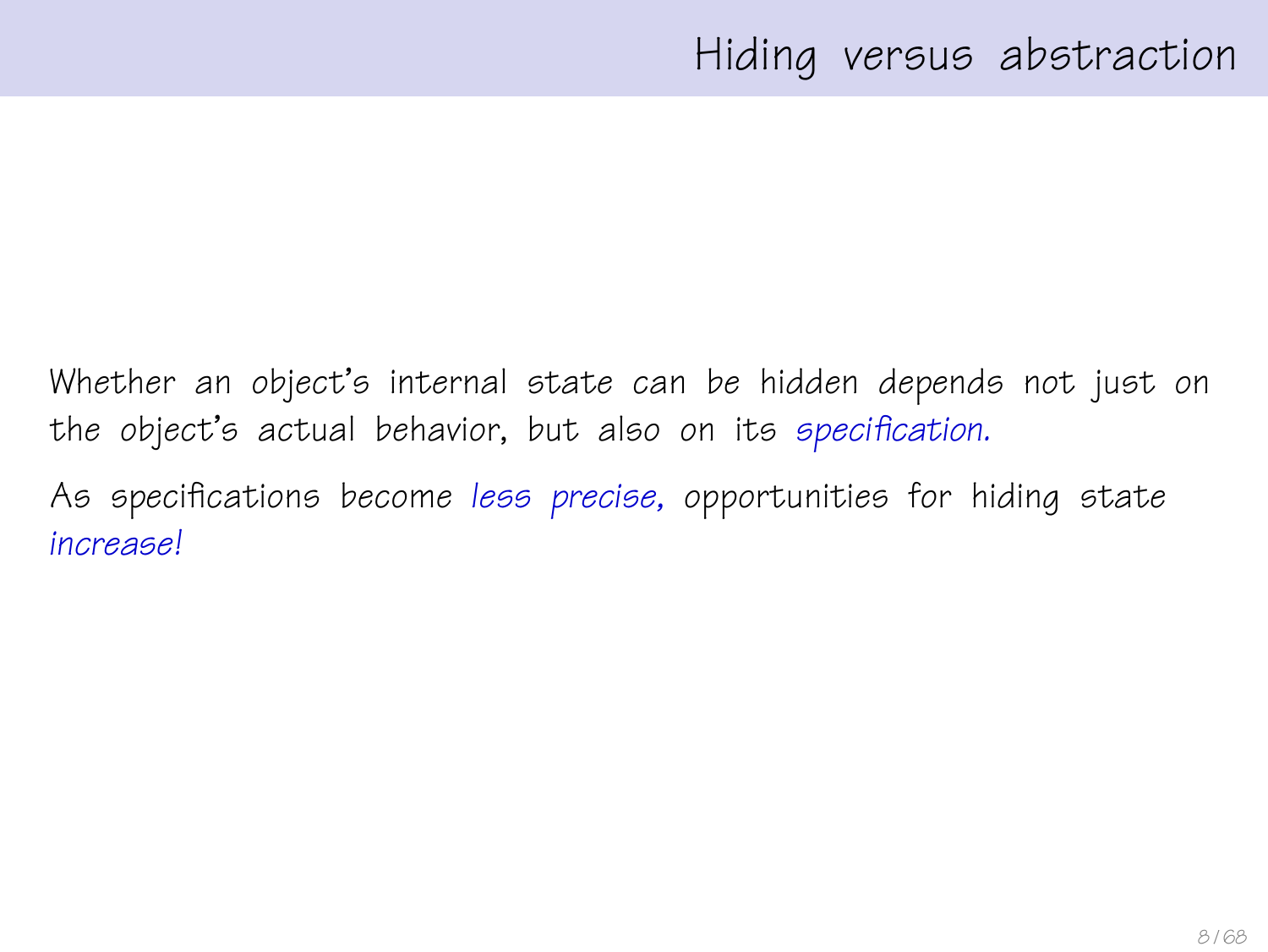How could the concept of hidden state be made precise in a formal framework for reasoning about programs?

This talk attempts to provide an answer...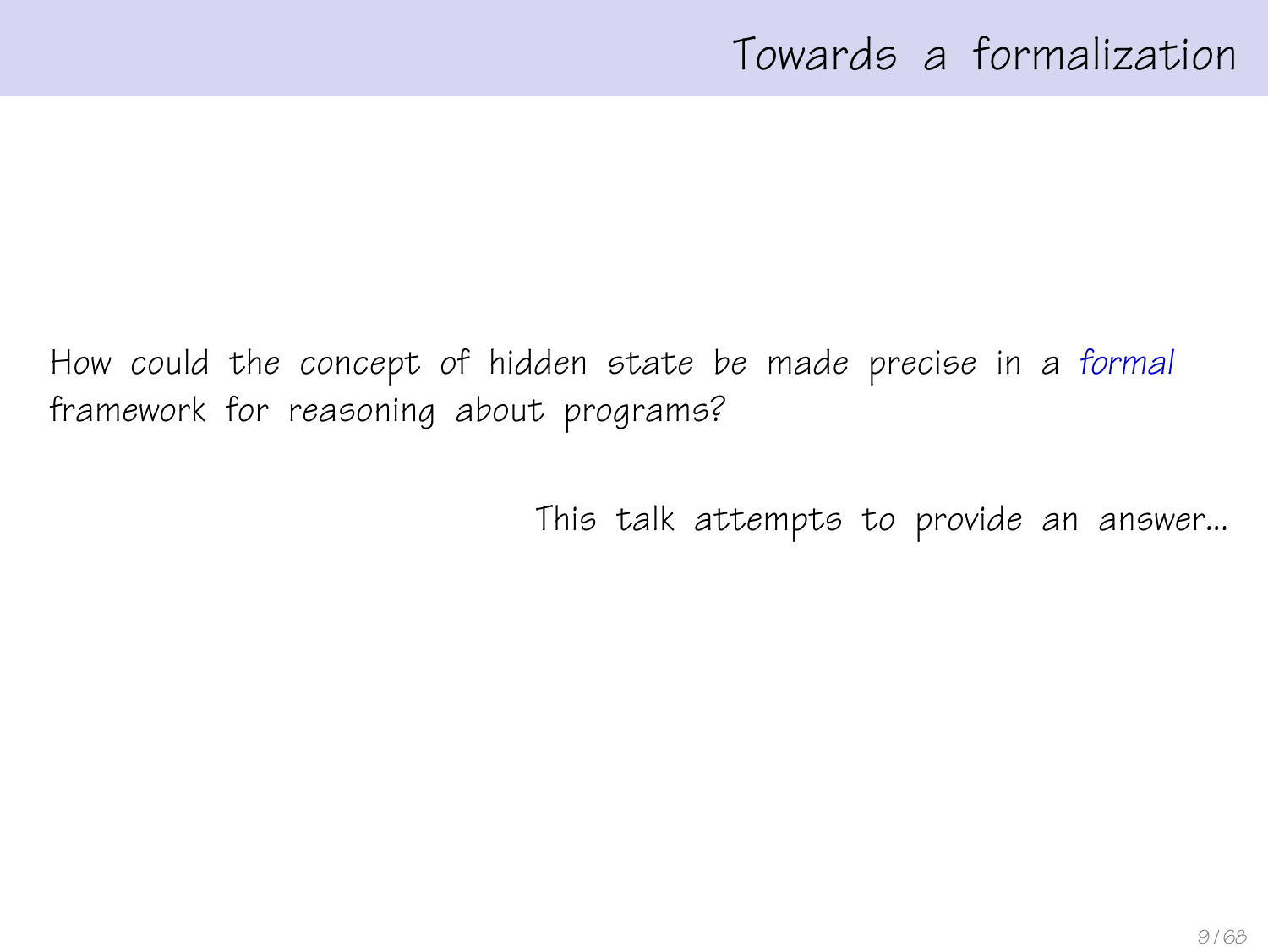Which formal frameworks provide an appropriate setting in which to ask (and answer) this question?

There are several. Separation logic is one. A type system with regions and capabilities is another.

In fact, the two are quite close: both keep track of aliasing and ownership properties. Both allow assigning pre- and post-conditions to code.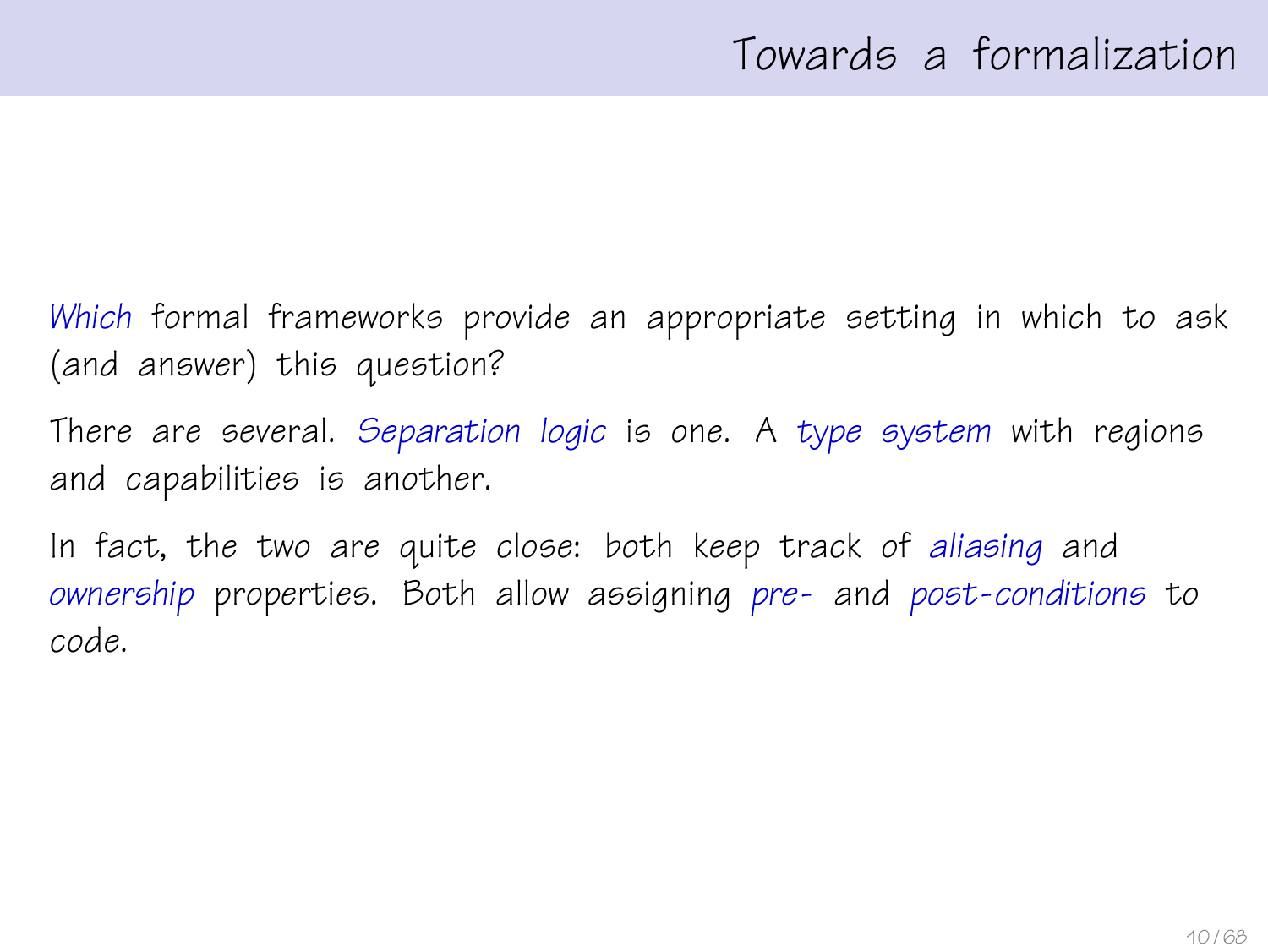Hidden state has been previously studied in the setting of separation logic [\[O'Hearn et al., 2004,](#page-66-0) [Birkedal et al., 2006\]](#page-66-1).

In this talk, I use the vocabulary of a type system [Charguéraud and Pottier, 2007] for an ML-like programming language.

It should be possible to transpose the main idea to the setting of separation logic.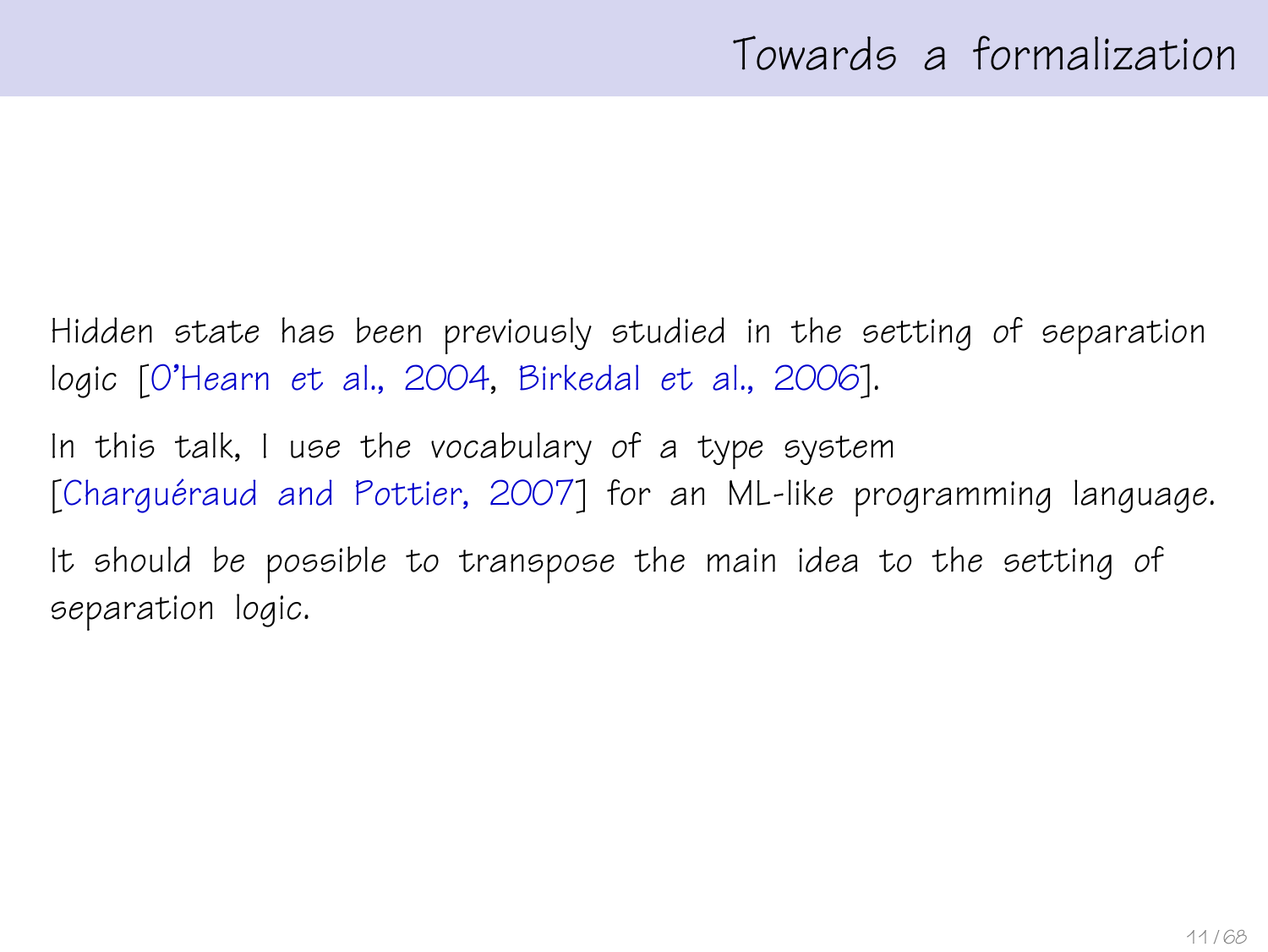### <span id="page-11-0"></span>Contents

#### • [Introduction](#page-1-0)

- **•** [Basics of the type system](#page-11-0)
- [A higher-order anti-frame rule](#page-22-0)
- **•** [Applications](#page-45-0)
- **•** [Conclusion](#page-57-0)
- **•** [Bibliography](#page-65-0)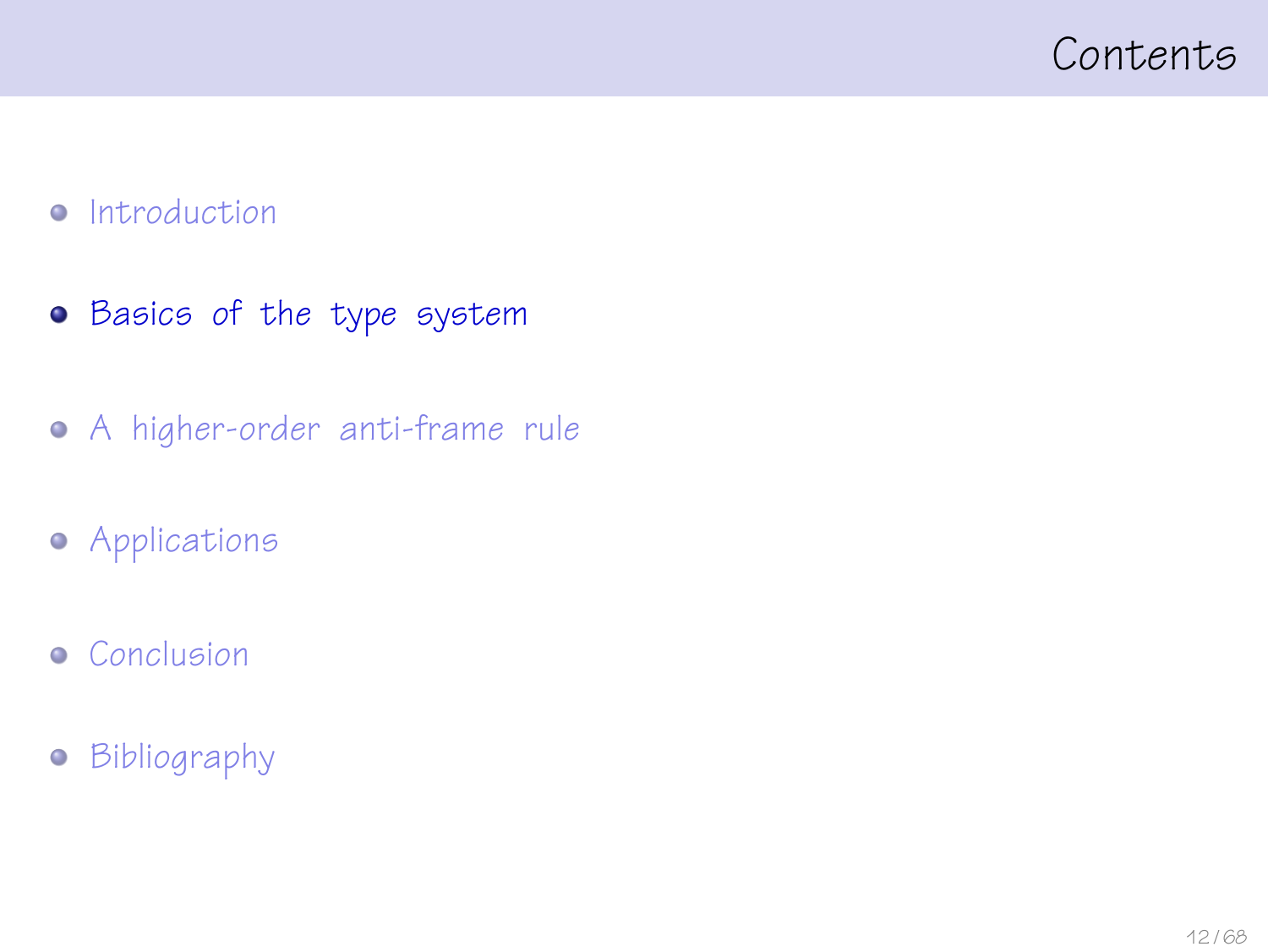This type system is the setting in which I develop a rule for hiding state and prove (syntactic) type soundness.

The details of the type system are somewhat unimportant for this talk. I just wish to convey a flavor of the system before we embark on a journey towards hidden state...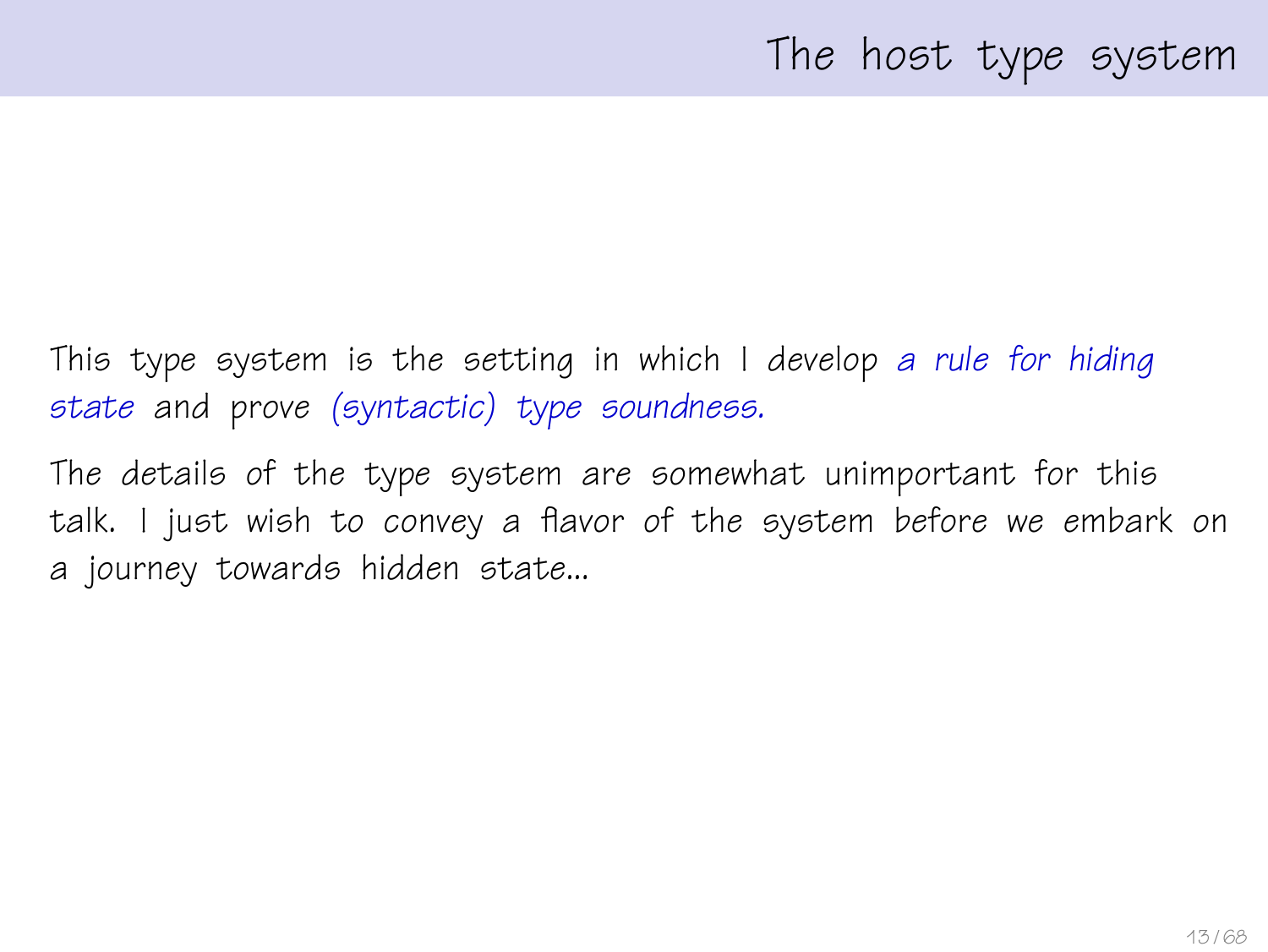A region  $\rho$  is a static name for a set of values. The type  $[\rho]$  is the type of the values that inhabit the region  $\rho$ . In this talk, there are only singleton regions, so a region  $\rho$  is a static name for a value, and  $[\rho]$  is a singleton type. My paper with Arthur Charguéraud  $[2007]$  $[2007]$  also has group regions, which become necessary when there is aliasing.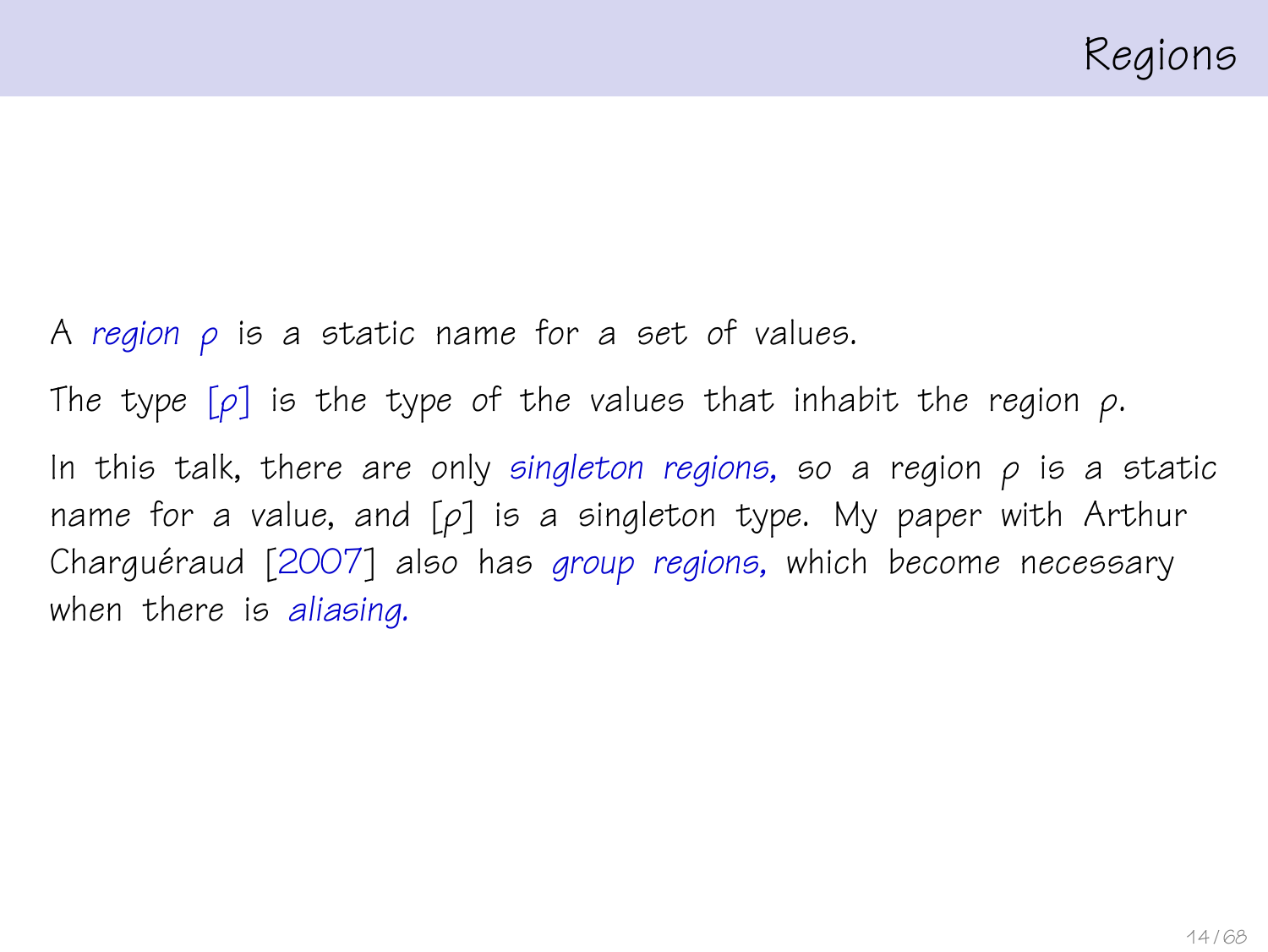A singleton capability  $\{\rho : \theta\}$  is a static token that serves two roles. First, it carries a memory type  $\theta$ , which describes the structure and extent of the memory area to which the value  $\rho$  gives access. Second, it represents ownership of this area.

For instance,  $\{\rho : \text{ref int}\}$  asserts that the value  $\rho$  is the address of a reference cell, and asserts ownership of this cell.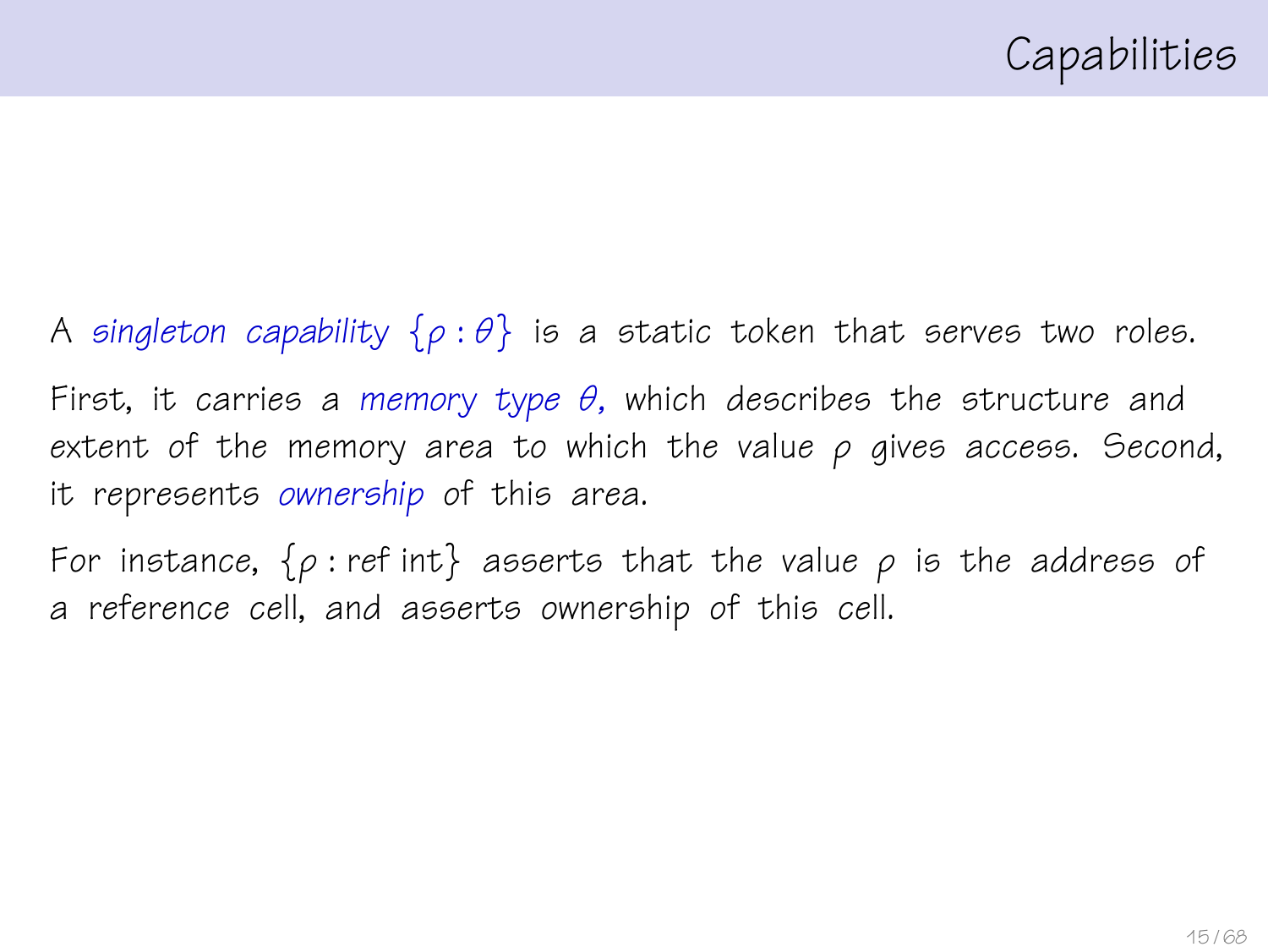On top of singleton capabilities, one builds composite capabilities:

$$
C ::= \emptyset \qquad \text{empty heap}
$$
\n
$$
[ \begin{array}{ccc} \{ \rho : \theta \} & \text{singleton heap} \\ \{ C_1 \land C_2 \} & \text{(separating) conjunction} \\ \{ \end{array} \}
$$
\n
$$
[ \begin{array}{ccc} \exists \rho. C & \text{embedding} \\ \{ C_4 \otimes C_2 \} & \text{(explained later on)} \end{array} ]
$$

There is a clear analogy between capabilities and separation logic assertions.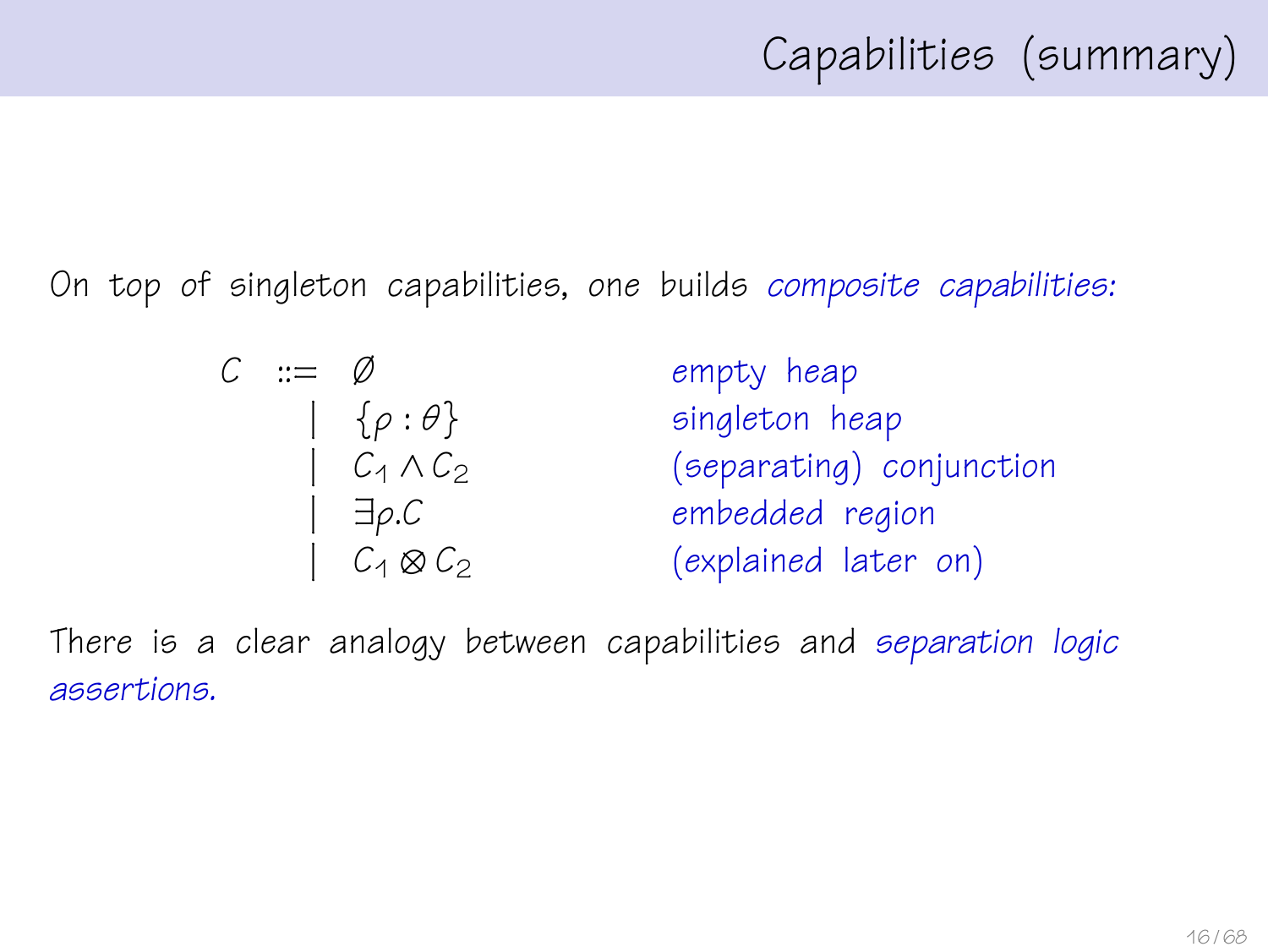Memory types

Here is a summary of memory types:

| $\theta$ | :=                              | $\bot$   unit   $\theta_1 + \theta_2$   $\theta_1 \times \theta_2$ | data |
|----------|---------------------------------|--------------------------------------------------------------------|------|
|          | $\sigma_1 \rightarrow \sigma_2$ | functions                                                          |      |
|          | [ $\rho$ ]                      | indirection via a region                                           |      |
|          | $\sigma_1 \rightarrow \sigma_2$ | reference cell                                                     |      |
|          | $\sigma_1 \land \theta$         | embedded capability                                                |      |
|          | $\exists \rho. \theta$          | embedded region                                                    |      |
|          | $\theta \otimes C$              | (explained later on)                                               |      |

Memory types express ownership, so they are linear.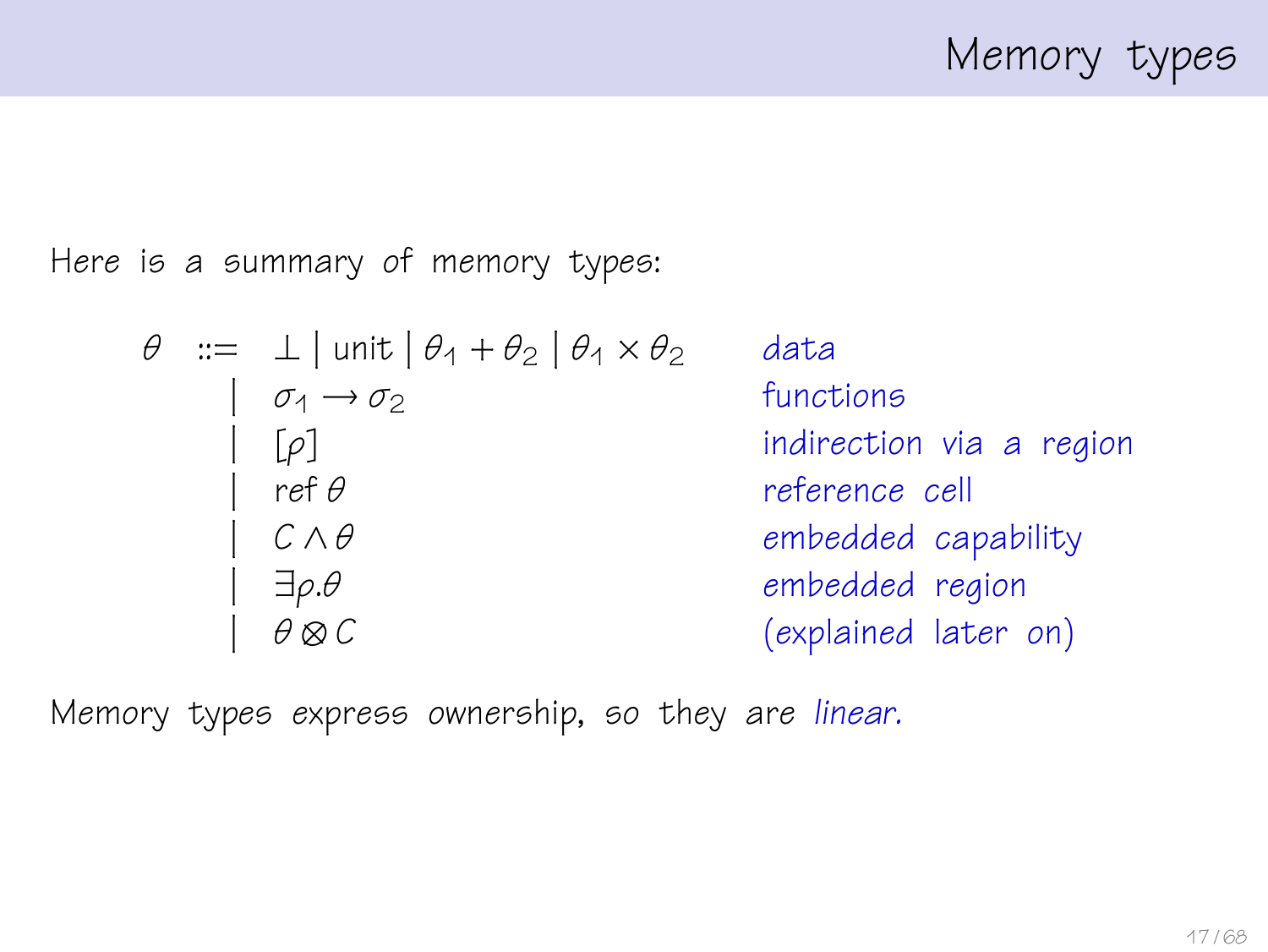I assume that capabilities and types can be recursive. For instance, the unique solution to the following equation:

$$
R = \{ \rho : \text{ref } ((R \wedge \sigma_1) \rightarrow (R \wedge \sigma_2)) \}
$$

is a singleton capability R for a reference cell that contains a function that requires, and preserves, R.

Recursive capabilities are required in many applications, and, in this system, appear necessary for the subject reduction proof to go through.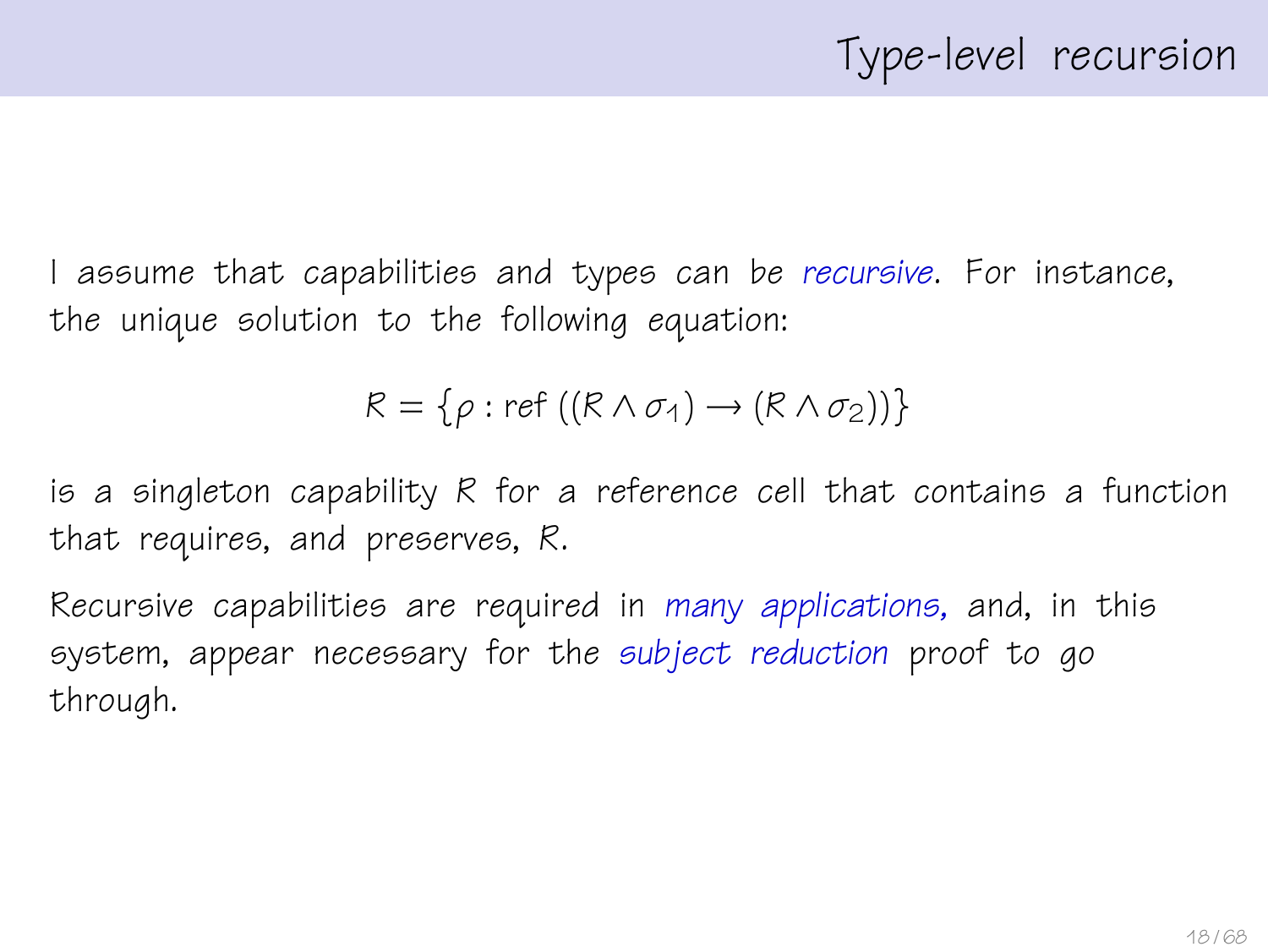# Value types (summary)

Values receive value types:

$$
\tau ::= \bot | \text{unit} | \tau_1 + \tau_2 | \tau_1 \times \tau_2
$$
 data  
\n
$$
| \sigma_1 \rightarrow \sigma_2
$$
 functions  
\n
$$
| \tau \otimes C
$$
 (explained later on)

Values are non-linear: they can be discarded or duplicated at will.

Value types form a subset of memory types, deprived of references and embedded capabilities.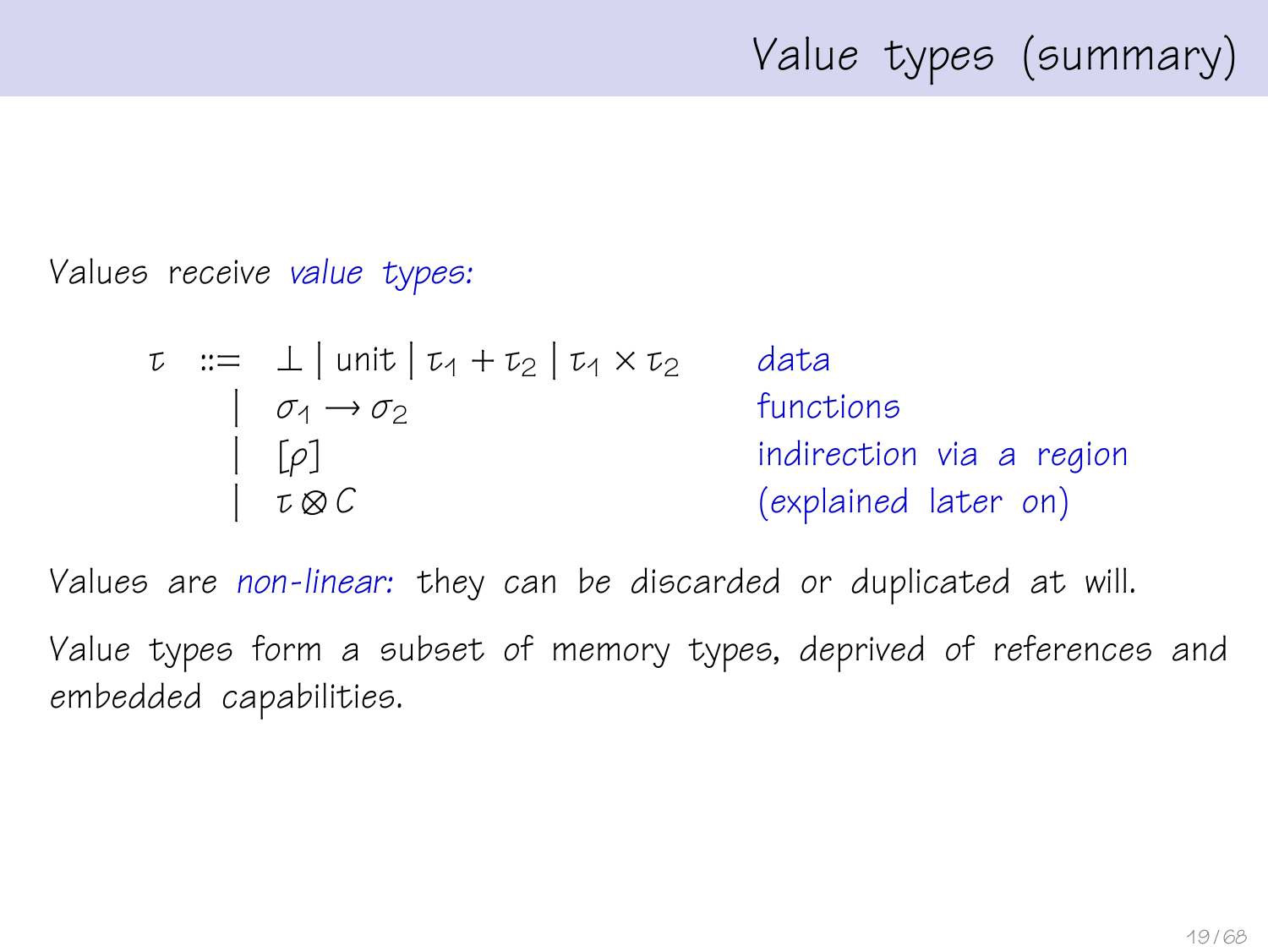## Judgements about values

Judgements about values take the form:

 $\Gamma \vdash v : \tau$ 

Type environments Γ associate value types with variables.

Values do not involve computation, which is why this judgement form does not involve any capabilities, either as input or as output.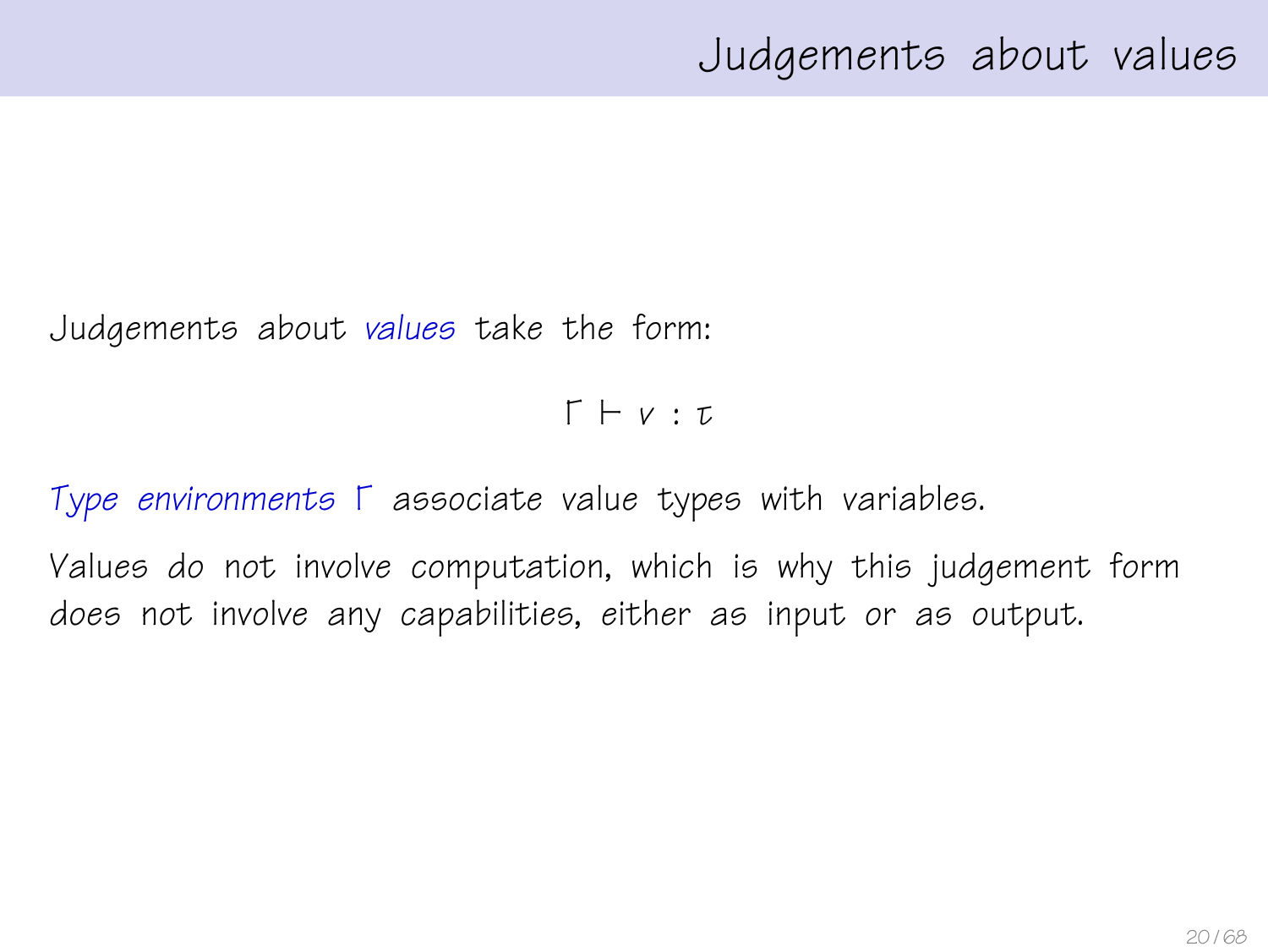Judgements about terms take the form:

 $Γ : C ⊢ t : σ$ 

The capability C serves a pre-condition, while the computation type  $\sigma$ serves as a post-condition. Judgements about terms are analogous to Hoare triples in separation logic.

Computation types are:

$$
\sigma ::= \tau \mid C \wedge \sigma \mid \exists \rho. \sigma \mid \sigma \otimes C
$$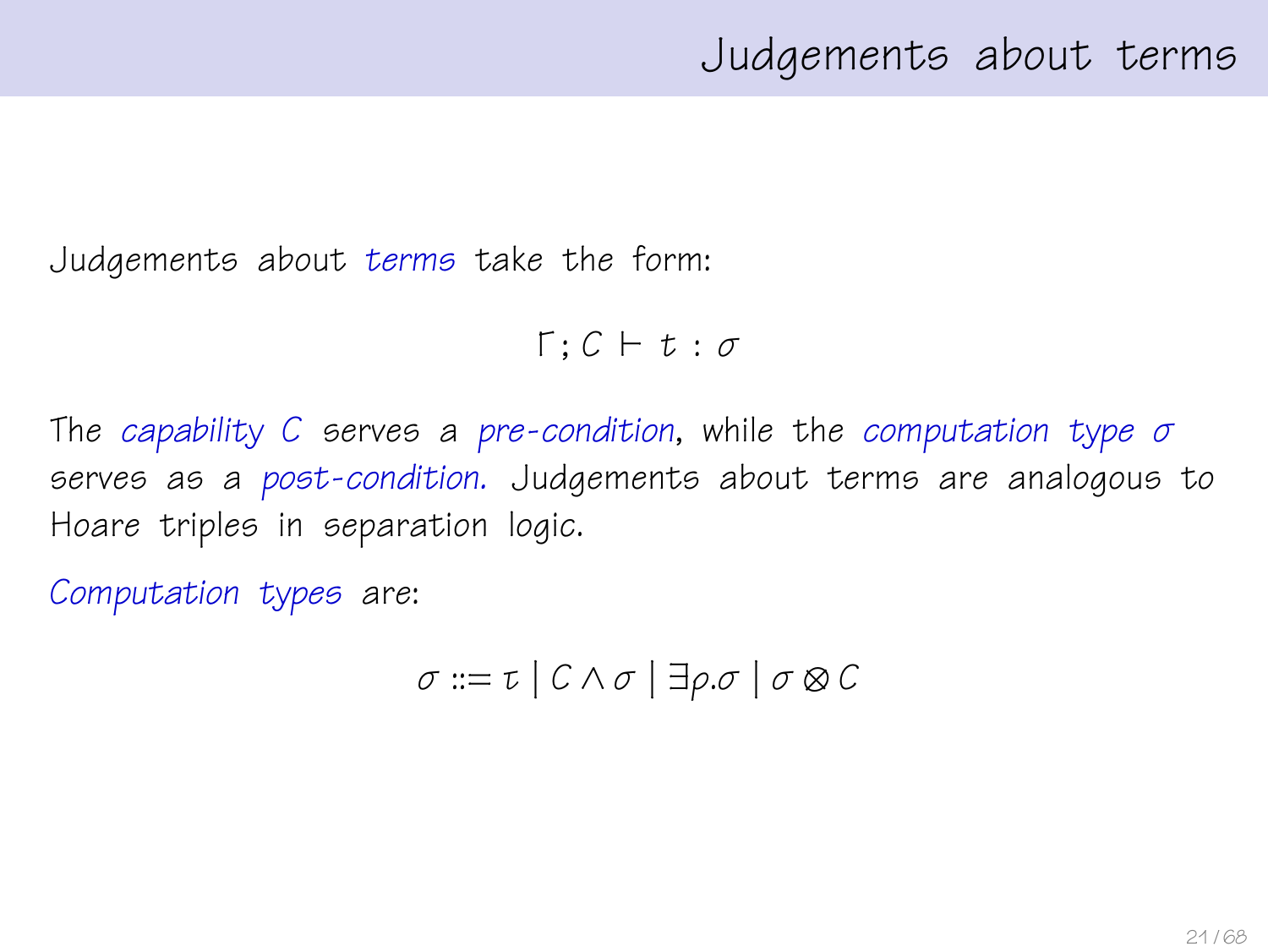References are tracked: allocation produces a singleton capability, which is later required for access. Read and write accesses are restricted to non-linear value types, because they duplicate or discard a value.

ref : 
$$
\tau \rightarrow \exists \rho . \{\rho : \text{ref } \tau\} [\rho]
$$
  
get : { $\rho : \text{ref } \tau\} [\rho] \rightarrow \{\rho : \text{ref } \tau\} \tau$   
set : { $\rho : \text{ref } \tau_1\} ([\rho] \times \tau_2) \rightarrow \{\rho : \text{ref } \tau_2\}$ unit

References to non-value types can be created and exploited via focusing:

$$
(\text{focus-ref}) \qquad \{ \rho_1 : \text{ref } \theta \} \equiv \exists \rho_2. \{ \rho_1 : \text{ref } [\rho_2] \} \{ \rho_2 : \theta \}
$$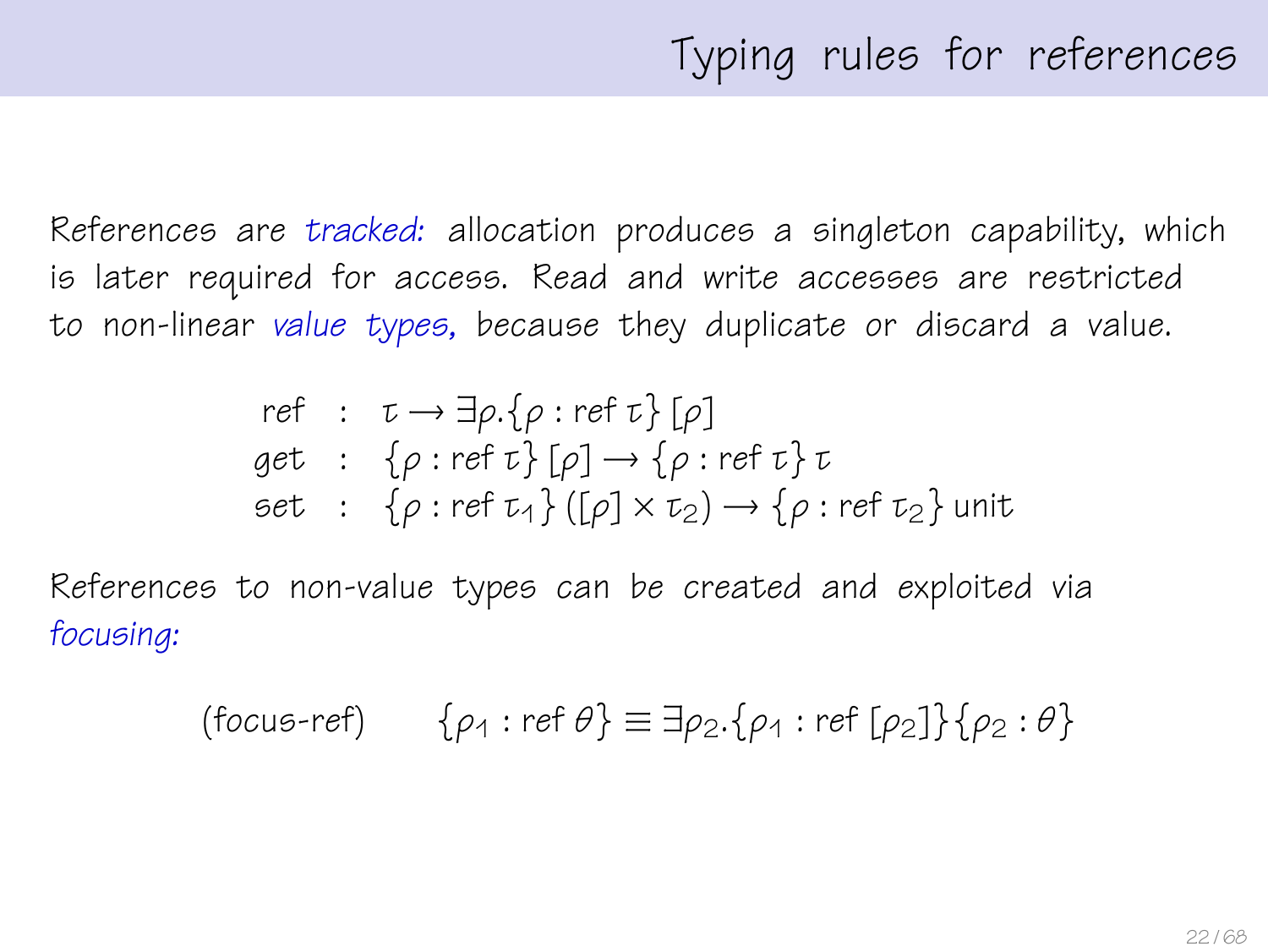### <span id="page-22-0"></span>Contents

#### • [Introduction](#page-1-0)

- **•** [Basics of the type system](#page-11-0)
- [A higher-order anti-frame rule](#page-22-0)
- **•** [Applications](#page-45-0)
- **•** [Conclusion](#page-57-0)
- **•** [Bibliography](#page-65-0)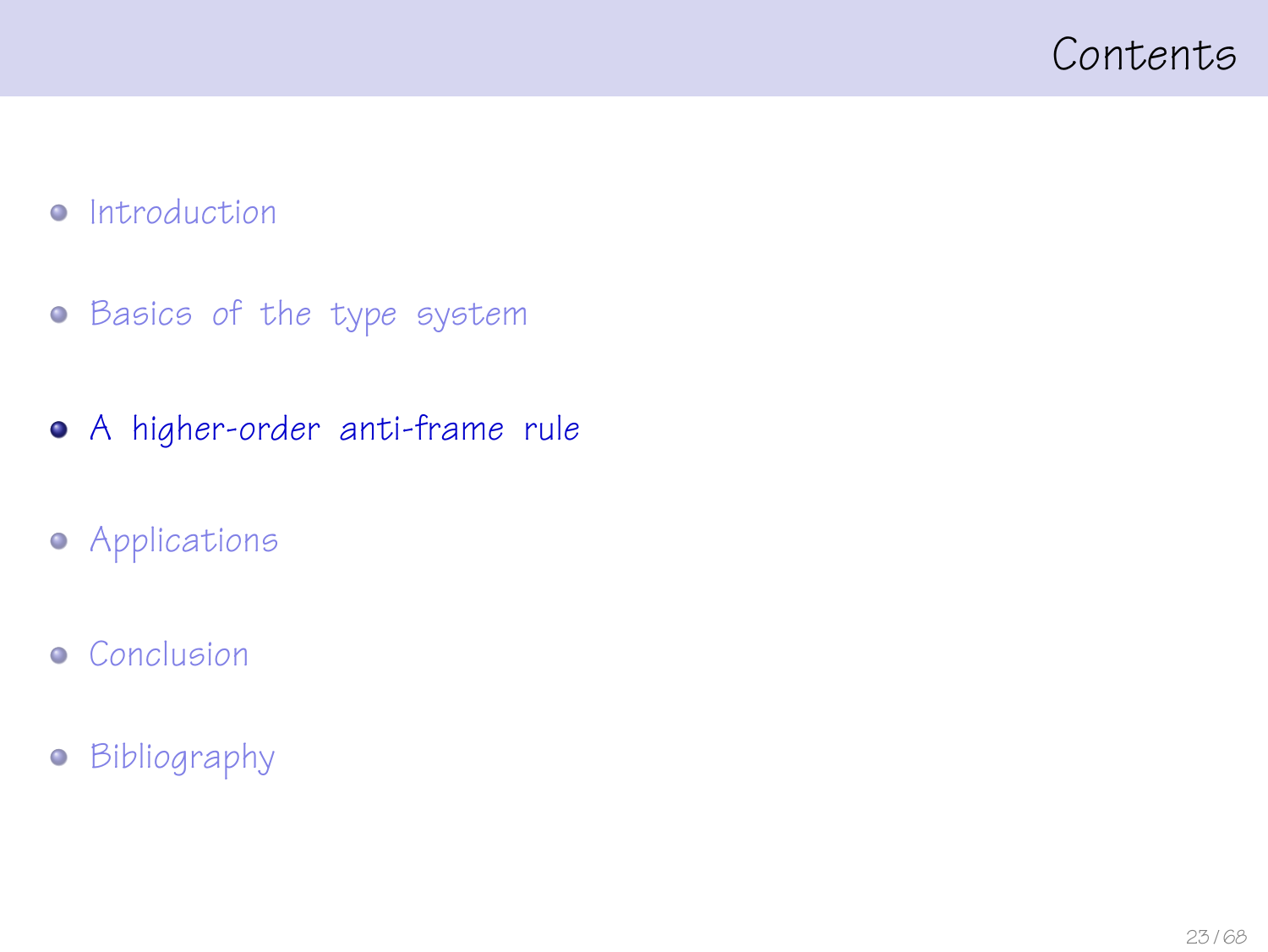The first-order frame rule states that, if a term behaves correctly in a certain store, then it also behaves correctly in a larger store, and does not affect the part of the store that it does not know about:

$$
\frac{\Gamma\,;\,C_2\,\vdash\,t\,:\,\sigma}{\Gamma\,;\, (C_1\wedge C_2)\,\vdash\,t\,:\, (C_1\wedge\sigma)}
$$

This rule can also take the form of a simple subtyping axiom:

$$
\sigma_1 \to \sigma_2 \quad \leq \quad (C \wedge \sigma_1) \to (C \wedge \sigma_2)
$$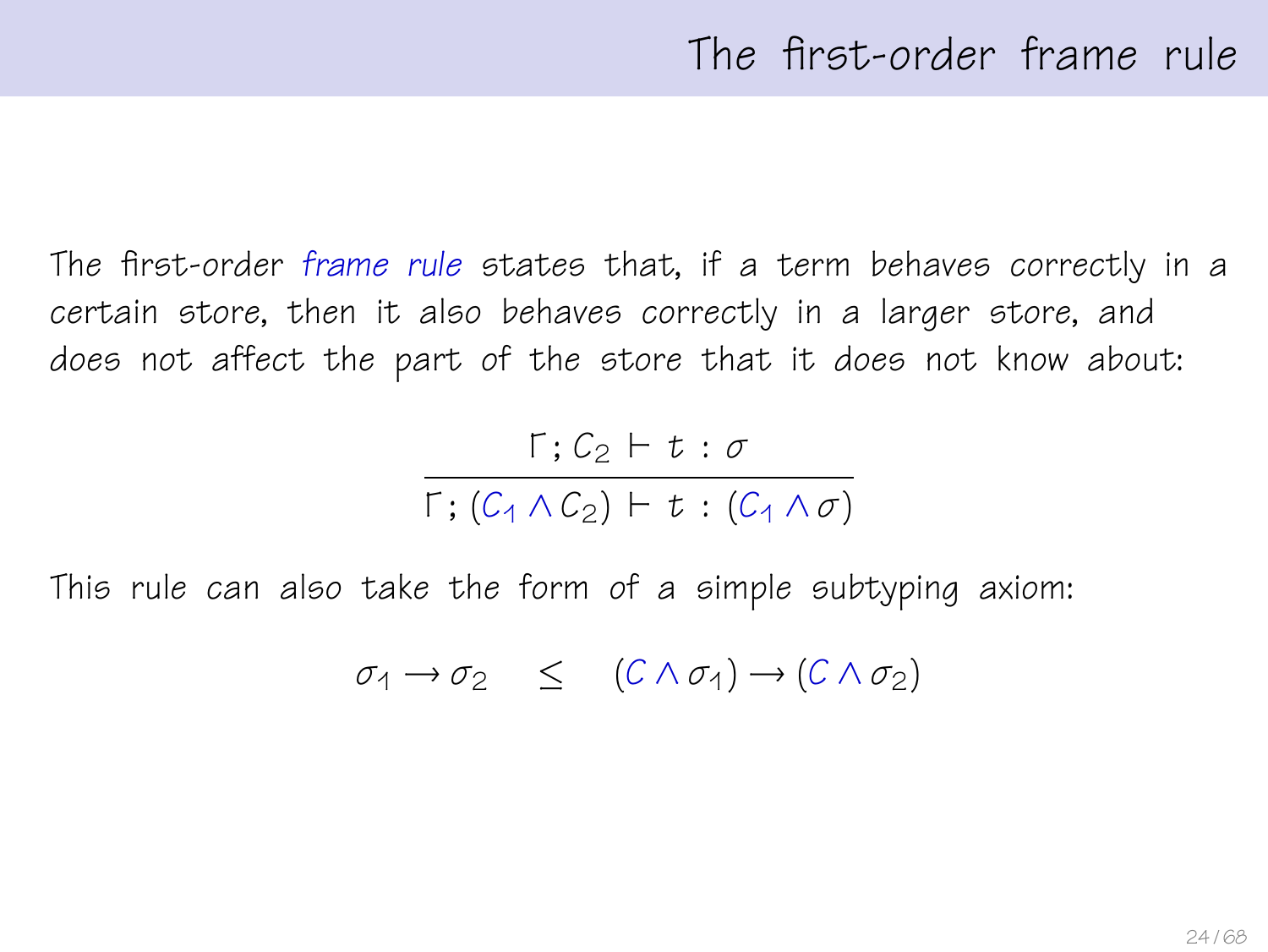The frame rule makes a capability unknown to a term, while known to its context.

To hide a piece of local state is the exact dual: to make a capability known to a term, yet unknown to its context.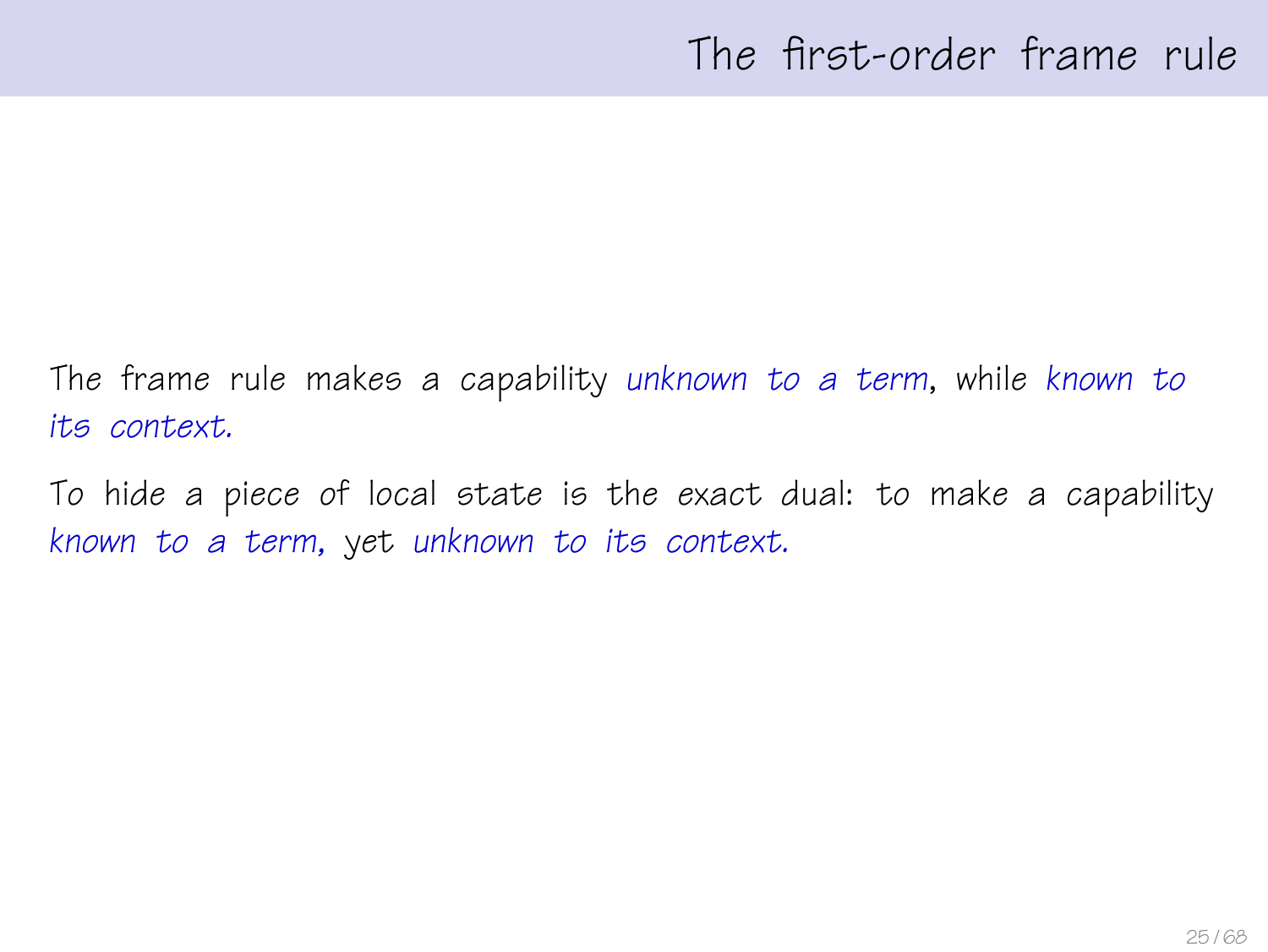In a programming language with higher-order functions, one could hope to be able to exploit the duality between terms and contexts.

By viewing the context as a term, a continuation, one could perhaps use a frame rule to hide a piece of local state.

This is the approach of Birkedal, Torp-Smith, and Yang [\[2006\]](#page-66-1), who follow up on earlier work by O'Hearn, Yang, and Reynolds [\[2004\]](#page-66-0).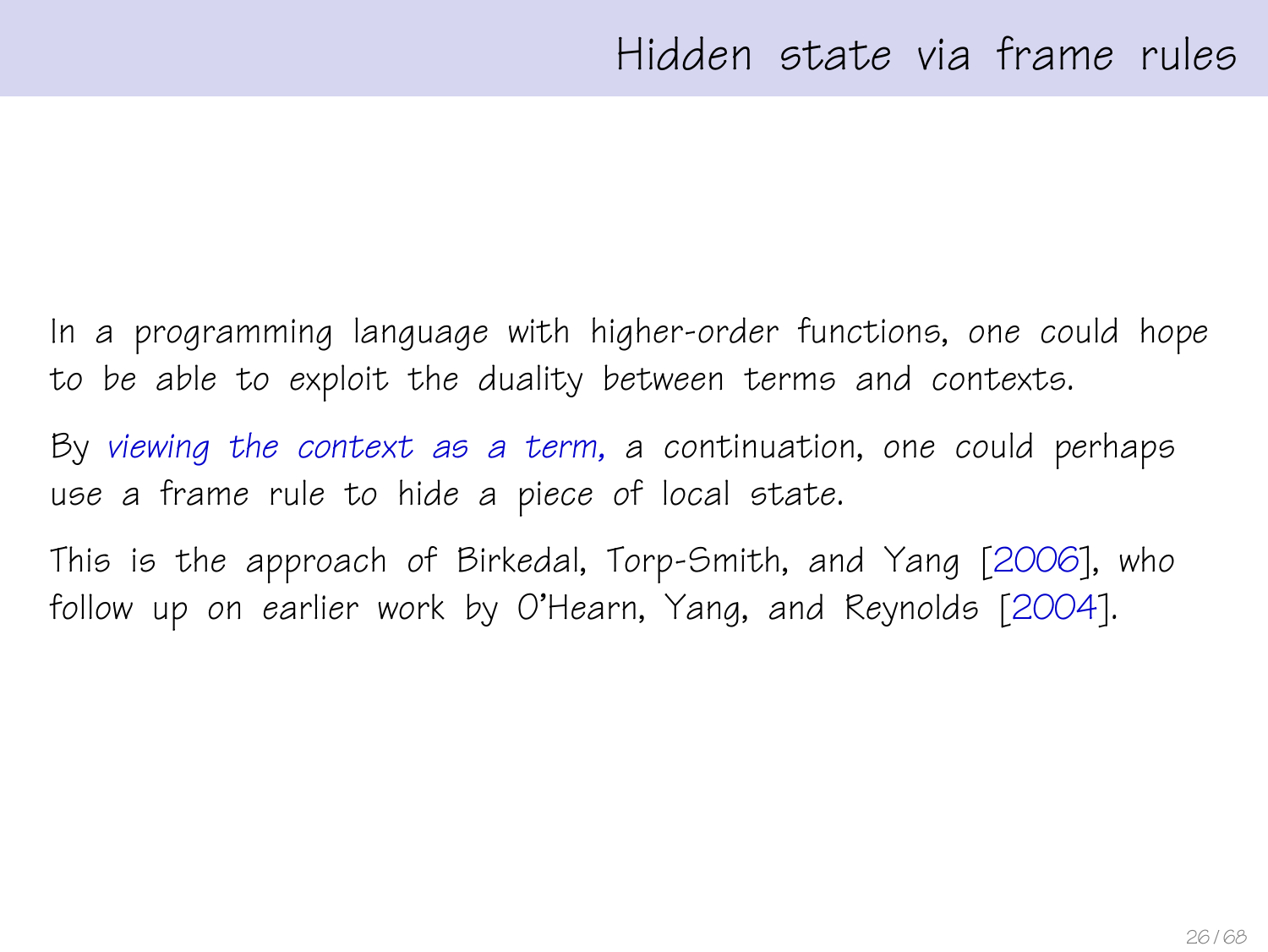Imagine that we have a provider, a term of type:

 $C \wedge ((C \wedge \text{unit}) \rightarrow (C \wedge \text{int}))$ 

The provider initially establishes  $C$  and returns a function that requires C and preserves it.

This could be the type of a stream of integers, with internal state.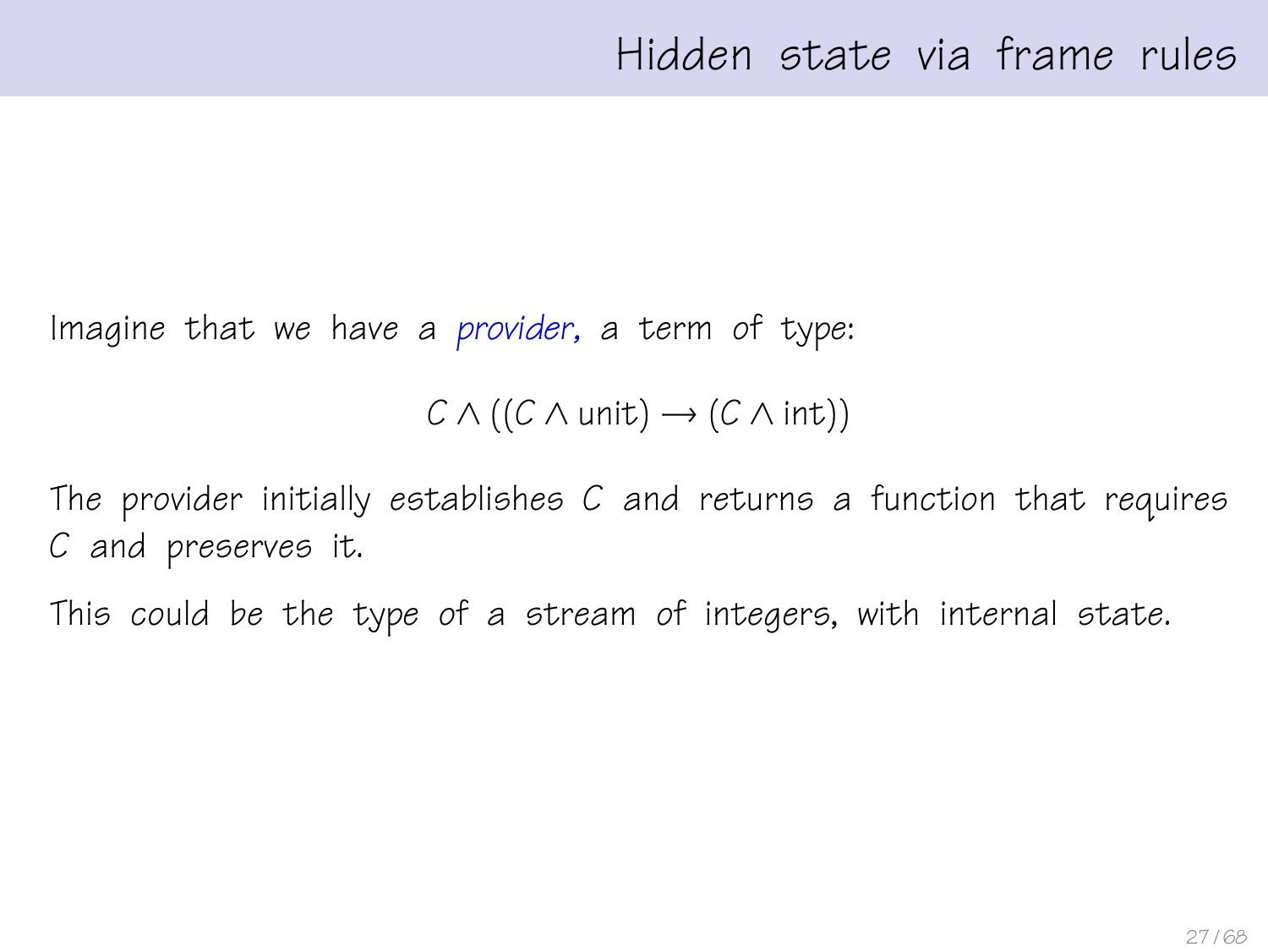We now wish to hide C and pretend that the provider is an ordinary function, of type unit  $\rightarrow$  int.

Applying the frame rule to the provider would not help.

We must apply the frame rule to the client, assuming it is known.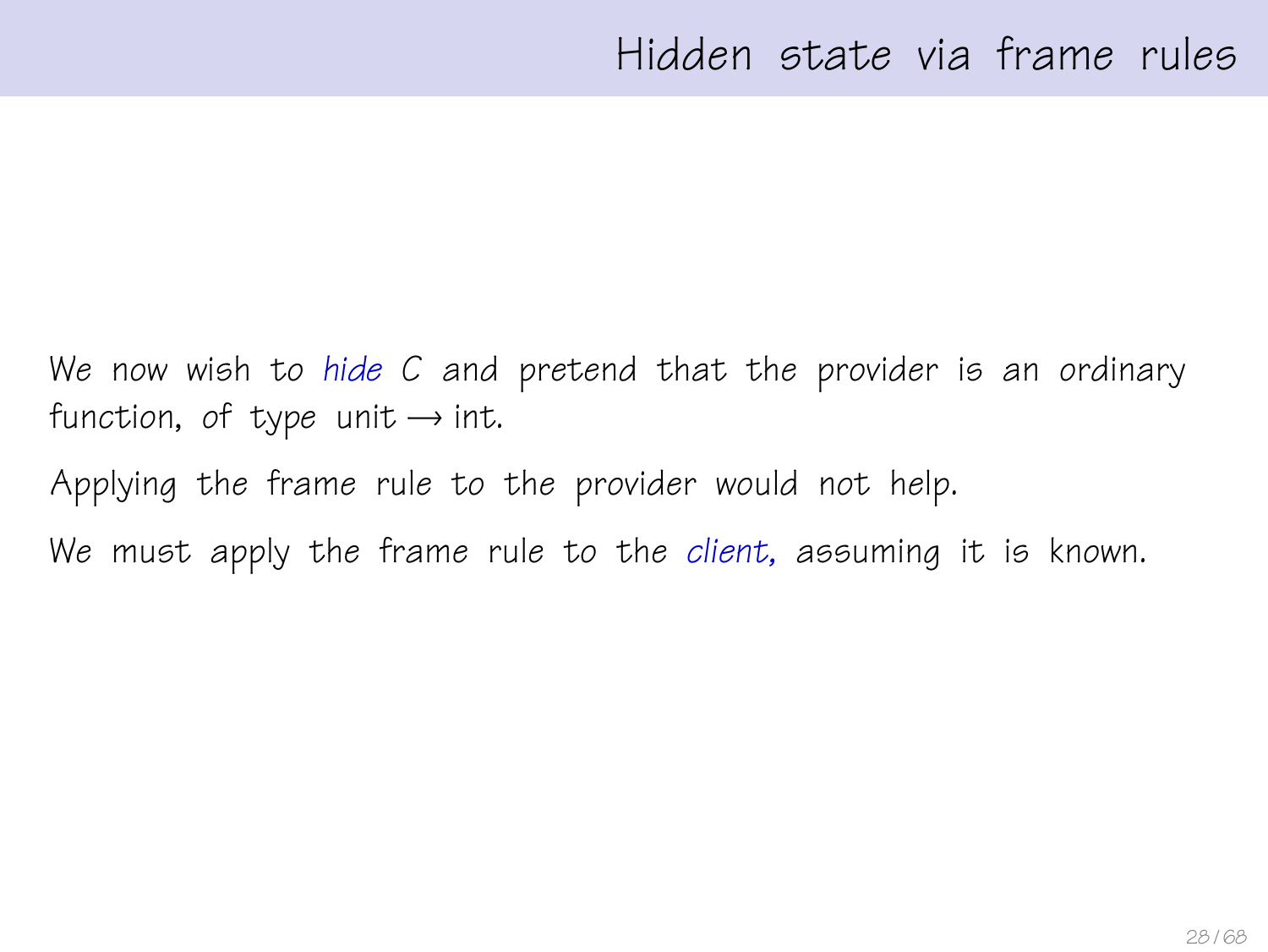Imagine that we also have a client, a term of type:

 $(\text{unit} \rightarrow \text{int}) \rightarrow a$ 

This client is explicitly abstracted over the provider. The type a is some answer type.

The client does not know about the invariant  $C$ . It views the provider as an ordinary function, without side effects.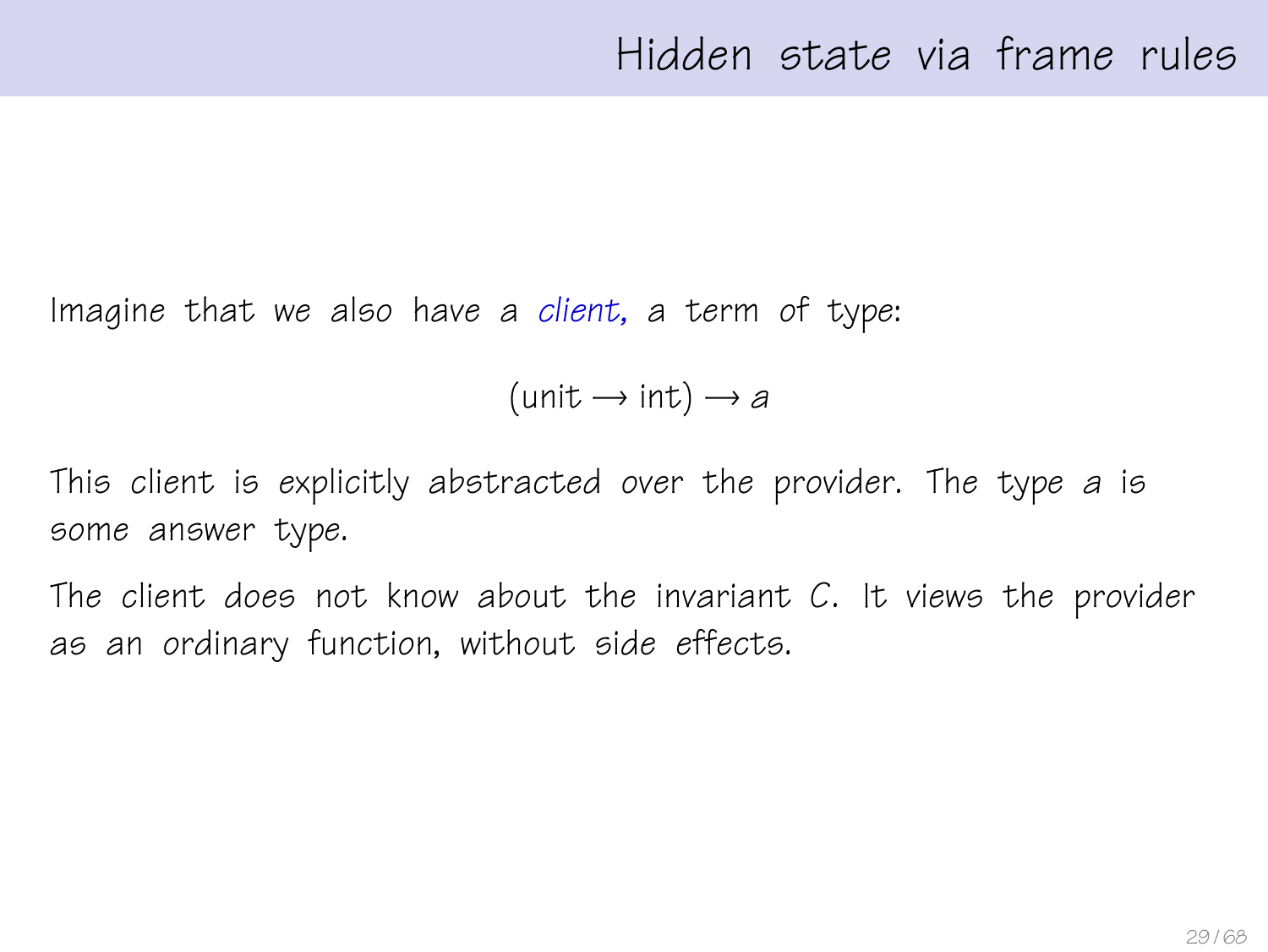At first, the function application (client provider) seems ill-typed. The provider offers:

$$
(\mathcal{C} \wedge \mathsf{unit}) \rightarrow (\mathcal{C} \wedge \mathsf{int})
$$

while the client requires:

 $unit \rightarrow int$ .

The former is not a subtype of the latter: in fact, according to the first-order frame rule, it is the other way around!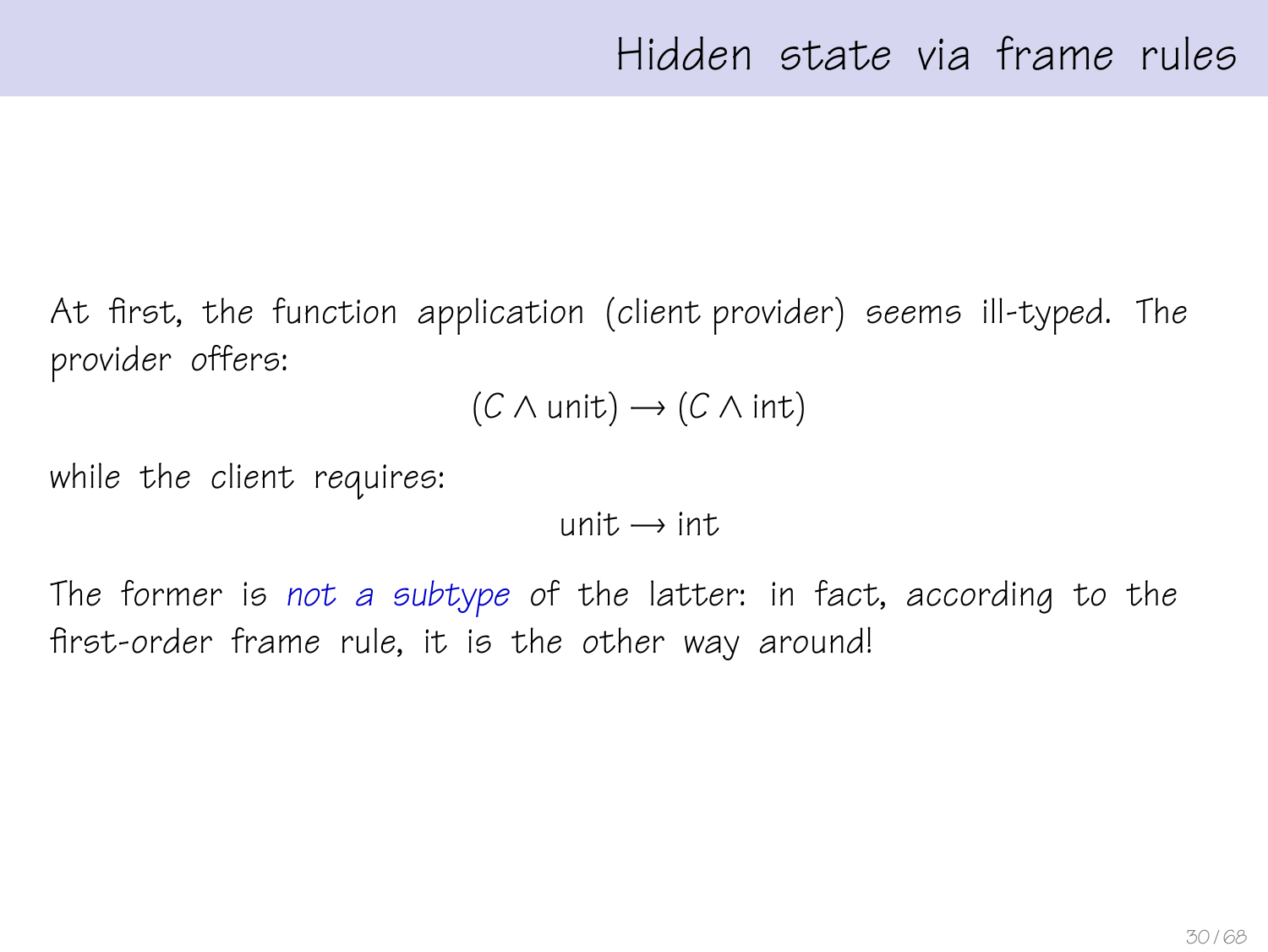This is where Birkedal et al.'s higher-order frame rule [\[2006\]](#page-66-1) comes into play. The rule guarantees:

 $(\text{unit} \rightarrow \text{int}) \rightarrow a \leq (C \wedge (C \wedge \text{unit} \rightarrow C \wedge \text{int})) \rightarrow (C \wedge a)$ 

That is, if C holds initially and if the provider preserves  $C$ , then, the client will unwittingly preserve it as well.

Here, the first-order frame rule would yield a weaker statement:

 $(\text{unit} \rightarrow \text{int}) \rightarrow a \leq (C \wedge (\text{unit} \rightarrow \text{int})) \rightarrow (C \wedge a)$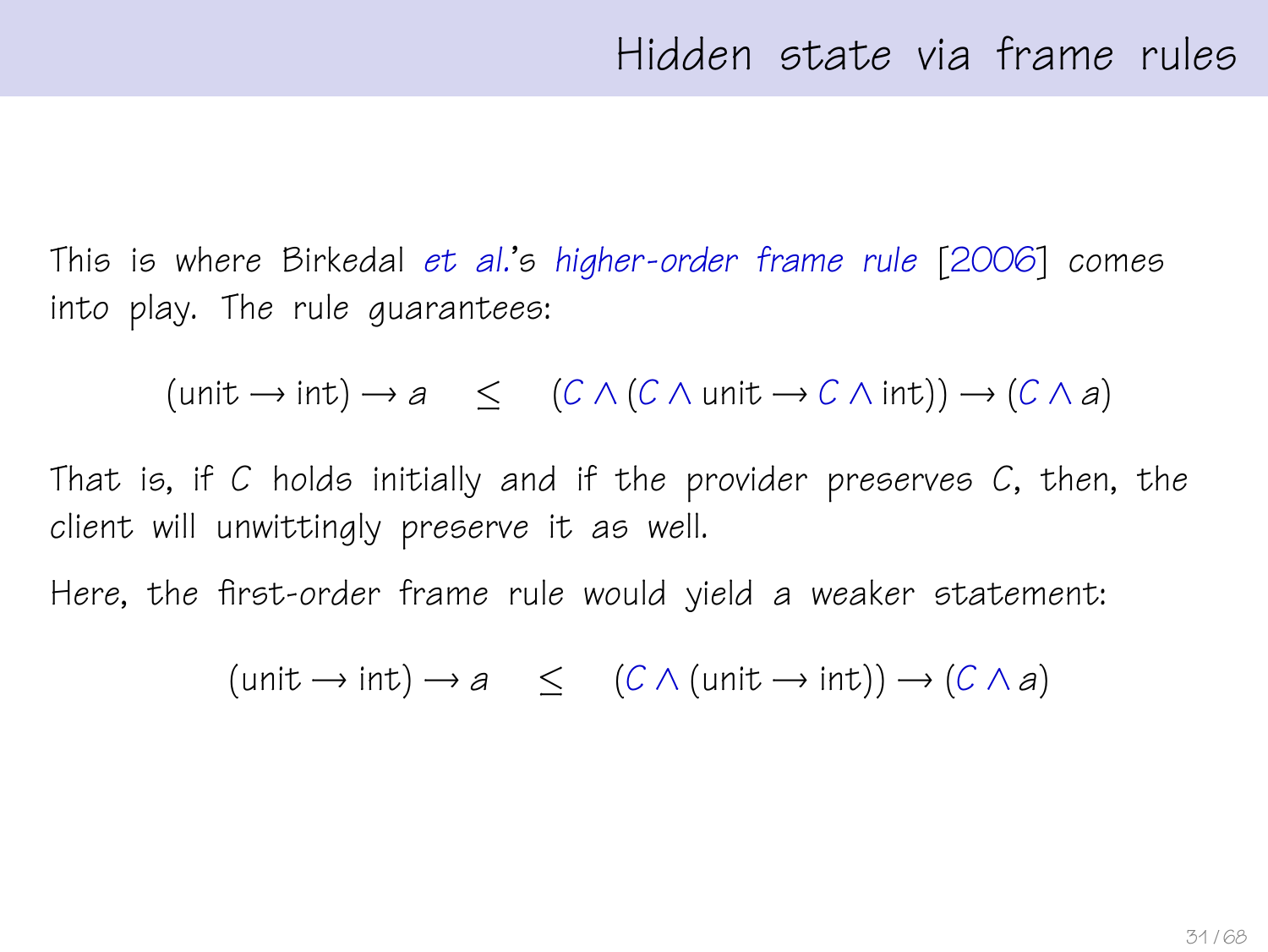The general form of the higher-order frame rule is:

#### $\sigma$  <  $\sigma \otimes C$

The type  $\sigma \otimes C$  (" $\sigma$  under C") describes the same behavior as  $\sigma$ , and additionally requires C to be available at every interaction between the term and its context.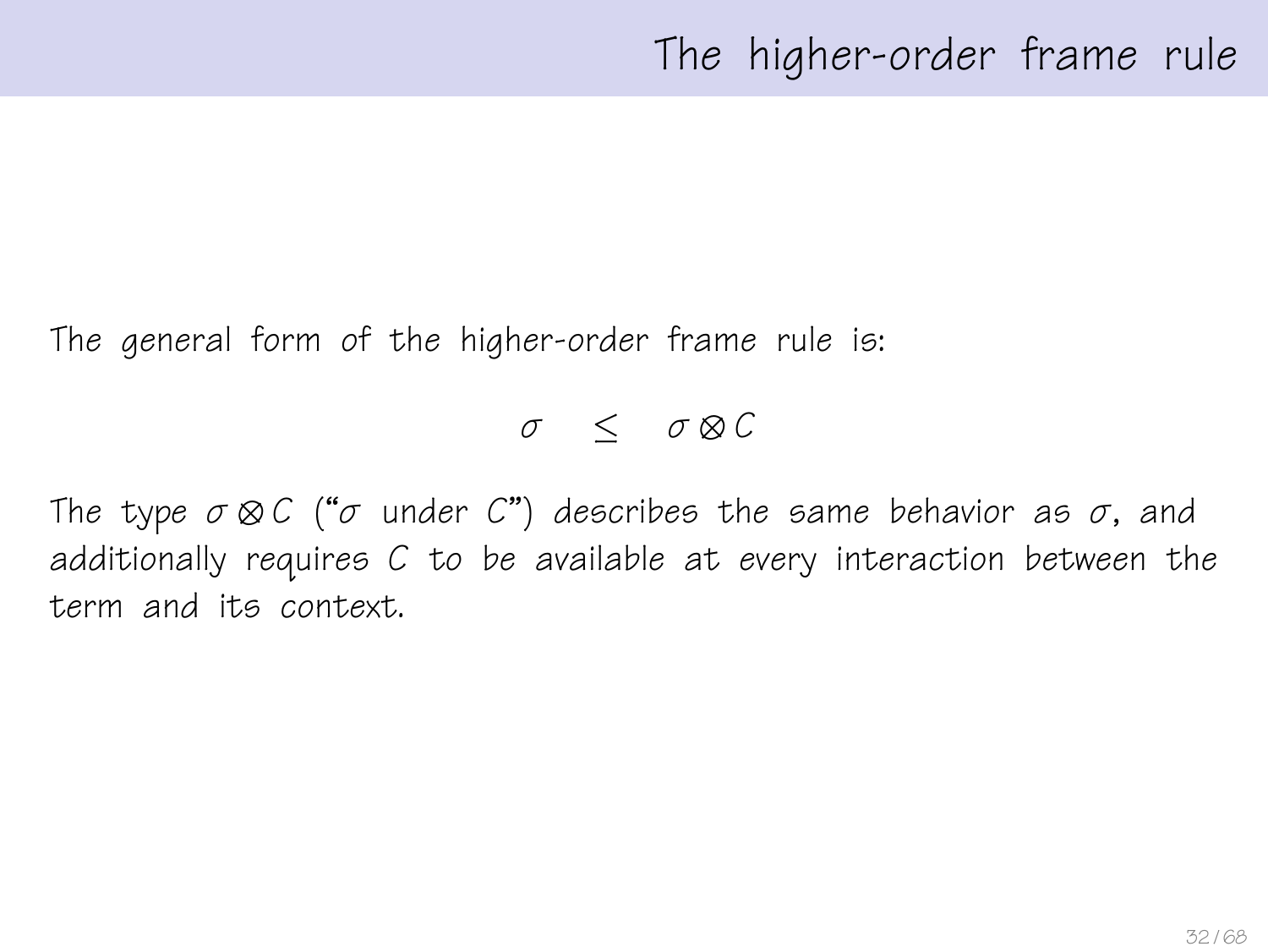The operator  $\cdot \otimes C$  makes C a new pre-condition and a new post-condition of every arrow within its left-hand argument:

$$
(\sigma_1 \to \sigma_2) \otimes C = (C \wedge (\sigma_1 \otimes C)) \to (C \wedge (\sigma_2 \otimes C))
$$

The operator  $\cdot \otimes C$  commutes with products, sums, references, etc. It vanishes at base types.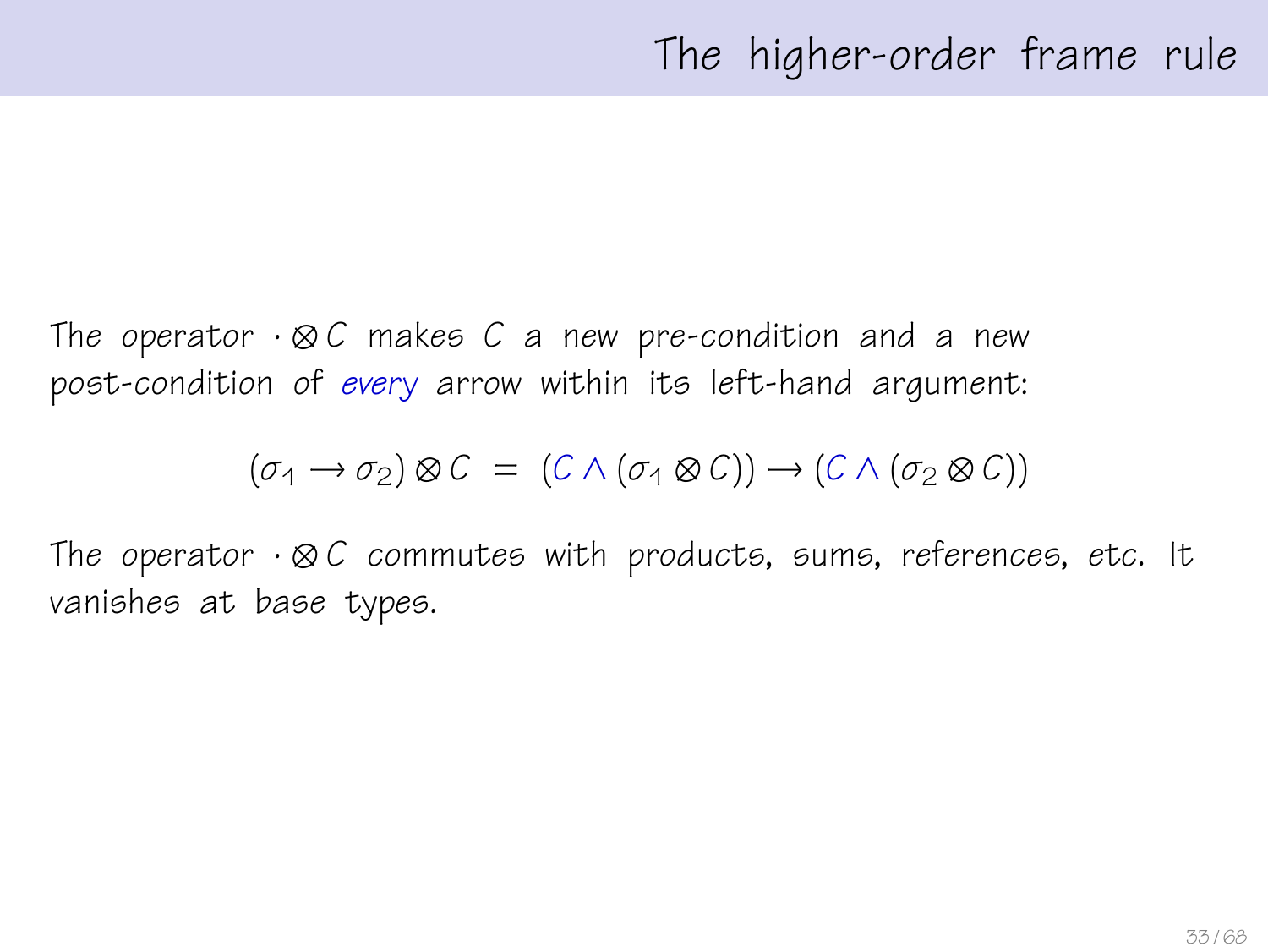After applying the higher-order frame rule, the client has type:

$$
(C \wedge (C \wedge \text{unit} \rightarrow C \wedge \text{int})) \rightarrow (C \wedge a)
$$

Recall that the provider has type:

$$
C \wedge ((C \wedge \mathsf{unit}) \rightarrow (C \wedge \mathsf{int}))
$$

So the function application (client provider) is in fact well-typed, and has type  $C \wedge a$ .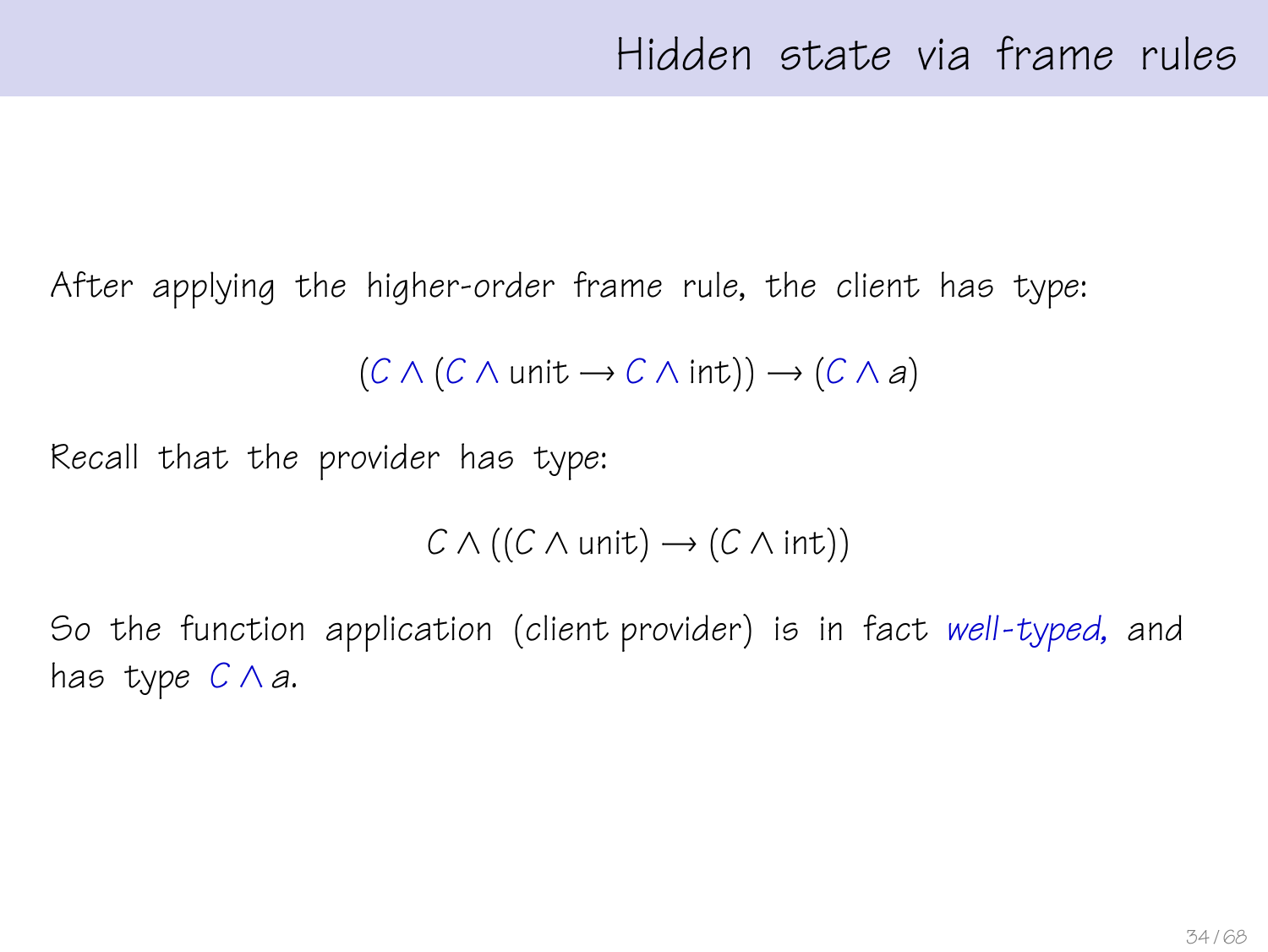In a modular setting, the client is unknown. One can then abstract the provider over the client. If one admits the subtyping axiom  $C \leq \emptyset$ , then the value:

λclient.(client provider)

has type:

$$
((unit \rightarrow int) \rightarrow a) \rightarrow a
$$

This is the *double negation* of the desired type.

We succeeded, but were led to use continuation-passing style.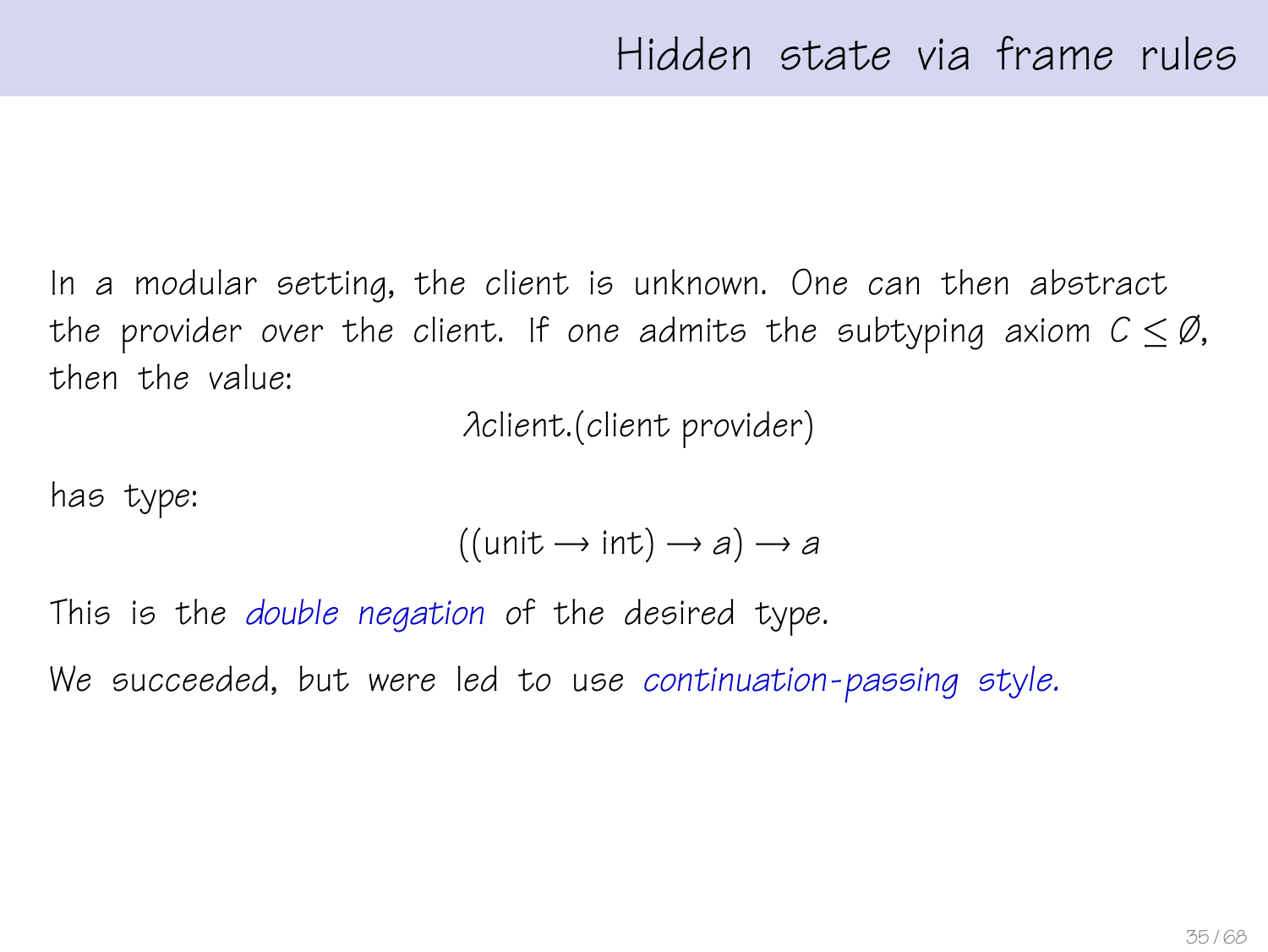Is this approach to hidden state realistic?

I claim not: continuation-passing style is not practical.

What is a direct-style analoque of the higher-order frame rule?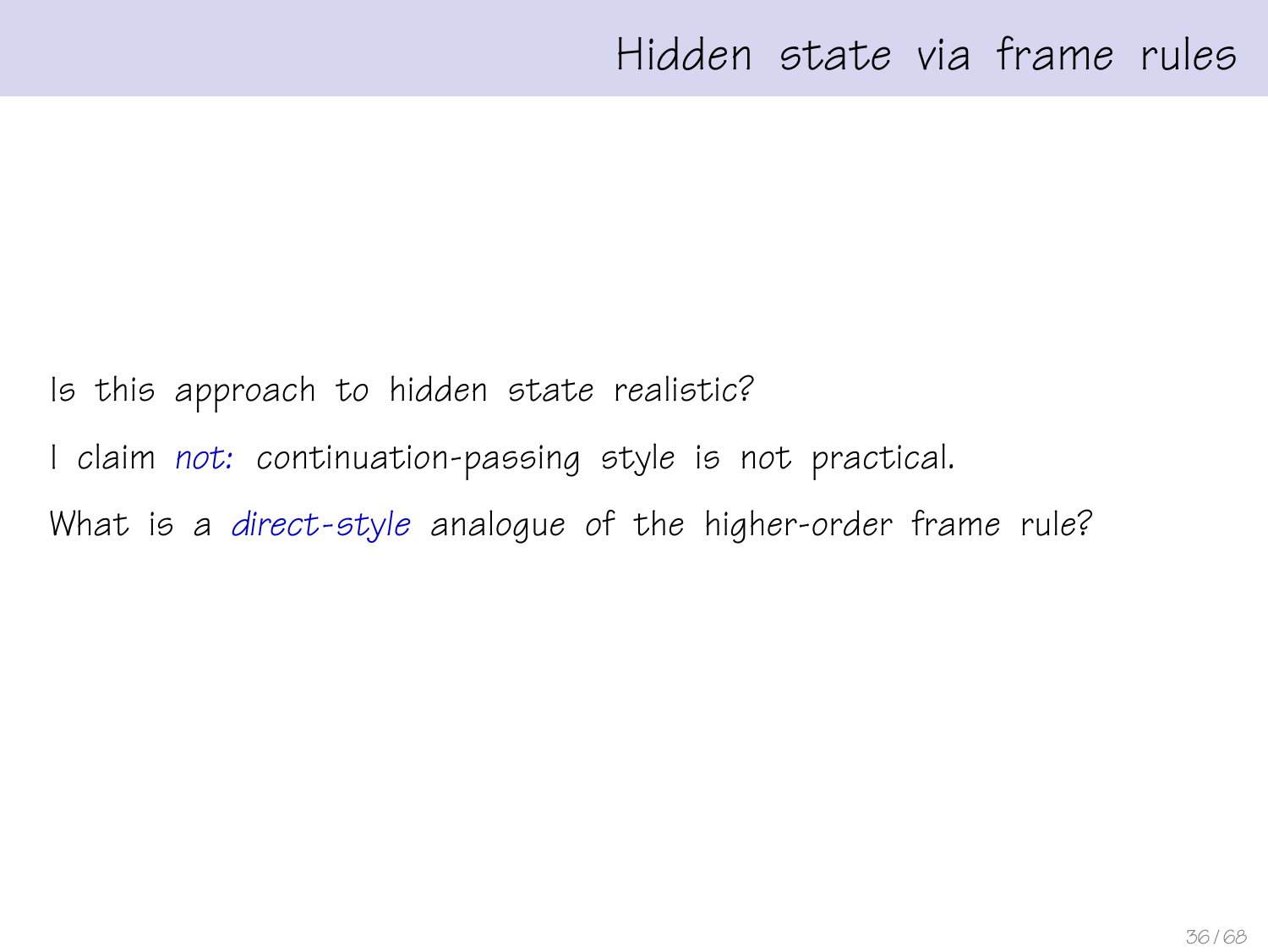We need a higher-order anti-frame rule, that is, a rule that applies not to the term, but to its context, without requiring an explicit switch to continuation-passing style.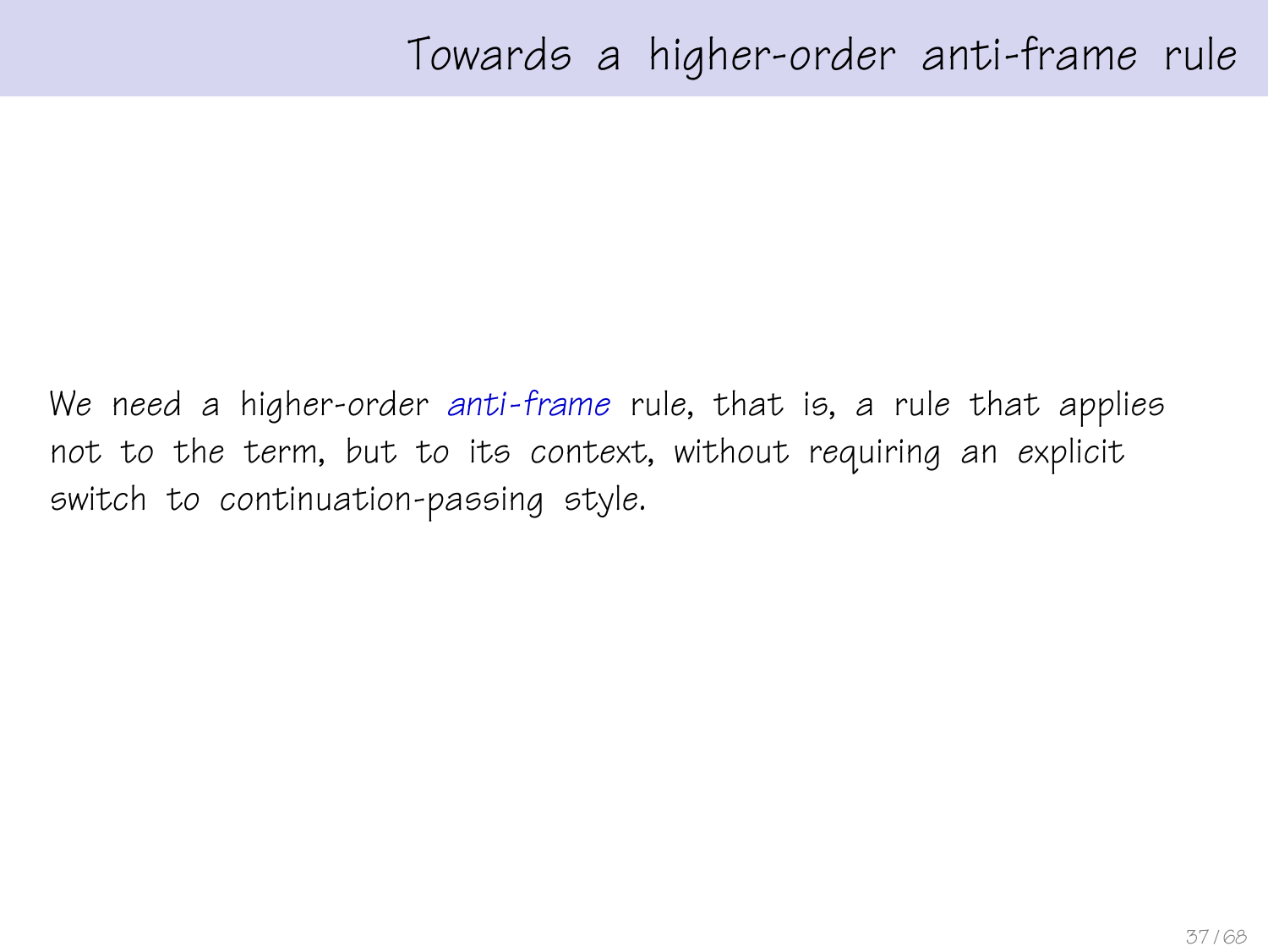An approximation of such a rule is:

$$
C \wedge (\sigma \otimes C) \leq \sigma \qquad \qquad \text{(unsound)}
$$

The left-hand side of the rule states that:

- Term must quarantee C when abandoning control to Context;
- Term may assume C when receiving control from Context;

In that case, it should be safe for Context to not know about  $C$ . The intended invariant is, C holds whenever Context has control.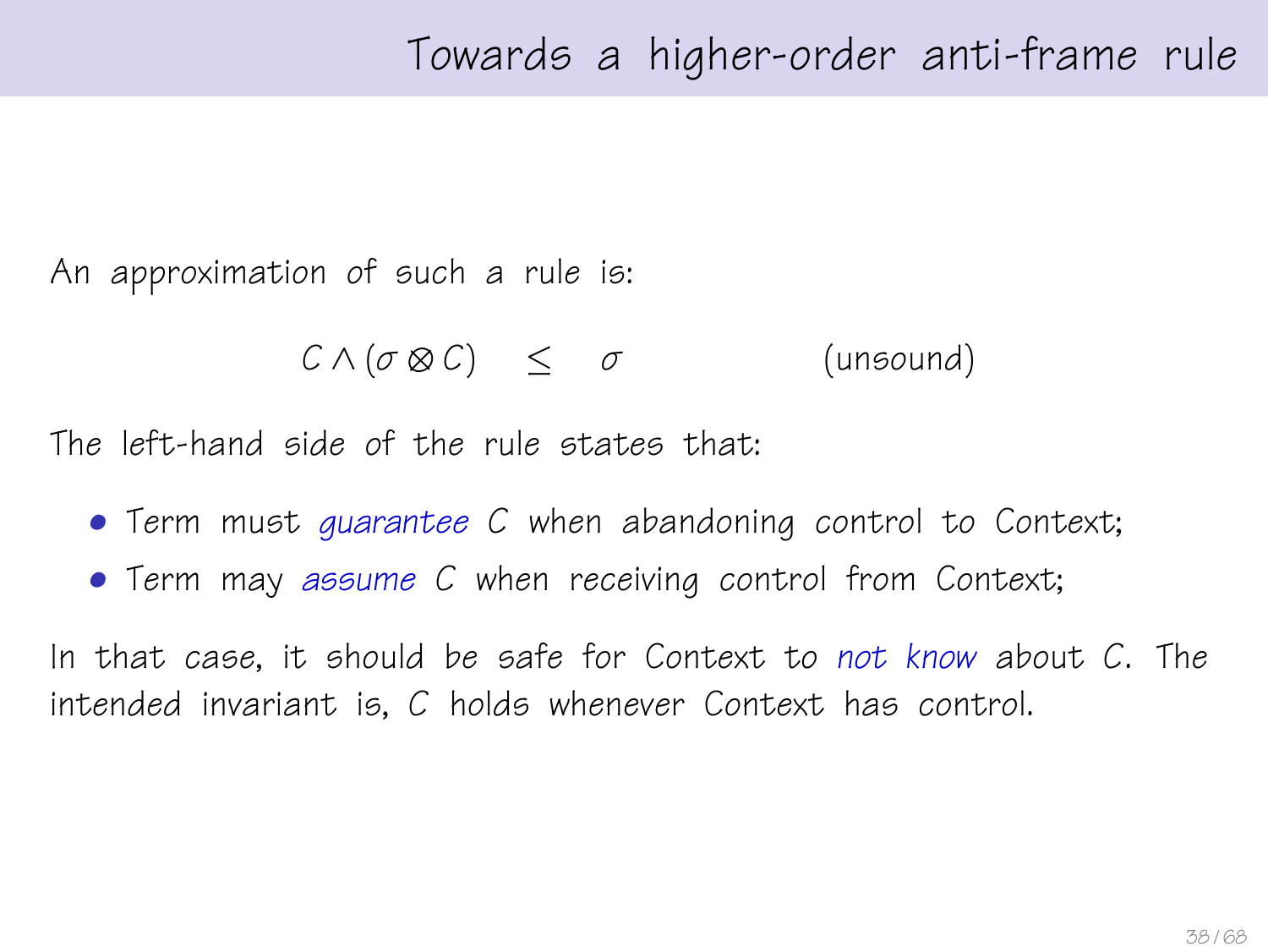The candidate rule on the previous slide is sound only for closed terms that run in an empty store.

In general, interaction between Term and Context takes place also via the (function) values that can be reached via the environment or the store.

As a result, the type environment and the type of the store too must come in two versions. Term's view is that C holds at every interaction, while Context's view does not even mention C.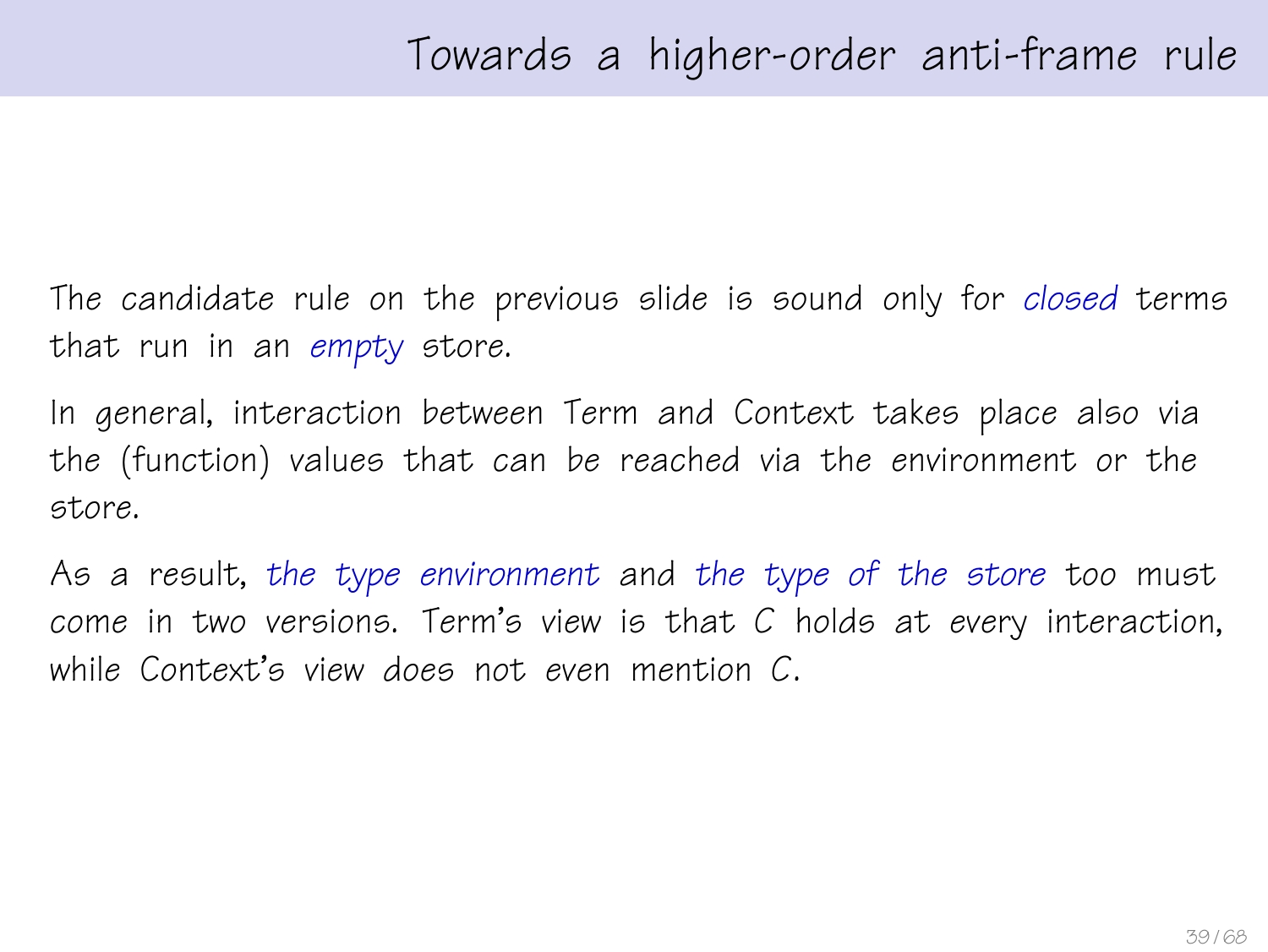A sound version of the rule is:

Anti-frame  $\Gamma \otimes C_1$ ;  $C_2 \otimes C_1 \vdash t : C_1 \wedge (\sigma \otimes C_1)$  $\Gamma: C_2 \vdash t : \sigma$ 

This is dual to the frame rule: the invariant  $C_1$  is known inside, unknown outside.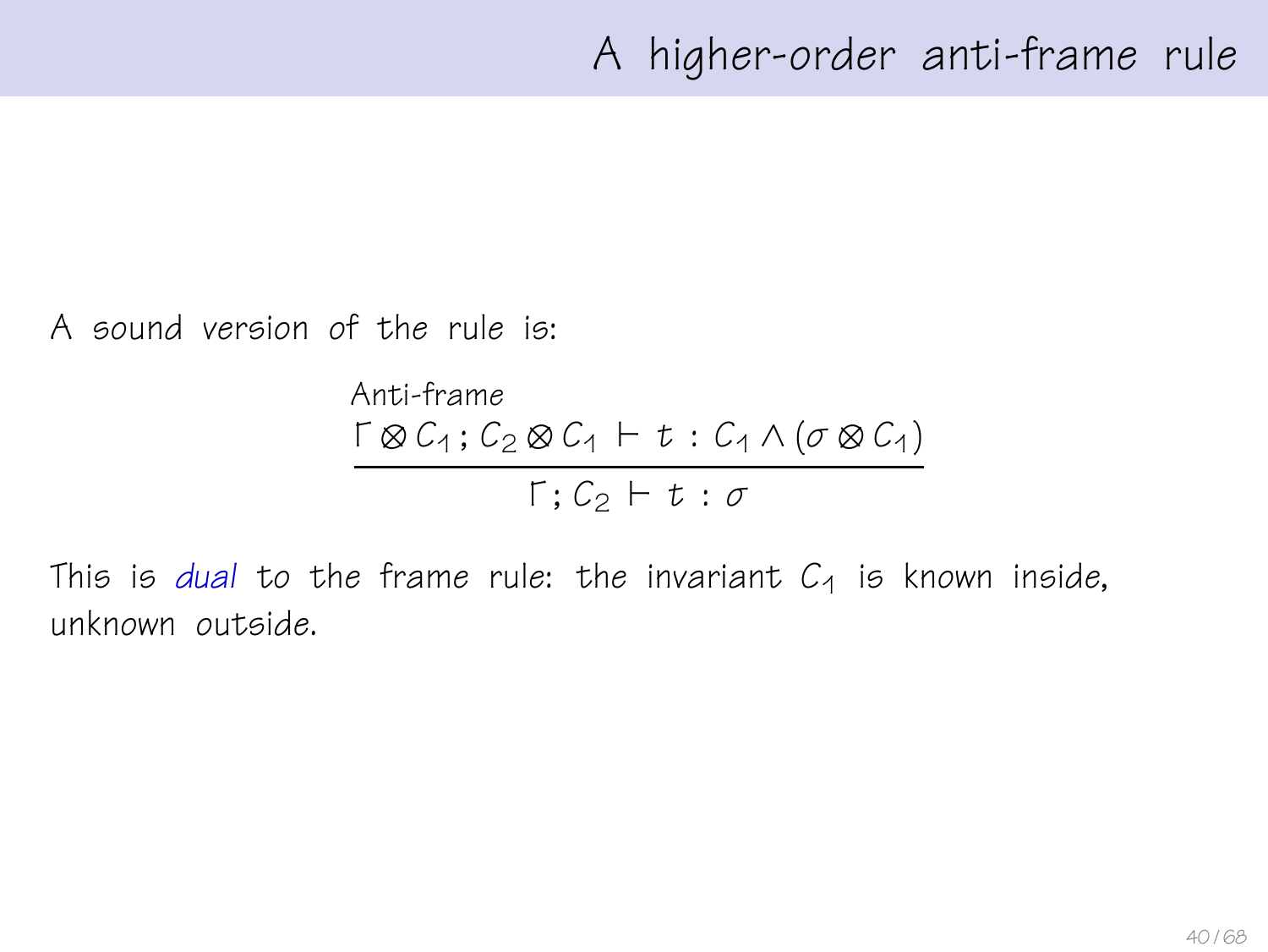The type system is proven sound via a standard syntactic argument, which involves subject reduction and progress theorems.

A key lemma is Revelation: roughly speaking, a valid type derivation would remain valid if all hidden capabilities were revealed to the world.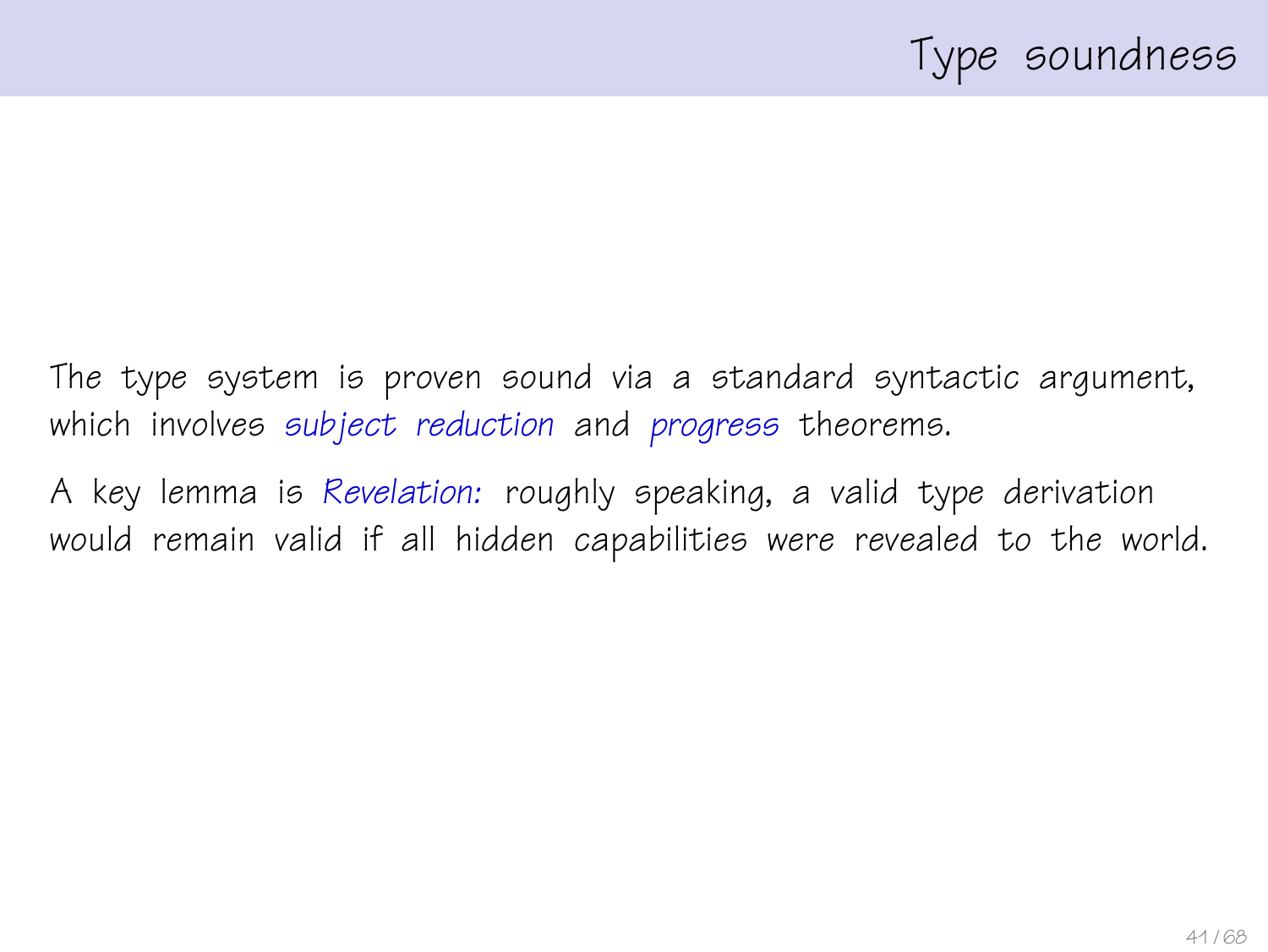A valid judgement remains valid after a previously hidden invariant R is revealed:

Lemma (Revelation)

 $\Gamma \vdash v : \tau$  implies  $\Gamma \otimes R \vdash v : \tau \otimes R$  $\Gamma \colon C \vdash t : \sigma$  implies  $\Gamma \otimes R$ ;  $R \wedge (C \otimes R) \vdash t : R \wedge (\sigma \otimes R)$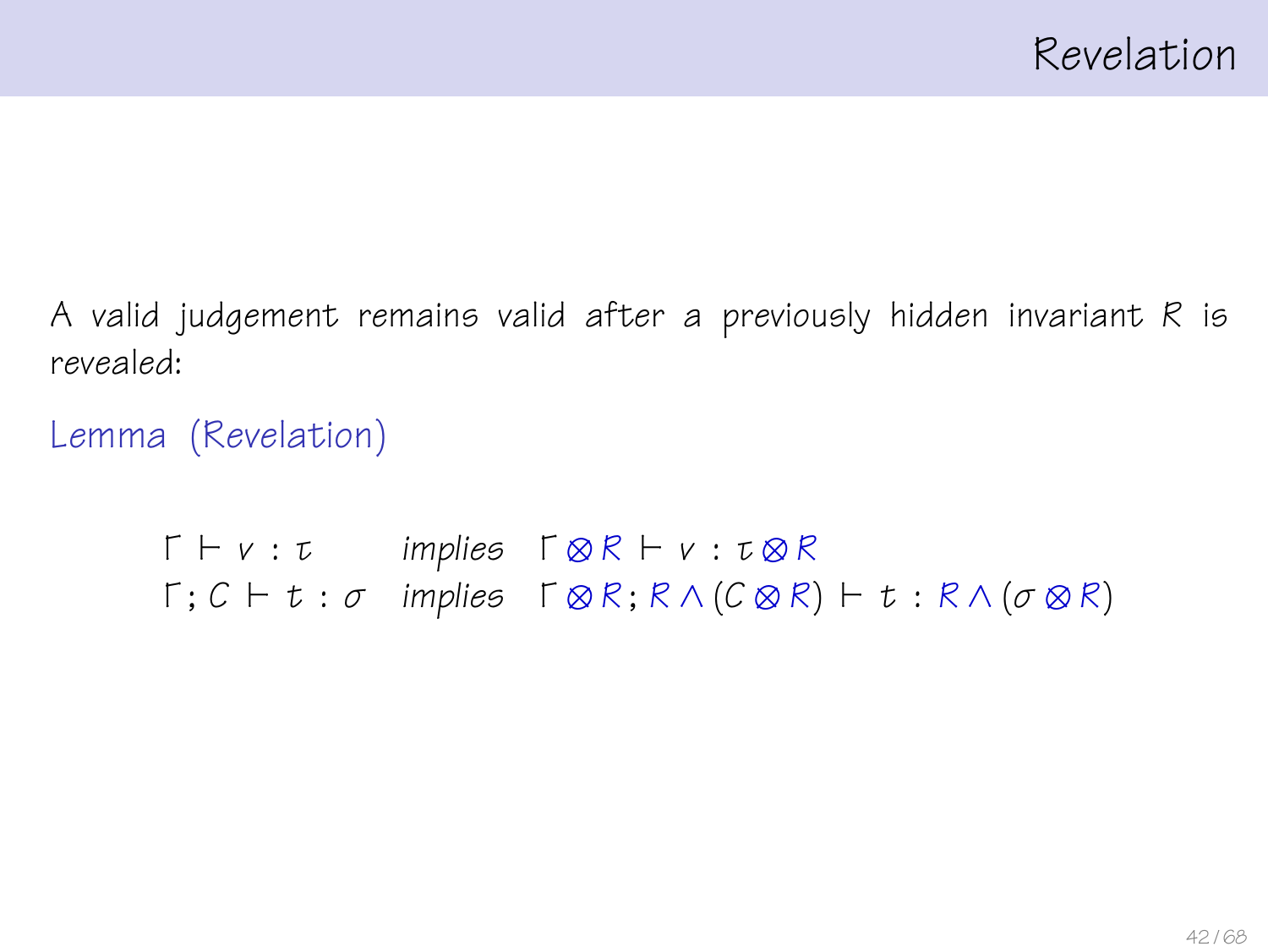Here is the case of an application:

 $\Gamma \vdash v : \sigma_1 \rightarrow \sigma_2$  $Γ$ ;  $C ⊢ t : σ<sub>1</sub>$  $Γ$ ;  $C$   $\vdash$  ( $v$  t) : σ<sub>2</sub> becomes  $\Gamma \otimes R \vdash v : (\sigma_1 \rightarrow \sigma_2) \otimes R$  $\Gamma$ ;  $R \wedge (C \otimes R)$   $\vdash t : R \wedge (\sigma_1 \otimes R)$  $\Gamma \otimes R$ ;  $R \wedge (C \otimes R)$   $\vdash$  (v t) :  $R \wedge (\sigma_2 \otimes R)$ 

This is still a valid application, thanks to the equality:

 $(\sigma_1 \rightarrow \sigma_2) \otimes R = (R \wedge (\sigma_1 \otimes R)) \rightarrow (R \wedge (\sigma_2 \otimes R))$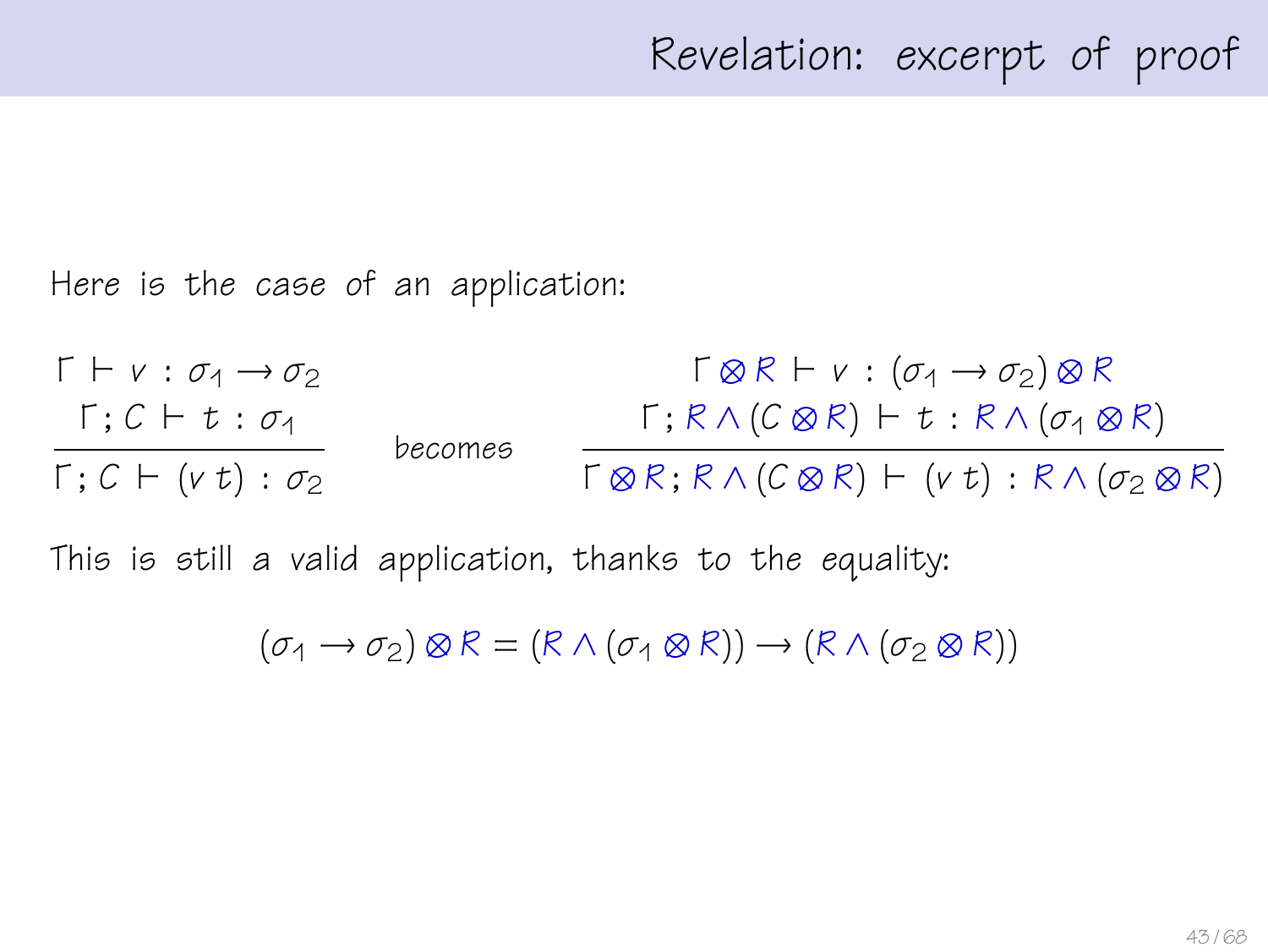The gist of the subject reduction proof is that anti-frame extrudes up through evaluation contexts:



The proof is immediate: apply Revelation to (the type derivation for) the evaluation context E[·].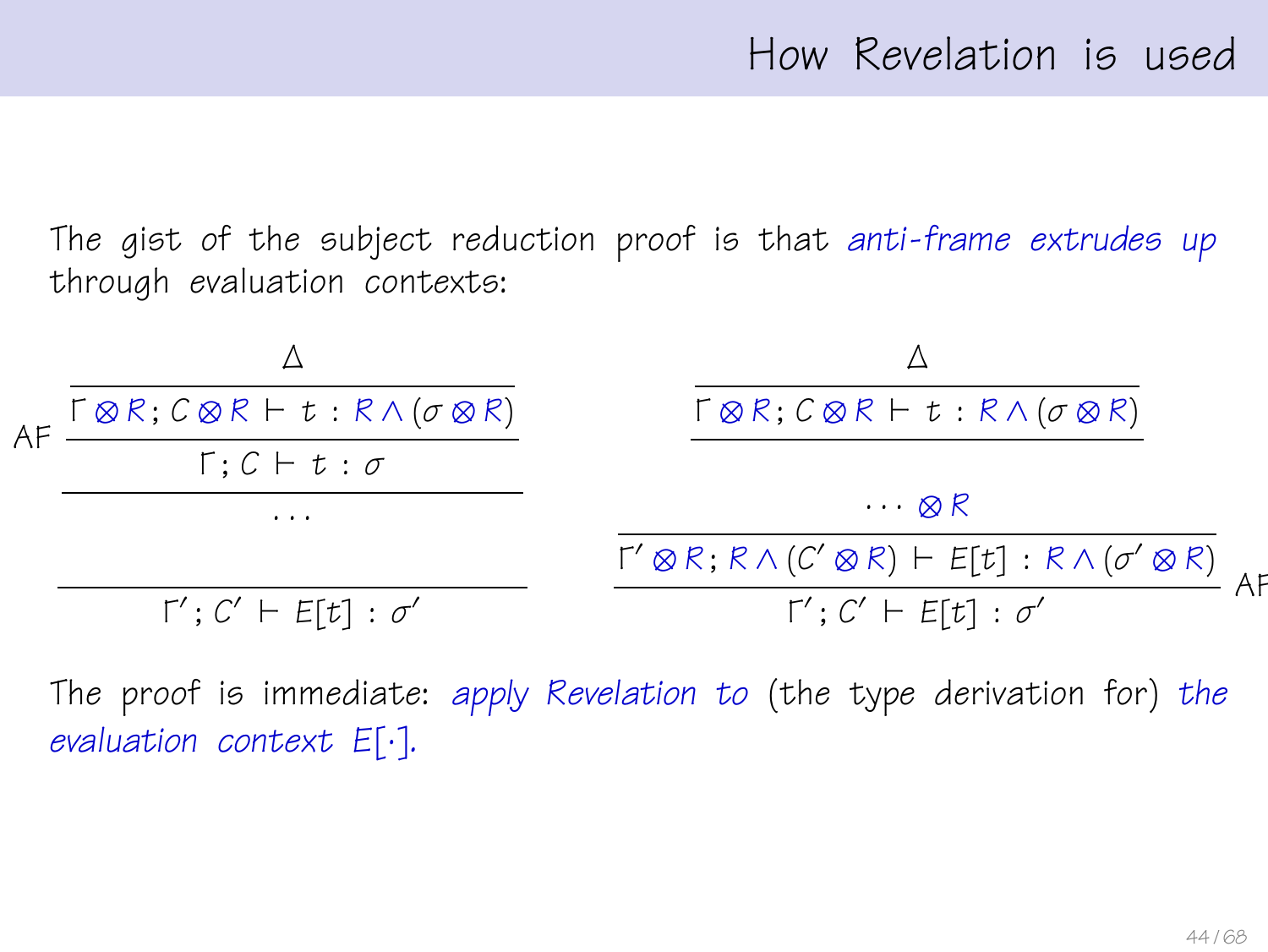This proof technique backs up the intuition that an application of the anti-frame rule amounts to an application of the higher-order frame rule to the evaluation context.

Note: I am quite confident that the type system is sound, but am not done writing the proof yet.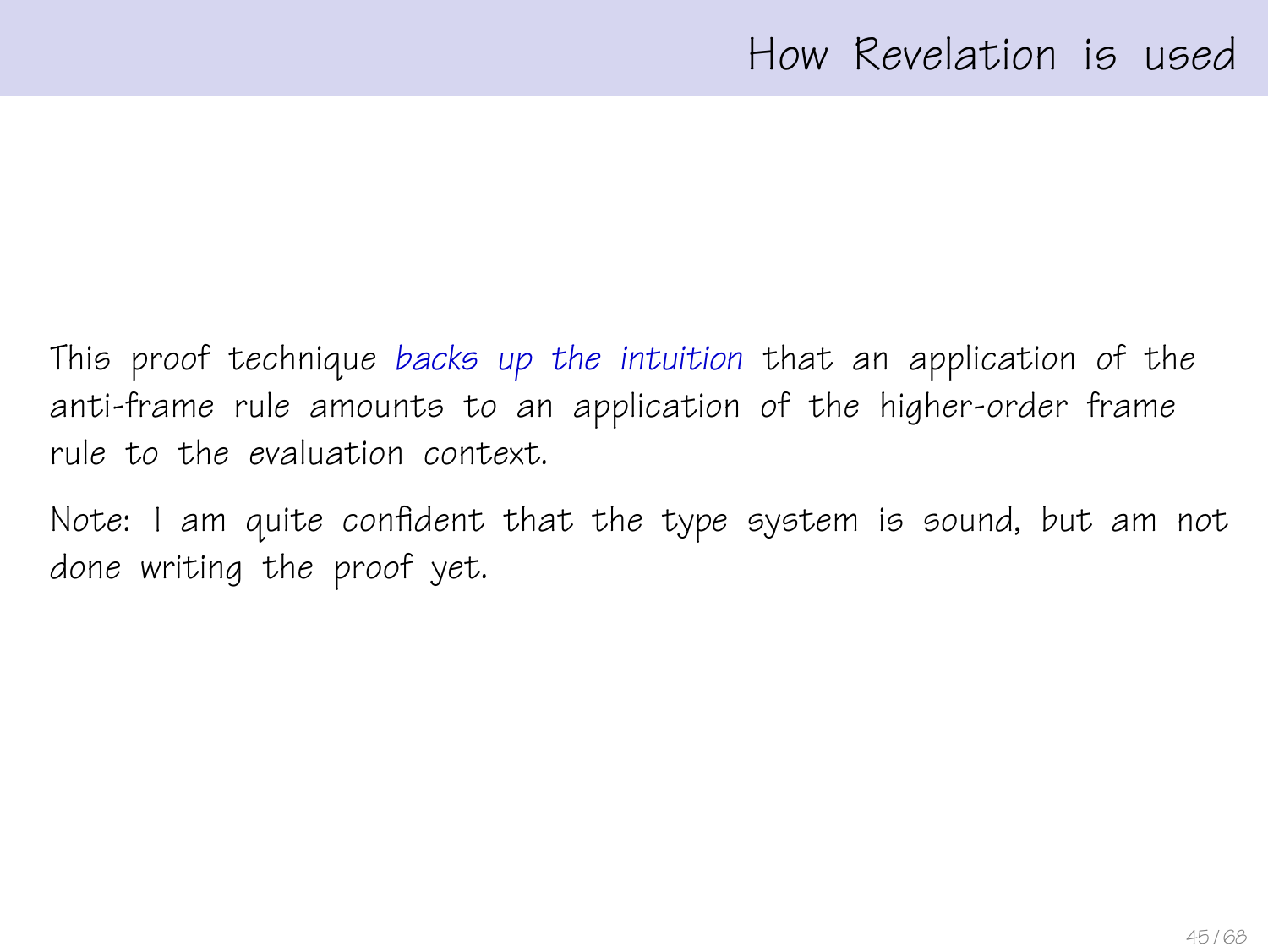### <span id="page-45-0"></span>Contents

#### • [Introduction](#page-1-0)

- **•** [Basics of the type system](#page-11-0)
- [A higher-order anti-frame rule](#page-22-0)
- **•** [Applications](#page-45-0)
- **•** [Conclusion](#page-57-0)
- **•** [Bibliography](#page-65-0)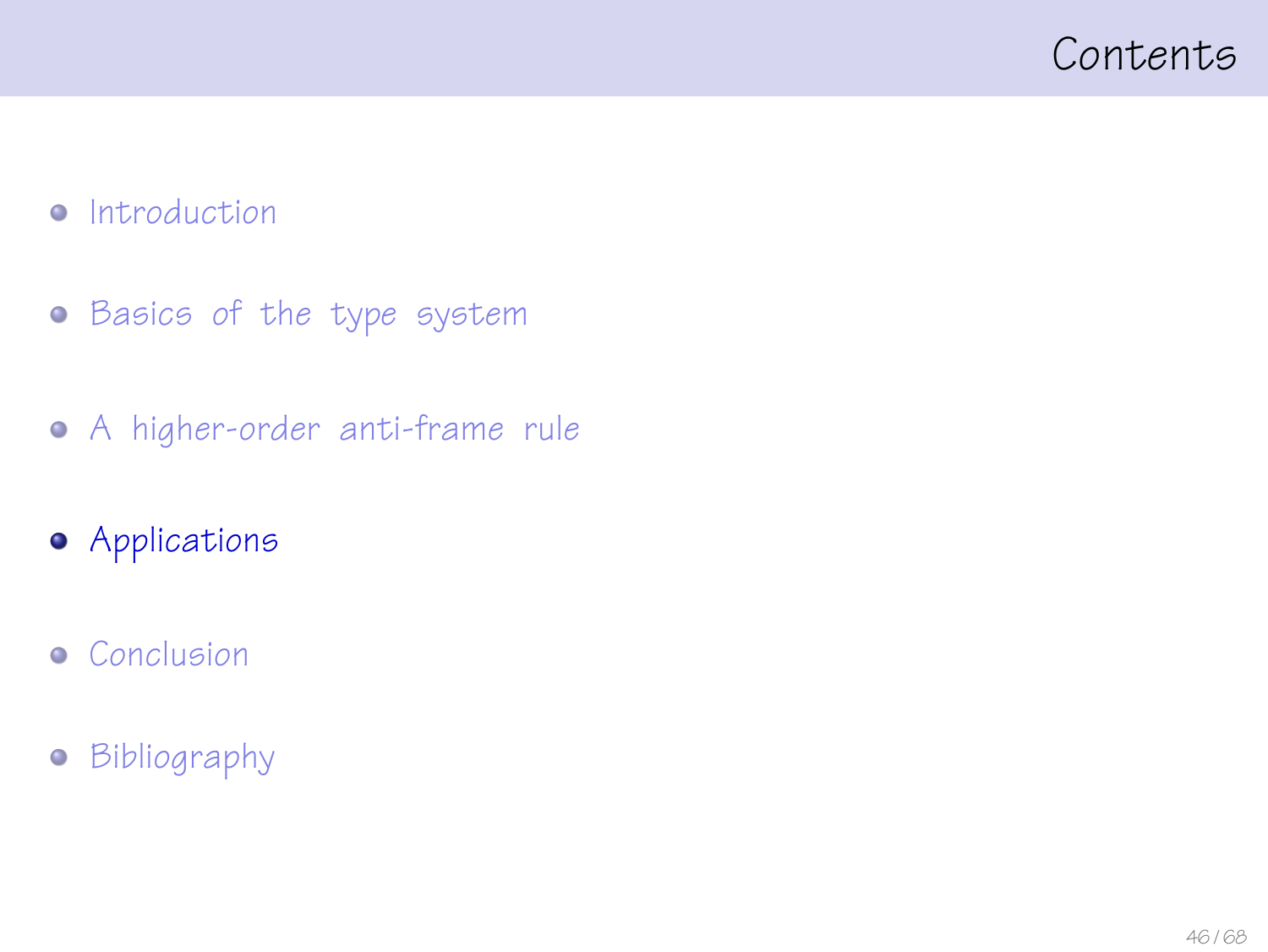If there is time, I would like to present three applications of the anti-frame rule:

- untracked references, in the style of ML;
- untracked lazy thunks;
- a generic fixed point combinator.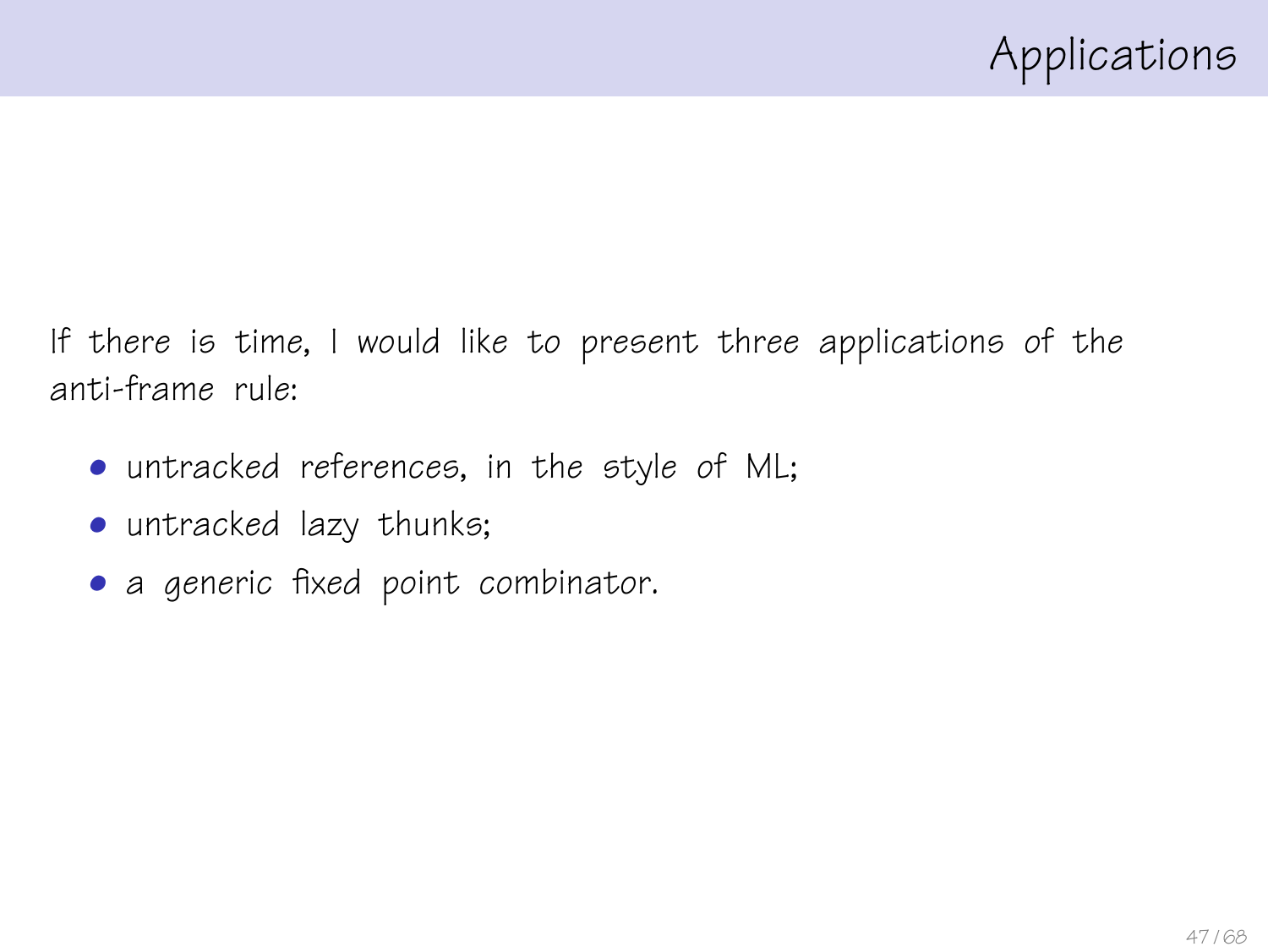In this type system, references are tracked: a reference cannot be read or written unless an appropriate capability is presented. This is heavy  $-$  capabilities are linear  $-$  but allows reasoning about state changes.

In ML, references are untracked: no capability is required to read or write a cell, and references can be aliased. This is lightweight, but the type of a reference must remain fixed forever.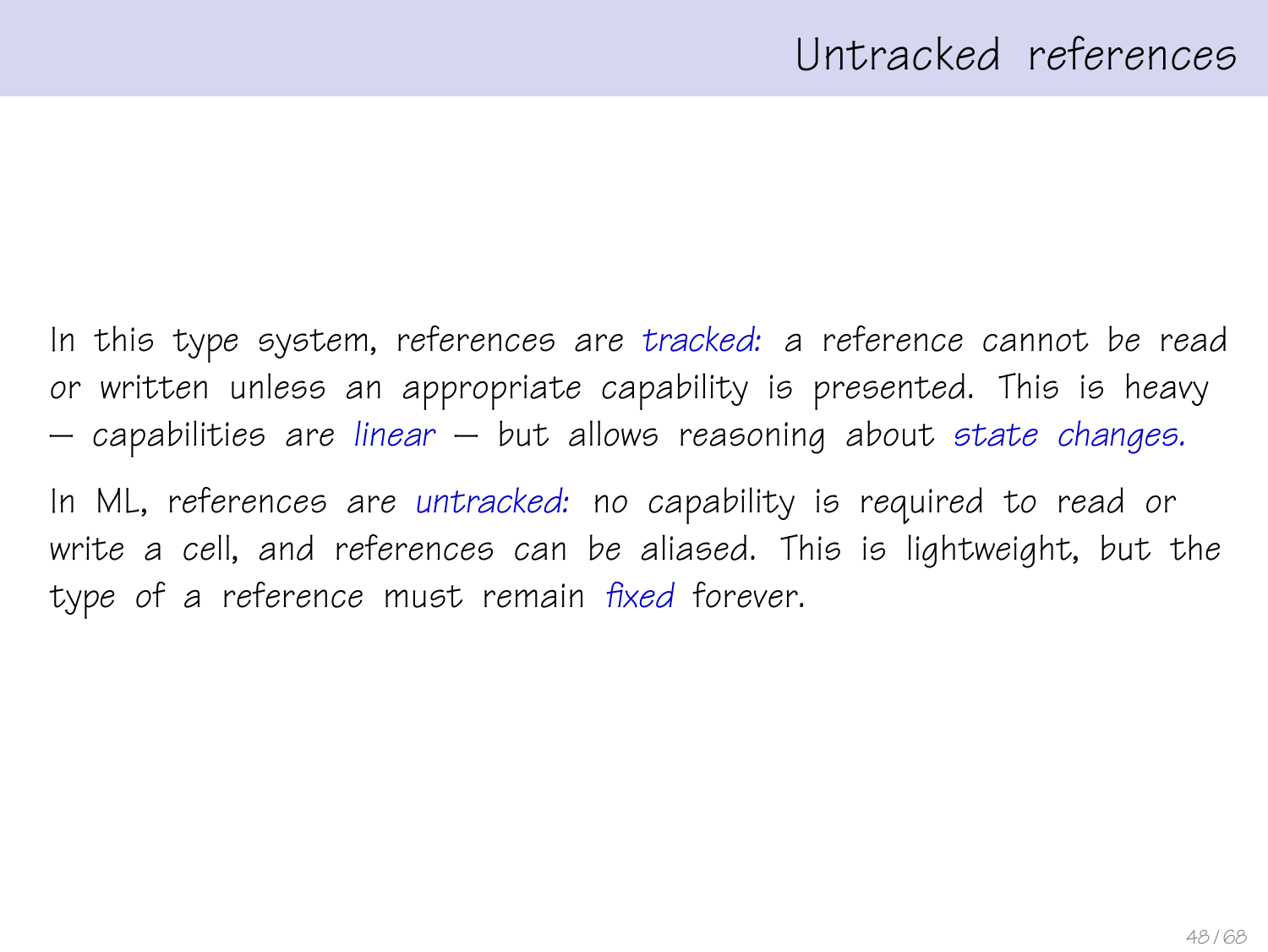Tracked and untracked references have different qualities, so it seems desirable for a programming language to offer both.

But wouldn't that be redundant?

Yes. Type theorists will be happy to hear that, at least in principle, untracked references can be encoded in terms of tracked references and the anti-frame rule.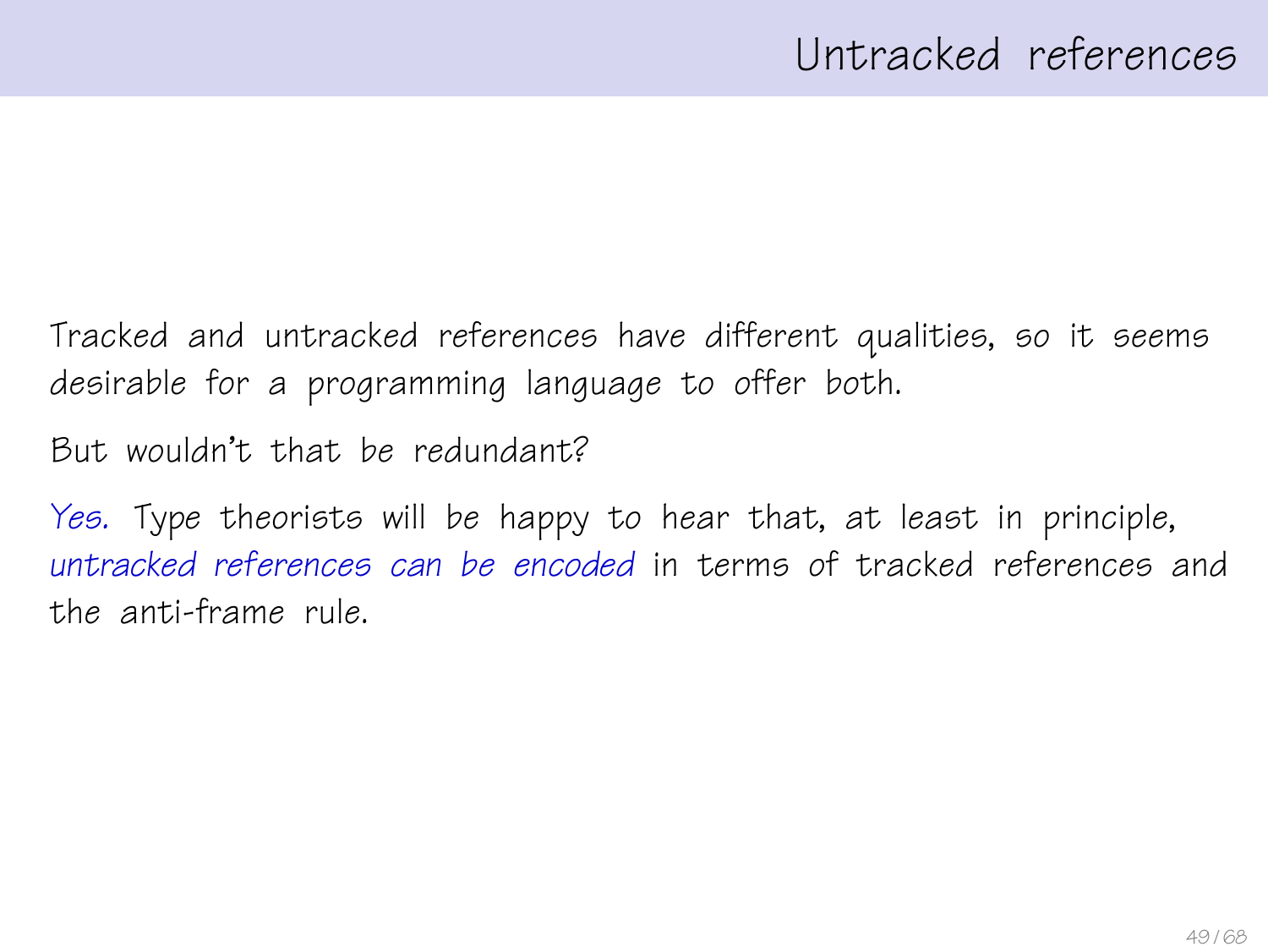The following two slides present the encoding.

For simplicity, the first slide shows integer references. The second slide presents the general case of references to an arbitrary value type α.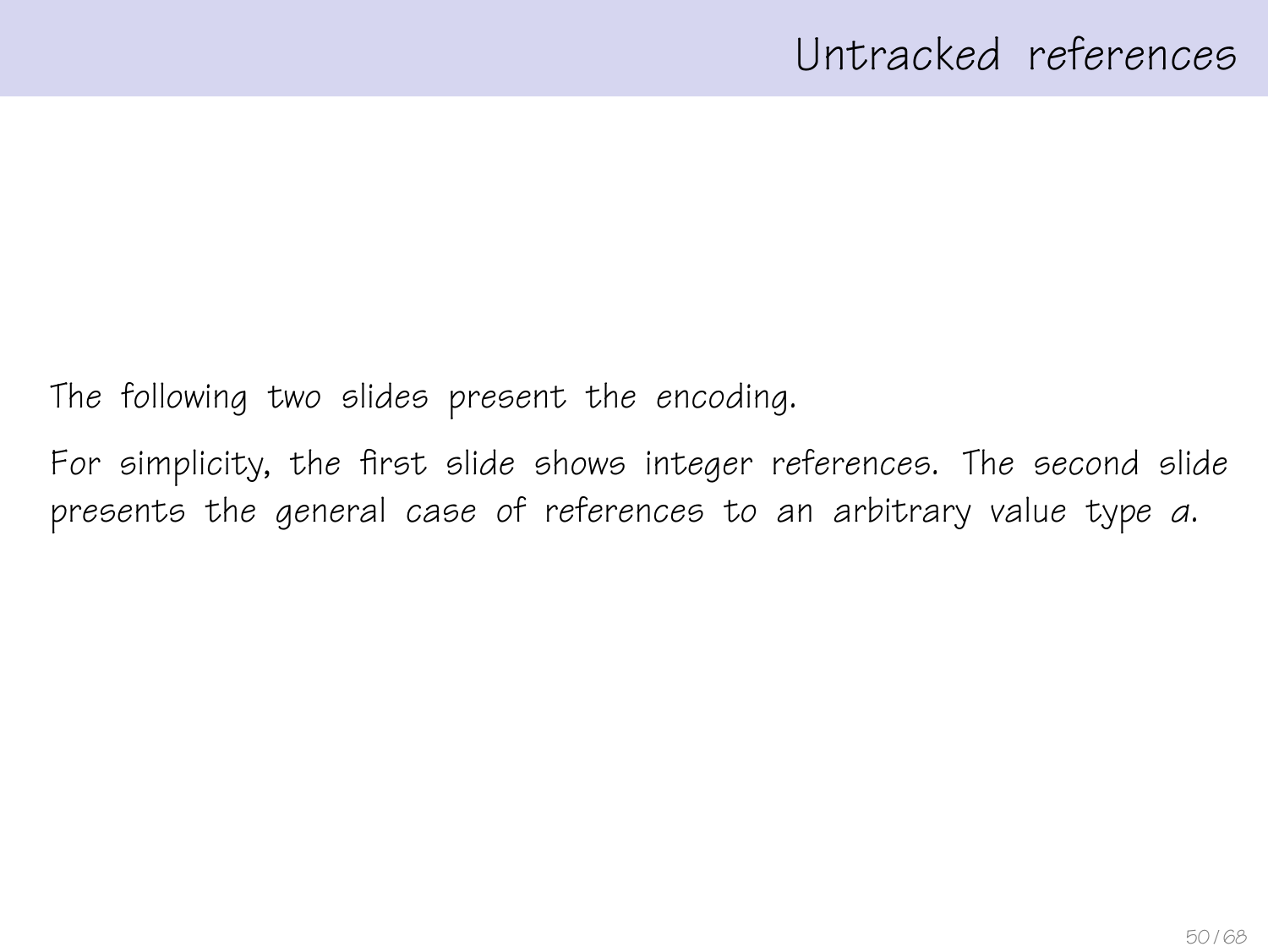## Untracked integer references

```
def type uref = - a non-linear type!
  (\text{unit} \rightarrow \text{int}) \times (\text{int} \rightarrow \text{unit})let mkuref \cdot int \rightarrow uref =\lambda(v : \text{int}).let \rho, (r : [\rho]) = ref \vee in – got \{\rho: ref \in \mathbb{R}\}\)hide R = \{ \rho: \text{ref int } \} outside of
  let uget : (R \wedge \text{unit}) \rightarrow (R \wedge \text{int}) =λ(). get r
  and uset : (R \wedge int) \rightarrow (R \wedge unit) =\lambda(v : \text{int}). set (r, v)in (uget, uset) – this pair has type uref ⊗ R
                                                       – to the outside, uref
```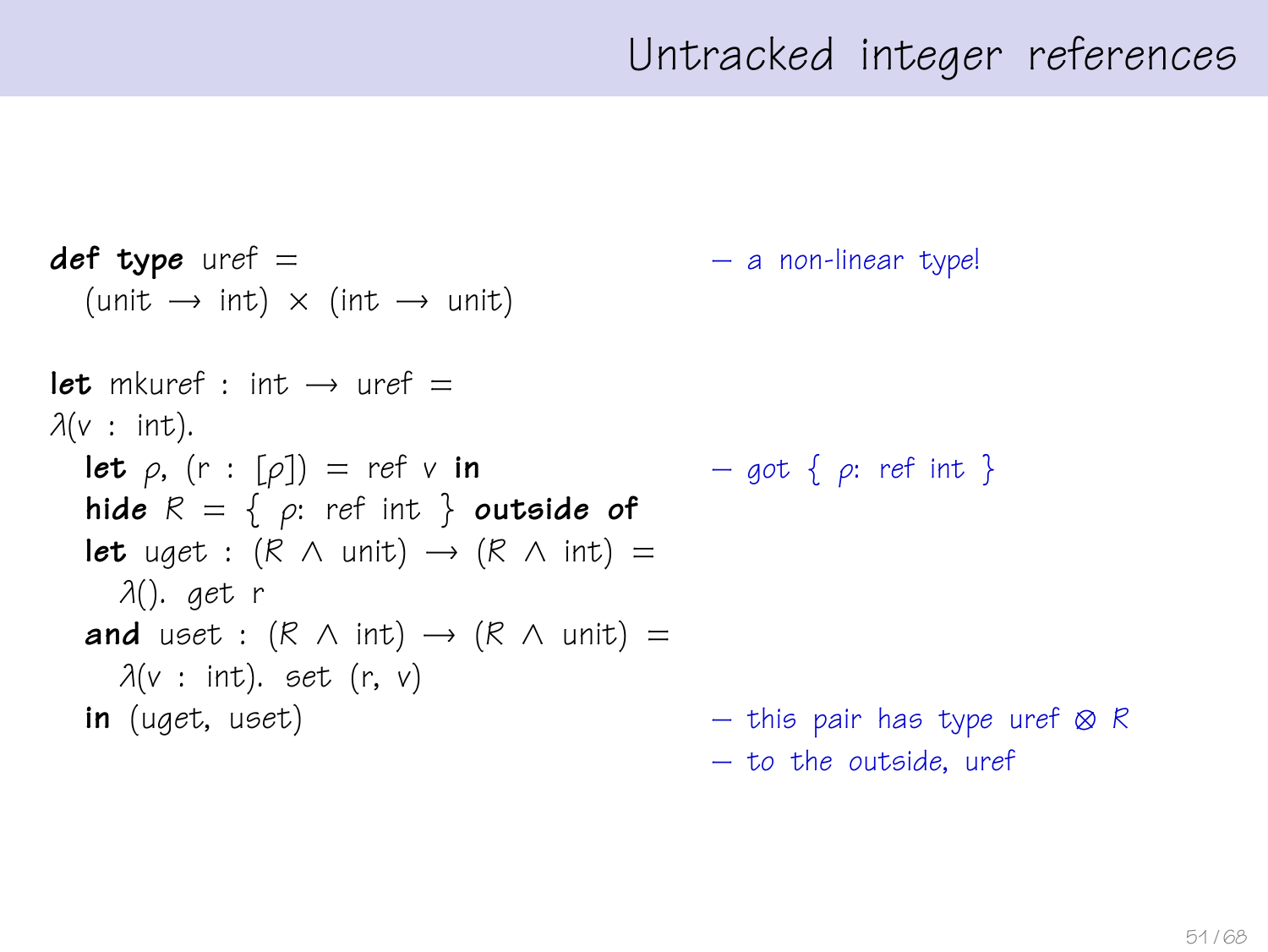## Generic untracked references

 $def\ type\ uref\ a =$  – parameterize over a  $(unit \rightarrow a) \times (a \rightarrow unit)$ let mkuref :  $\forall a.a \rightarrow$  uref  $a =$  $\lambda(v : a)$ . **let**  $\rho$ ,  $(r : [\rho]) = ref v$  in  $- qot \{ \rho : ref a \}$ hide  $R = \{ \rho: \text{ref } a \} \otimes R$  outside of  $\qquad - \text{got } \{ \rho: \text{ref } a \} \otimes R$ **let** uget :  $(R \wedge \text{unit}) \rightarrow (R \wedge (a \otimes R)) = -$  that is, R λ(). get r – also { ρ: ref (α ⊗ R) } **and** uset :  $(R \wedge (a \otimes R)) \rightarrow (R \wedge \text{unit}) =$  $\lambda(v : a \otimes R)$ . set (r, v) **in** (uget, uset) – type: (uref a)  $\otimes$  R – to the outside, uref α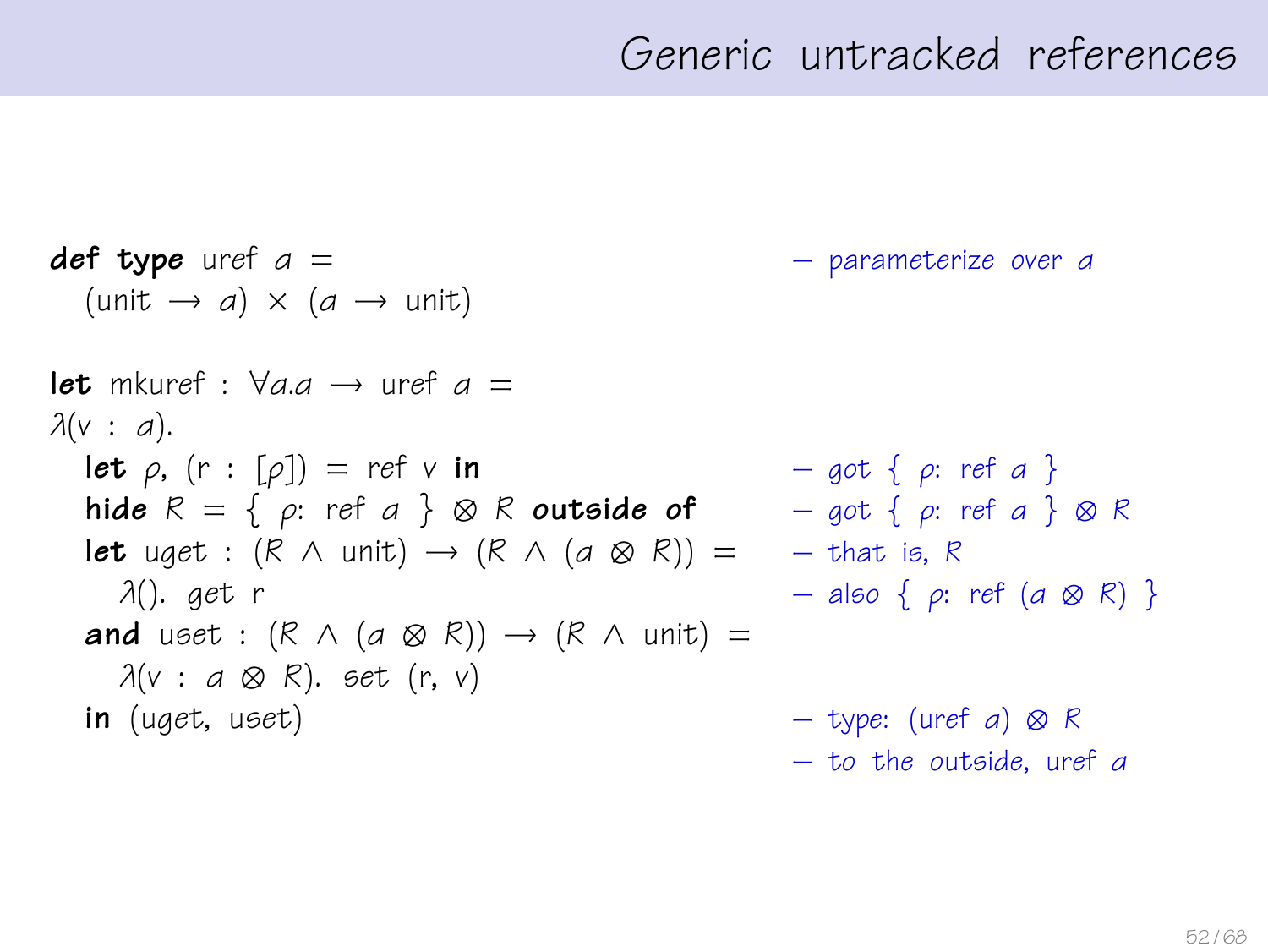I now define lazy thunks, which are built once and can be forced any number of times.

Thunks are untracked and can be freely aliased. Yet, the type system guarantees that each thunk is evaluated at most once.

A thunk contains a hidden reference to an internal state with three possible colors (unevaluated, being evaluated, evaluated). Any attempt to ignore the dangers of re-entrancy and use only two colors would be ill-typed, by virtue of the anti-frame rule.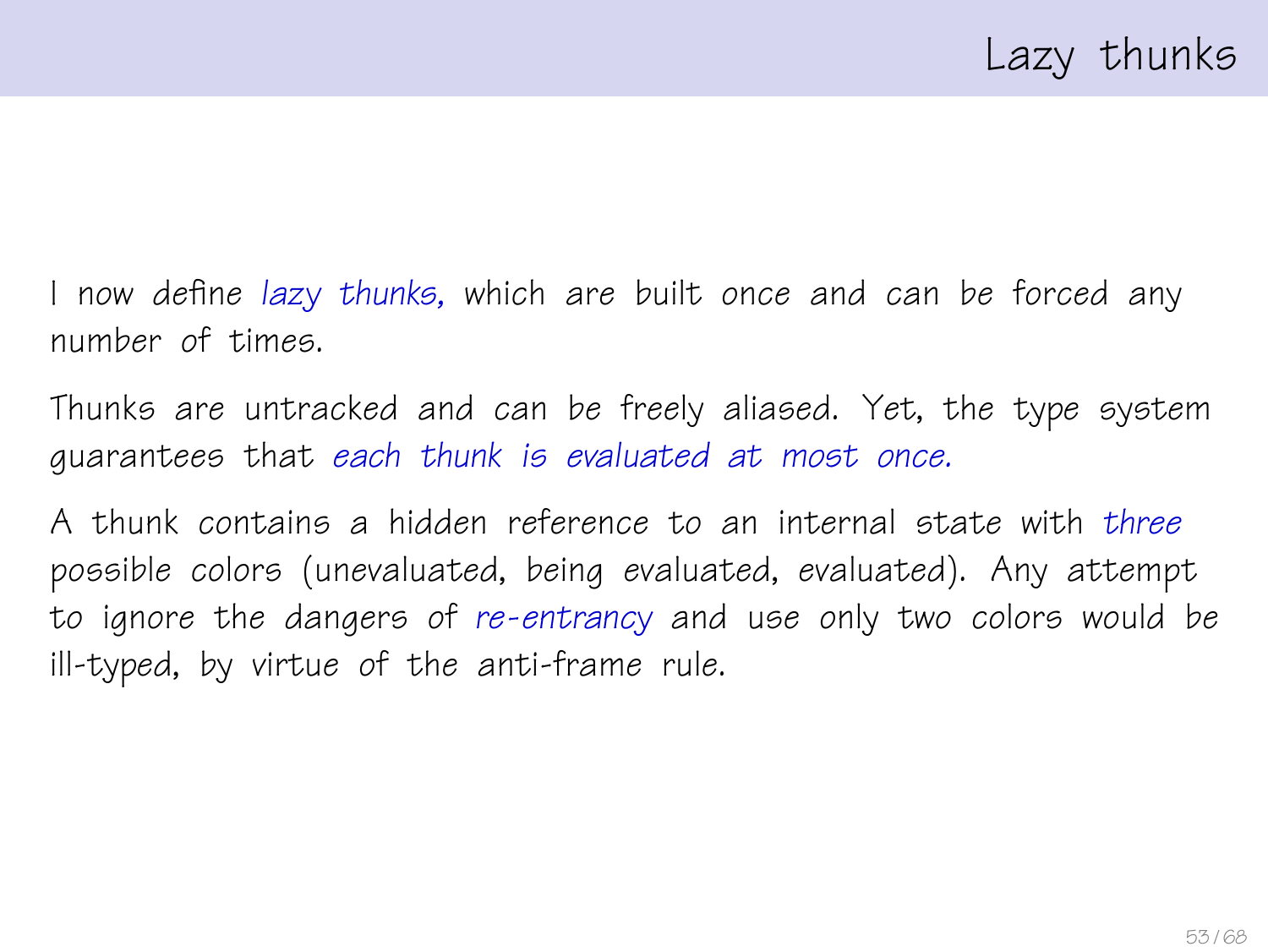## Lazy thunks – part 1

def type thunk  $a =$ unit  $\rightarrow$  a **def type** state  $y = a$  =  $-$  internal state: W (v  $\wedge$  unit) + G unit + B a – white/grey/black **let** mkthunk :  $\forall$ γ*a*.(γ  $\land$  ((γ  $\land$  unit)  $\rightarrow$  *a*))  $\rightarrow$  thunk *a* =  $\lambda(f : (y \wedge \text{unit}) \rightarrow a).$  – got y **let**  $\rho$ ,  $(r : [\rho]) = ref(W())$  in – got  $\{\rho: ref (state \gamma \alpha)\}\$ hide  $R = \{ \rho: \text{ref } (\text{state } \gamma \text{ a}) \} \otimes R$  outside of  $-$  got R  $\cdot$  – f:  $((\gamma \wedge \text{unit}) \rightarrow a) \otimes R$  $-$  f: (R ∧ (γ ⊗ R) ∧ unit) → (R ∧ (a ⊗ R))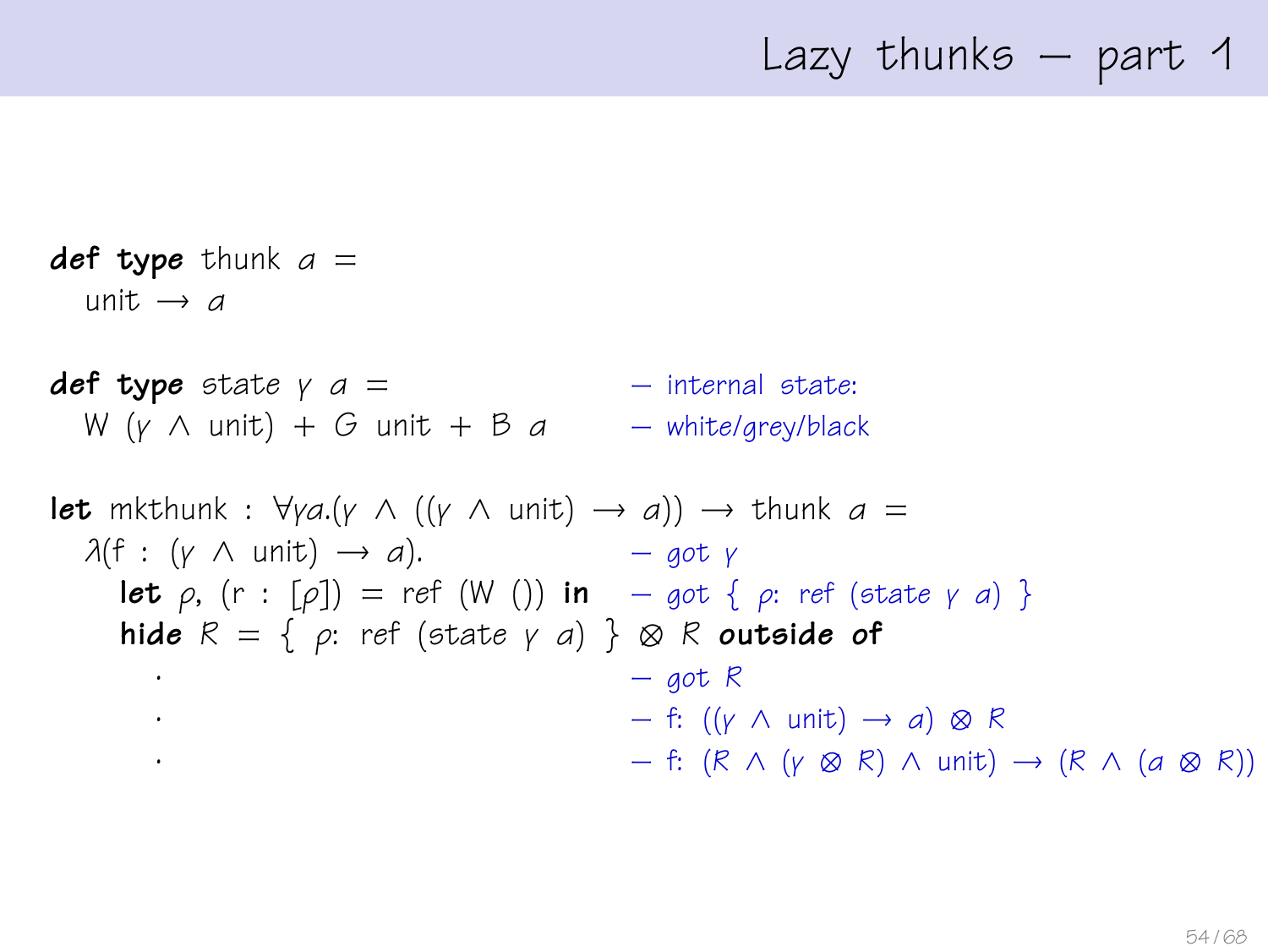# Lazy thunks – part 2

**let** force: 
$$
(R \wedge \text{unit}) \rightarrow (R \wedge a \otimes R) =
$$

\n $\lambda()$ .

\n**case** get  $r \circ f$ 

\n $\begin{array}{rcl}\n & - & \text{state } \gamma & a = W \ (\gamma \wedge \text{unit}) + G \text{ unit} + B \ a \\
& - & \text{got } R = \{ \rho : \text{ref } (\text{state } \gamma & a) \} \otimes R \\
& W \ (\text{)} \rightarrow & - & \text{got } \{ \rho : \text{ref } (W \text{ unit} + G \perp + B \perp) \} \land (\gamma \otimes R) \\
& = & \text{got } R \land (\gamma \otimes R) \\
& \text{let } v : (a \otimes R) = f() \text{ in } - & \text{got } R; (\gamma \otimes R) \text{ was consumed by } f \\
& & & - & \text{got } R \\
& & & & & \\
S \ (\text{G } () \rightarrow \text{fail}) & - & \text{without } \gamma \otimes R, \text{ invoking } f \text{ is forbidden} \\
& & & & & \\
\text{In force} & & & & - & \text{force: (thunk } a) \otimes R \\
& & & & & & \\
\text{To the outside, thunk } a\n \end{array}$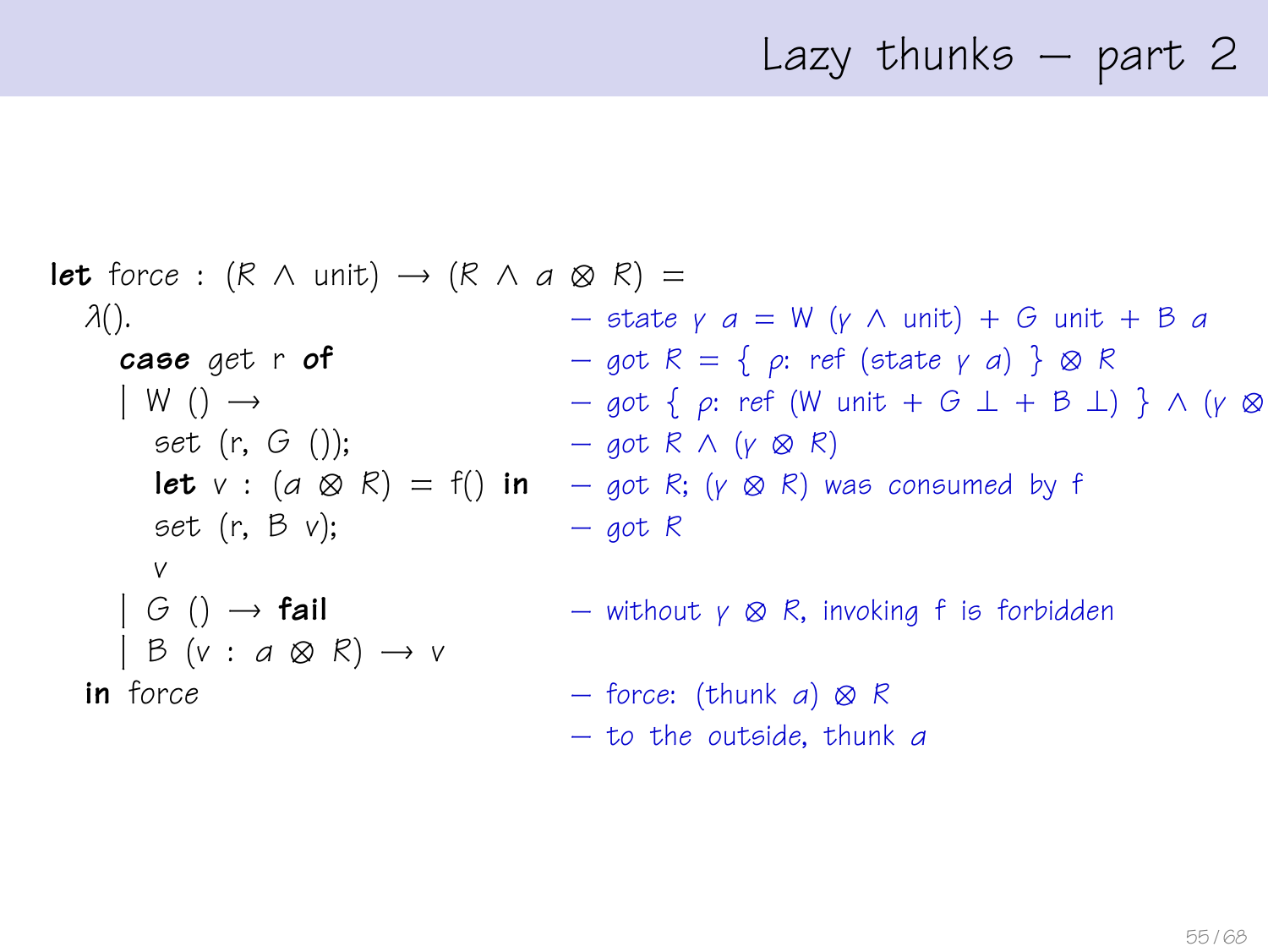The fixed point combinator ties a knot in the store in the style of Landin.

It is perhaps not very surprising, but illustrates:

- a use of the anti-frame rule at order 3;
- a delayed initialization, via a strong update;
- a hidden invariant that does not hold upon entry, but does hold upon exit, of the **hide** construct.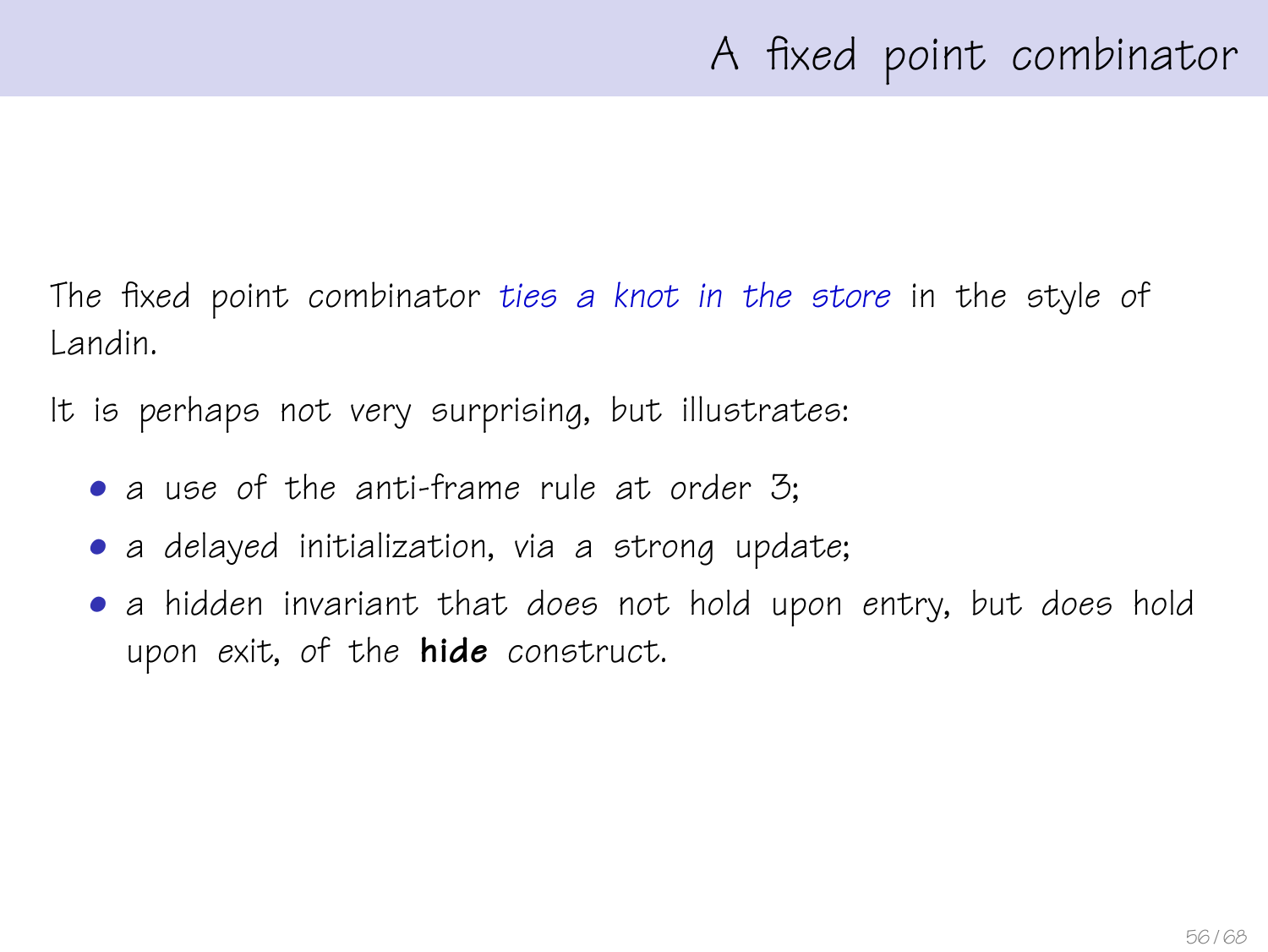## A fixed point combinator

let fix : 
$$
\forall a_1a_2.\left(\left(a_1 \rightarrow a_2\right) \rightarrow \left(a_1 \rightarrow a_2\right)\right) \rightarrow a_1 \rightarrow a_2 =
$$
  
\n $\lambda(f : (a_1 \rightarrow a_2) \rightarrow (a_1 \rightarrow a_2)).$   
\nlet  $\rho$ , (r : [p]) = ref () in – got {  $\rho$ : ref unit }  
\nhide R = {  $\rho$ : ref  $(a_1 \rightarrow a_2)$  }  $\otimes$  R outside of  
\n-- haven't got R yet  
\nlet g :  $(a_1 \rightarrow a_2) \otimes R = -g$  invokes!r  
\n $\lambda(x : a_1 \otimes R)$ . get r x – within g, got R  
\nin let h :  $(a_1 \rightarrow a_2) \otimes R = -h$  invokes f, routing recursive calls to g  
\n $\lambda(x : a_1 \otimes R)$ . f g x – f:  $((a_1 \rightarrow a_2) \rightarrow (a_1 \rightarrow a_2)) \otimes R$   
\nin set (r, h); – a strong update establishes R  
\n– got R now, as required by anti-frame  
\n– h:  $(a_1 \rightarrow a_2) \otimes R$   
\n– to the outside,  $a_1 \rightarrow a_2$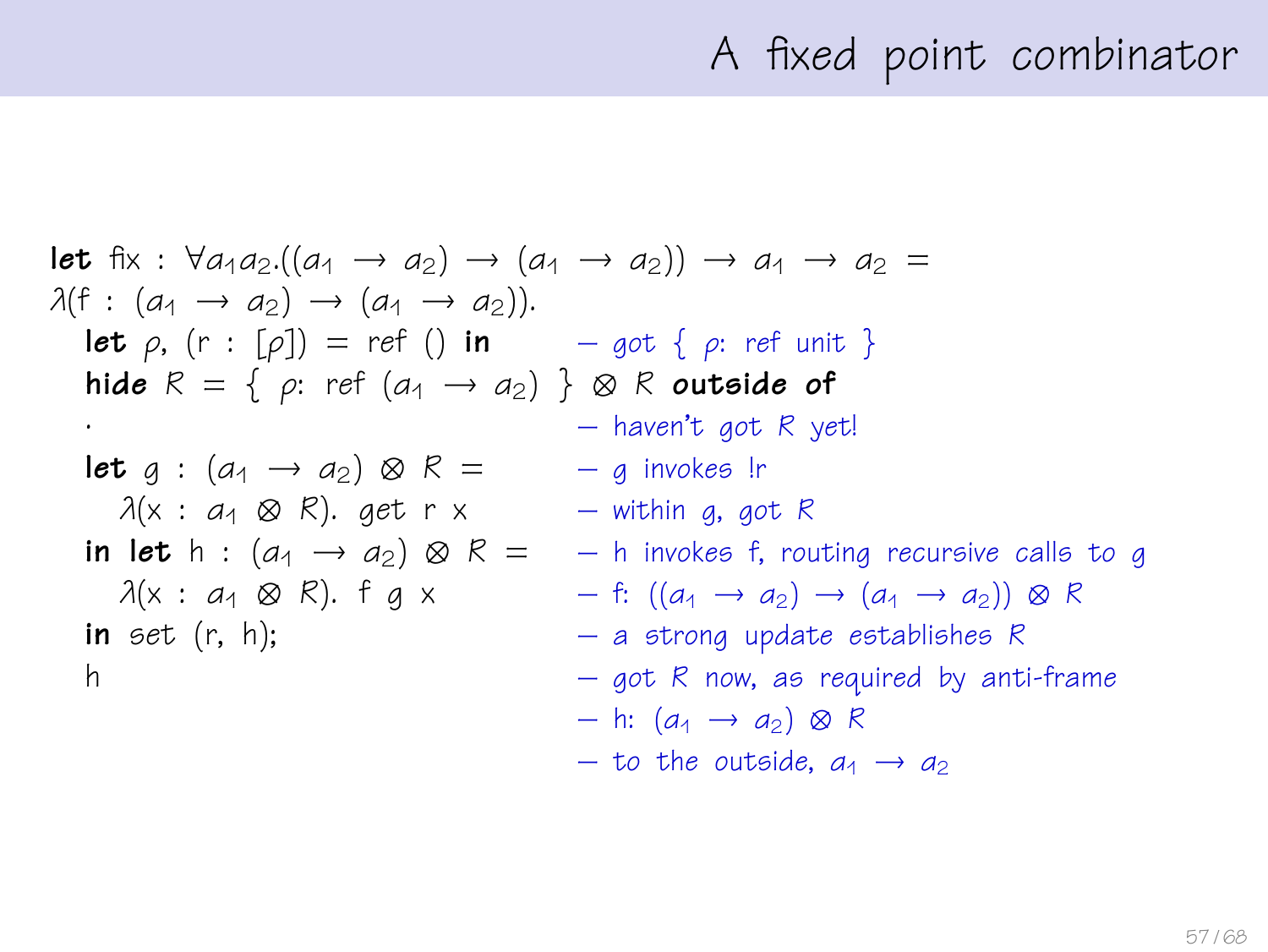### <span id="page-57-0"></span>Contents

#### • [Introduction](#page-1-0)

- **•** [Basics of the type system](#page-11-0)
- [A higher-order anti-frame rule](#page-22-0)
- **•** [Applications](#page-45-0)
- **•** [Conclusion](#page-57-0)
- **•** [Bibliography](#page-65-0)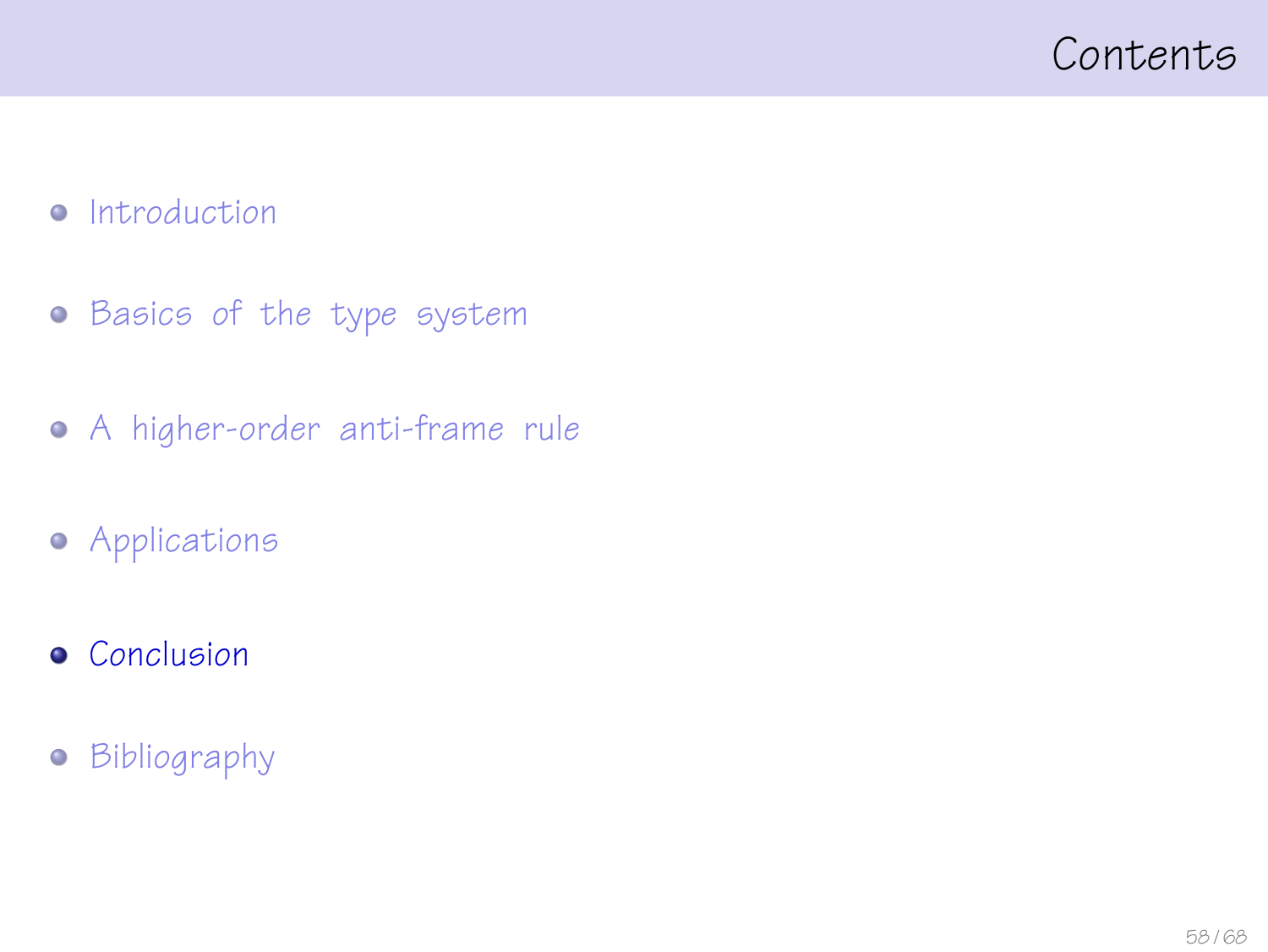In summary, a couple of key ideas are:

- a practical rule for hiding state must be in direct style;
- it is safe for a piece of hidden state to be untracked, as long as its invariant holds at every interaction between Term and Context.

There are more details in the paper [\[Pottier, 2008\]](#page-67-0).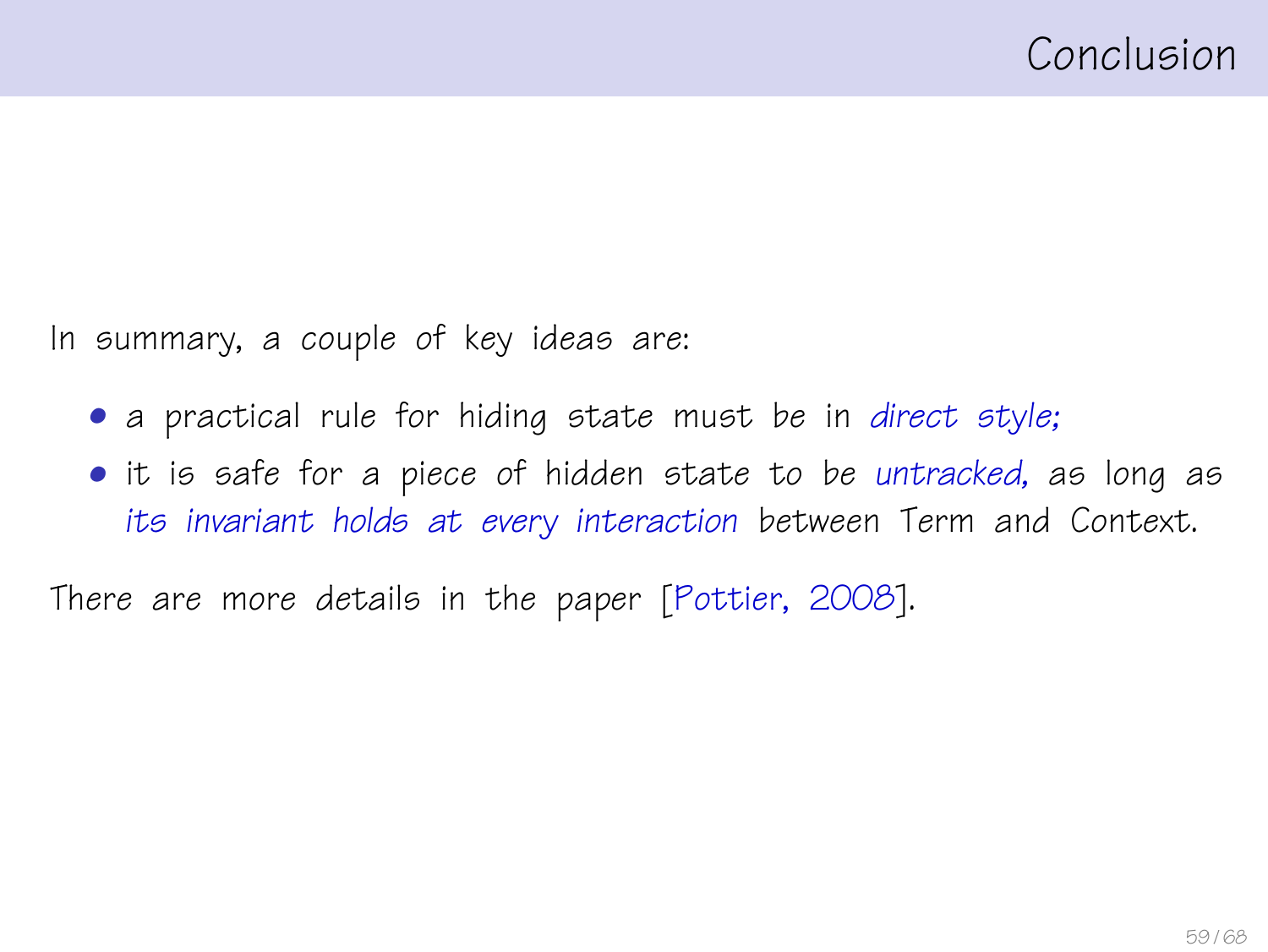Here are a few directions for future research:

- formally relate frame and anti-frame via a CPS transform;
- extend the functional interpretation developed with Charguéraud in the absence of anti-frame.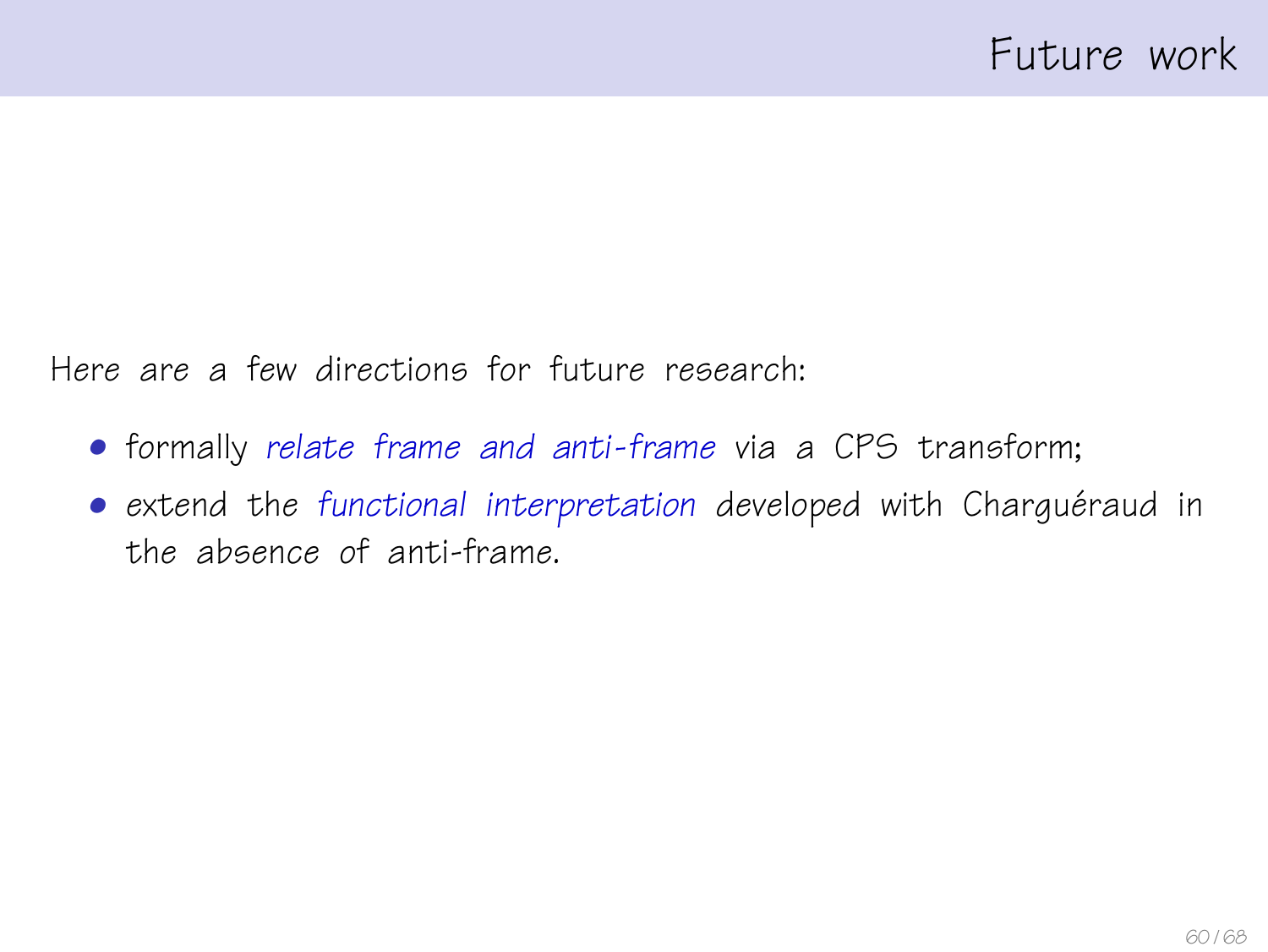# Appendix: typing rules for values

| var                                           | unit                                                          | inj                                                                                   | prim                     |
|-----------------------------------------------|---------------------------------------------------------------|---------------------------------------------------------------------------------------|--------------------------|
| $(x:\tau) \in \Gamma$                         |                                                               | $\Gamma \vdash v : \tau_i$                                                            | p:U                      |
| $\Gamma \vdash x : \tau$                      | $\Gamma \vdash () :$ unit                                     | $\Gamma$ + (inj <sup>i</sup> v) : ( $\tau_1$ + $\tau_2$ )                             | $\Gamma \vdash p : \tau$ |
|                                               |                                                               | fun                                                                                   |                          |
| pair                                          |                                                               | $(\Gamma, x : \tau); C \vdash t : \sigma$                                             |                          |
|                                               | $\Gamma \vdash v_1 : \tau_1 \quad \Gamma \vdash v_2 : \tau_2$ | $\bar{\rho}$ # Г, $\sigma$                                                            |                          |
| $\Gamma \vdash (v_1, v_2) : (v_1 \times v_2)$ |                                                               | $\Gamma \vdash (\lambda x. t) : (\exists \bar{\rho}.(C \wedge t)) \rightarrow \sigma$ |                          |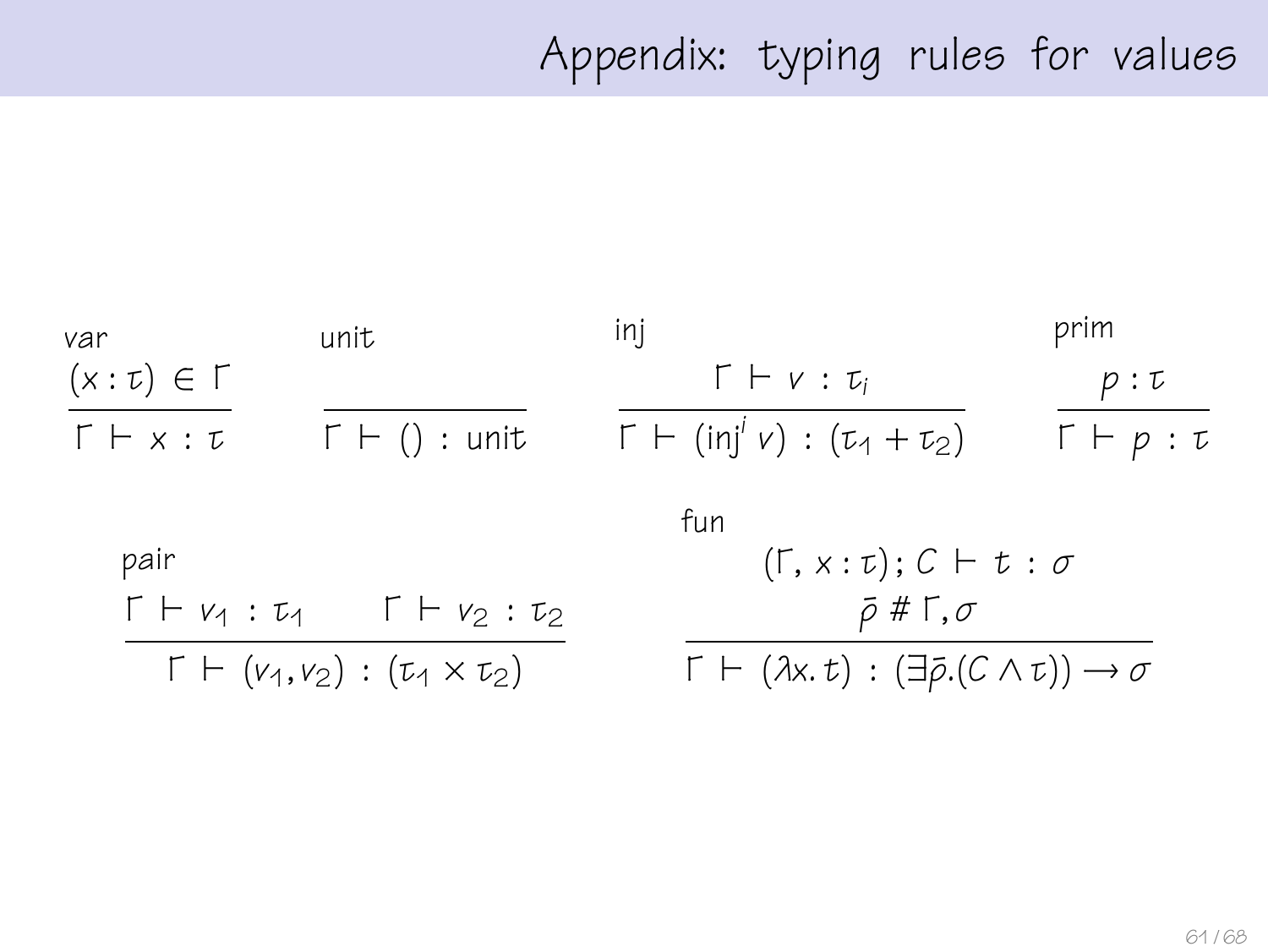# Appendix: typing rules for terms

|                                                      | арр                                               | sub-left                             | sub-right                          |
|------------------------------------------------------|---------------------------------------------------|--------------------------------------|------------------------------------|
| val                                                  | $\Gamma \vdash v : \sigma_1 \rightarrow \sigma_2$ | $\Gamma$ ; $C_2$ $\vdash t : \sigma$ | $\Gamma$ ; $C \vdash t : \sigma_1$ |
| $\Gamma \vdash v : \tau$                             | $\Gamma$ ; $C \vdash t : \sigma_1$                | $C_1 \leq C_2$                       | $\sigma_1 \leq \sigma_2$           |
| $\Gamma: \mathcal{C} \vdash v: \mathcal{C} \wedge v$ | $\Gamma$ ; $C \vdash (v t) : \sigma_2$            | $\Gamma$ ; $C_1 \vdash t : \sigma$   | $\Gamma$ ; $C \vdash t : \sigma_2$ |

| $\exists \rho$ -elim                                   | frame                                                            |
|--------------------------------------------------------|------------------------------------------------------------------|
| $\Gamma; C \vdash t : \sigma$ $\rho \# \Gamma, \sigma$ | $\Gamma: \mathcal{C}_2 \vdash t : \sigma$                        |
| $\Gamma$ ; ( $\exists \rho$ .C) $\vdash t : \sigma$    | $\Gamma$ ; $(C_1 \wedge C_2)$ $\vdash t$ : $(C_1 \wedge \sigma)$ |

$$
\text{anti-frame}\atop \Gamma \otimes C_1; C_2 \otimes C_1 \vdash t: C_1 \wedge (\sigma \otimes C_1) \Gamma; C_2 \vdash t: \sigma
$$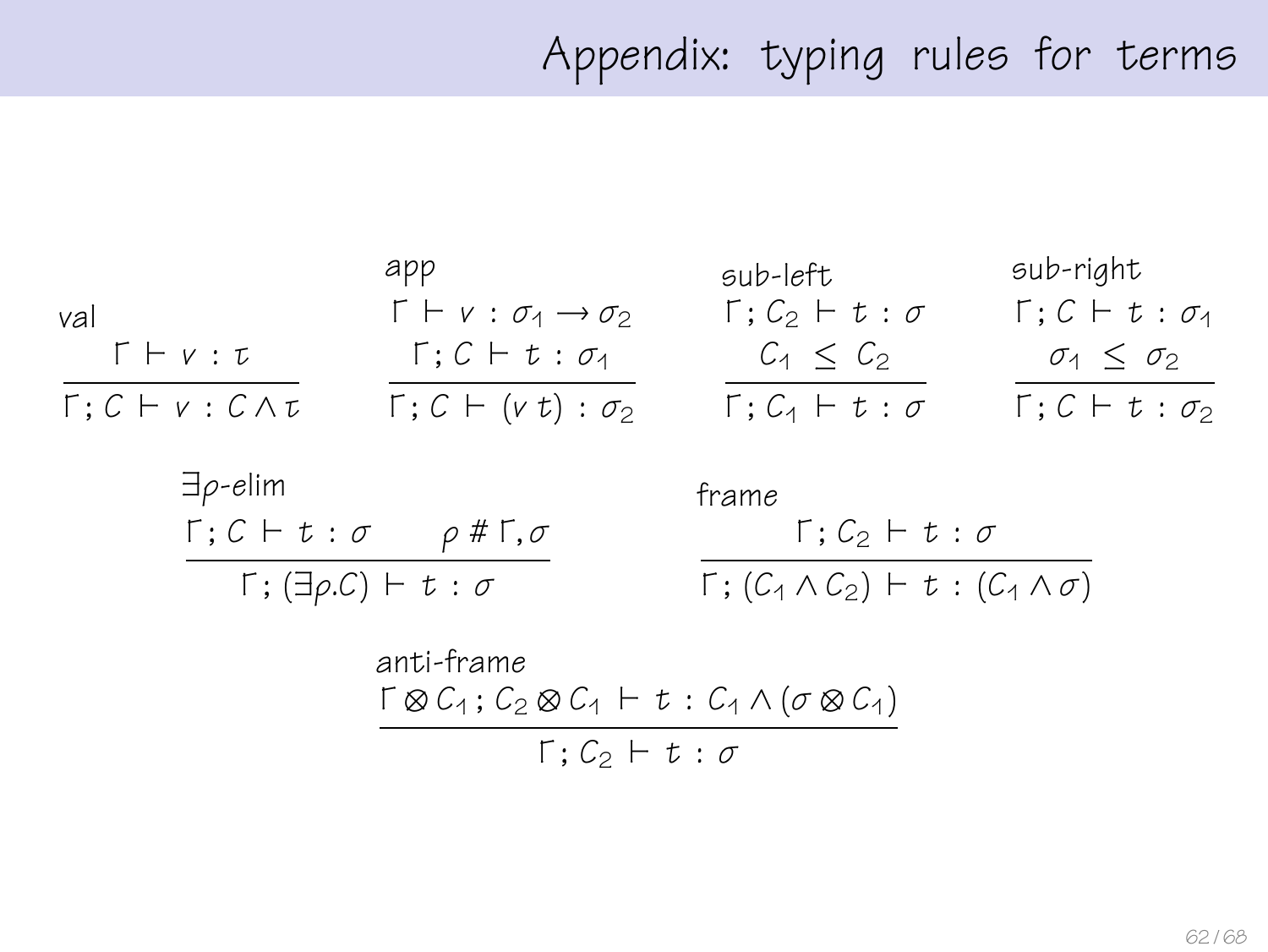## Appendix: some subtyping rules

func :  $\tau \equiv \exists \rho . \{\rho : \tau\} [\rho]$ free :  $C < \emptyset$ embed-rgn :  $\{\rho_1 : \exists \rho_2 \theta\} \equiv \exists \rho_2 \cdot \{\rho_1 : \theta\}$ embed-cap :  $\{\rho_1 : C \wedge \theta\} \equiv C \wedge \{\rho_1 : \theta\}$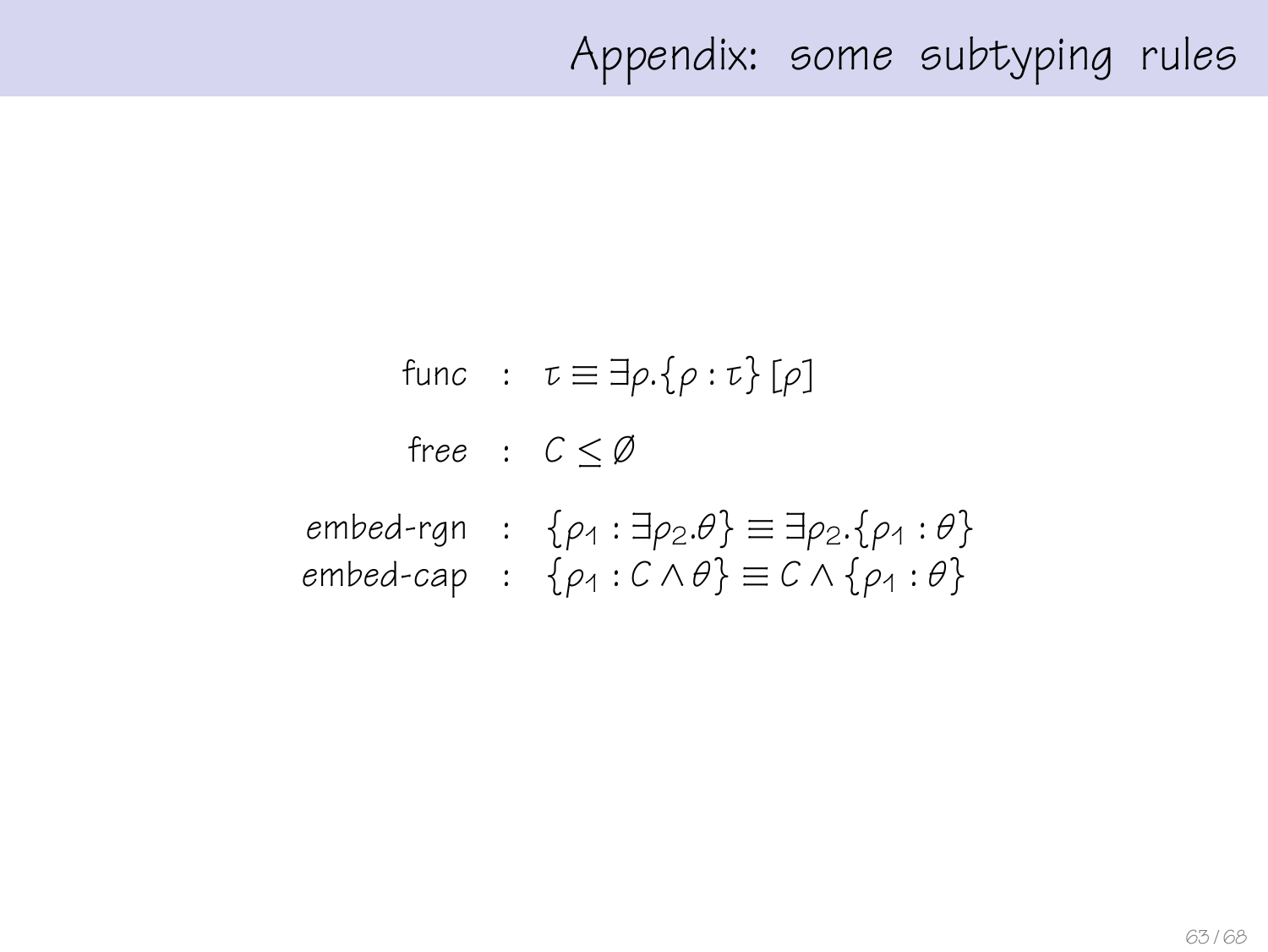# Appendix: pairs

# proj $1$  :  $\{\rho : \tau_1 \times \theta_2\}$  [ $\rho$ ]  $\rightarrow \{\rho : \tau_1 \times \theta_2\}$   $\tau_1$ focus-pair<sup>1</sup> :  $\{\rho : \theta_1 \times \theta_2\} \equiv \exists \rho_1.\{\rho : [\rho_1] \times \theta_2\} \{\rho_1 : \theta_1\}$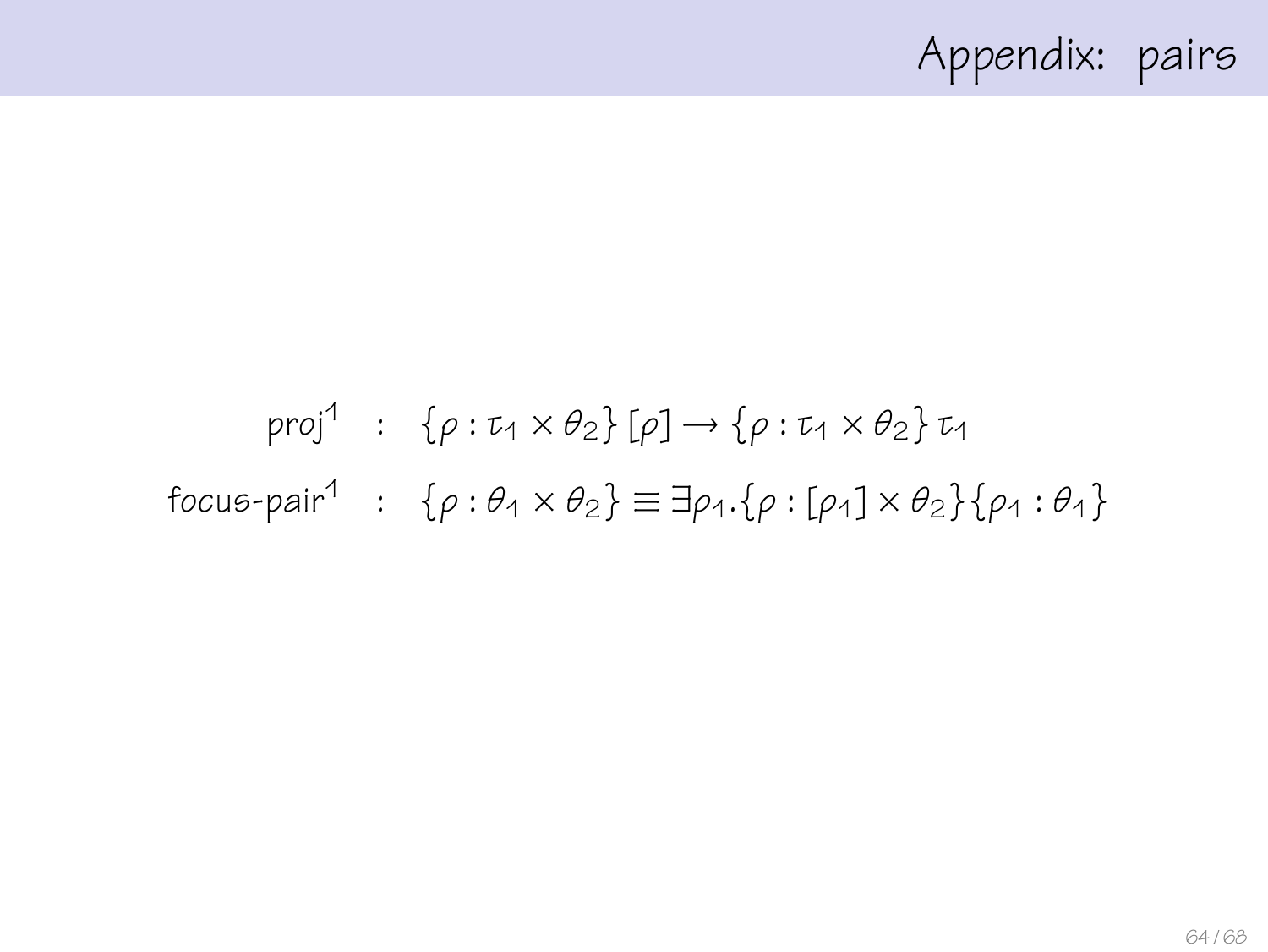# Appendix: sums

case : 
$$
\{\rho : \theta_1 + \theta_2\}
$$
 ([p]  
\n $\times$  (( $\exists \rho_1 \cdot \{\rho : [\rho_1] + \bot\}$  { $\rho_1 : \theta_1\}$  [ $\rho_1$ ])  $\rightarrow \sigma$ )  
\n $\times$  (( $\exists \rho_2 \cdot \{\rho : \bot + [\rho_2]\}$  { $\{\rho_2 : \theta_2\}$  [ $\rho_2$ ])  $\rightarrow \sigma$ ))  $\rightarrow \sigma$   
\nsub-sum<sup>1</sup> : { $\rho : \theta_1 + \bot\}$   $\leq \{\rho : \theta_1 + \theta_2\}$   
\nfocus-sum<sup>1</sup> : { $\rho : \theta_1 + \bot\}$   $\equiv \exists \rho_1 \cdot \{\rho : [\rho_1] + \bot\}$  { $\rho_1 : \theta_1$ }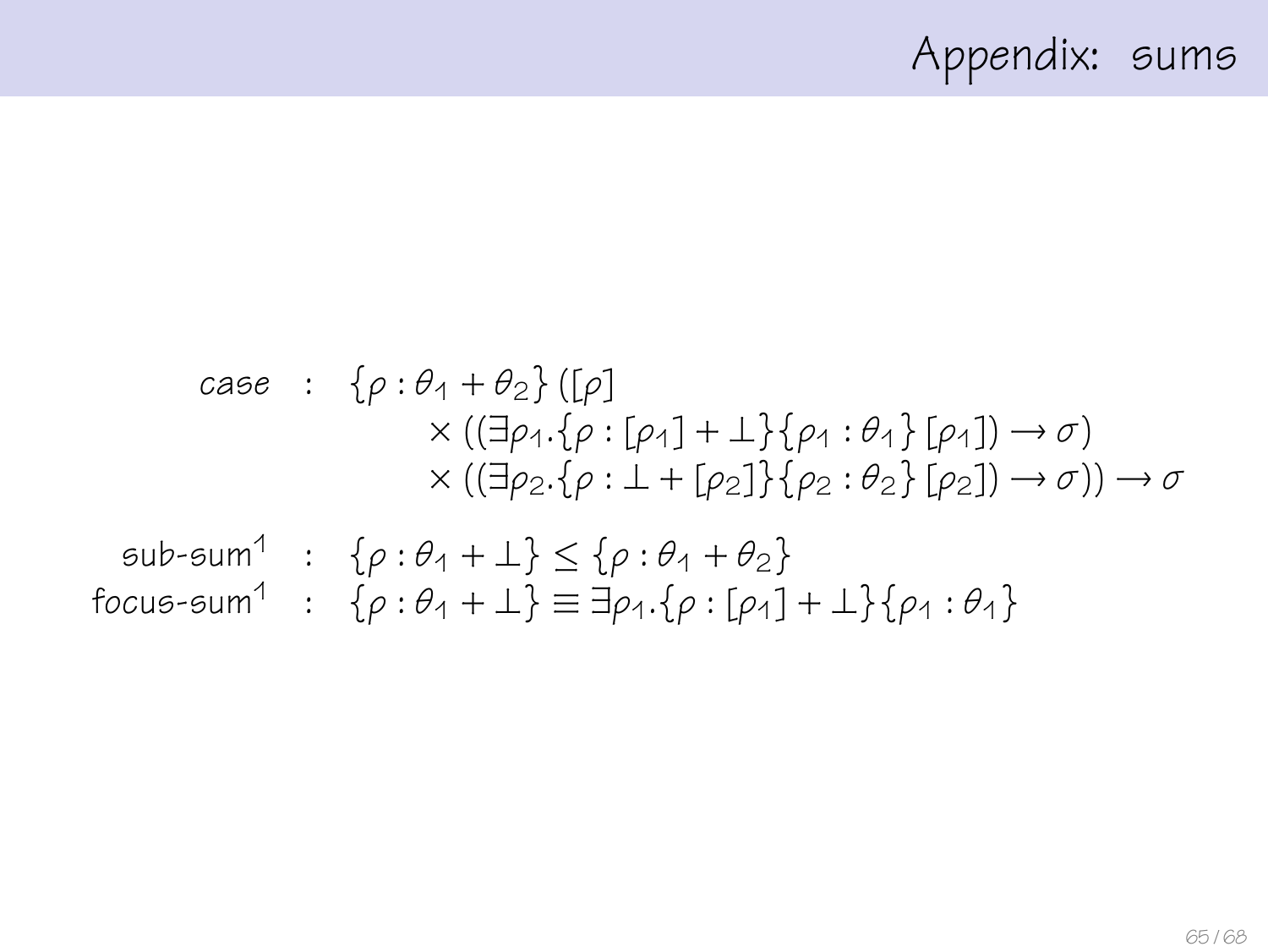### <span id="page-65-0"></span>Contents

#### • [Introduction](#page-1-0)

- **•** [Basics of the type system](#page-11-0)
- [A higher-order anti-frame rule](#page-22-0)
- **•** [Applications](#page-45-0)
- **•** [Conclusion](#page-57-0)
- **•** [Bibliography](#page-65-0)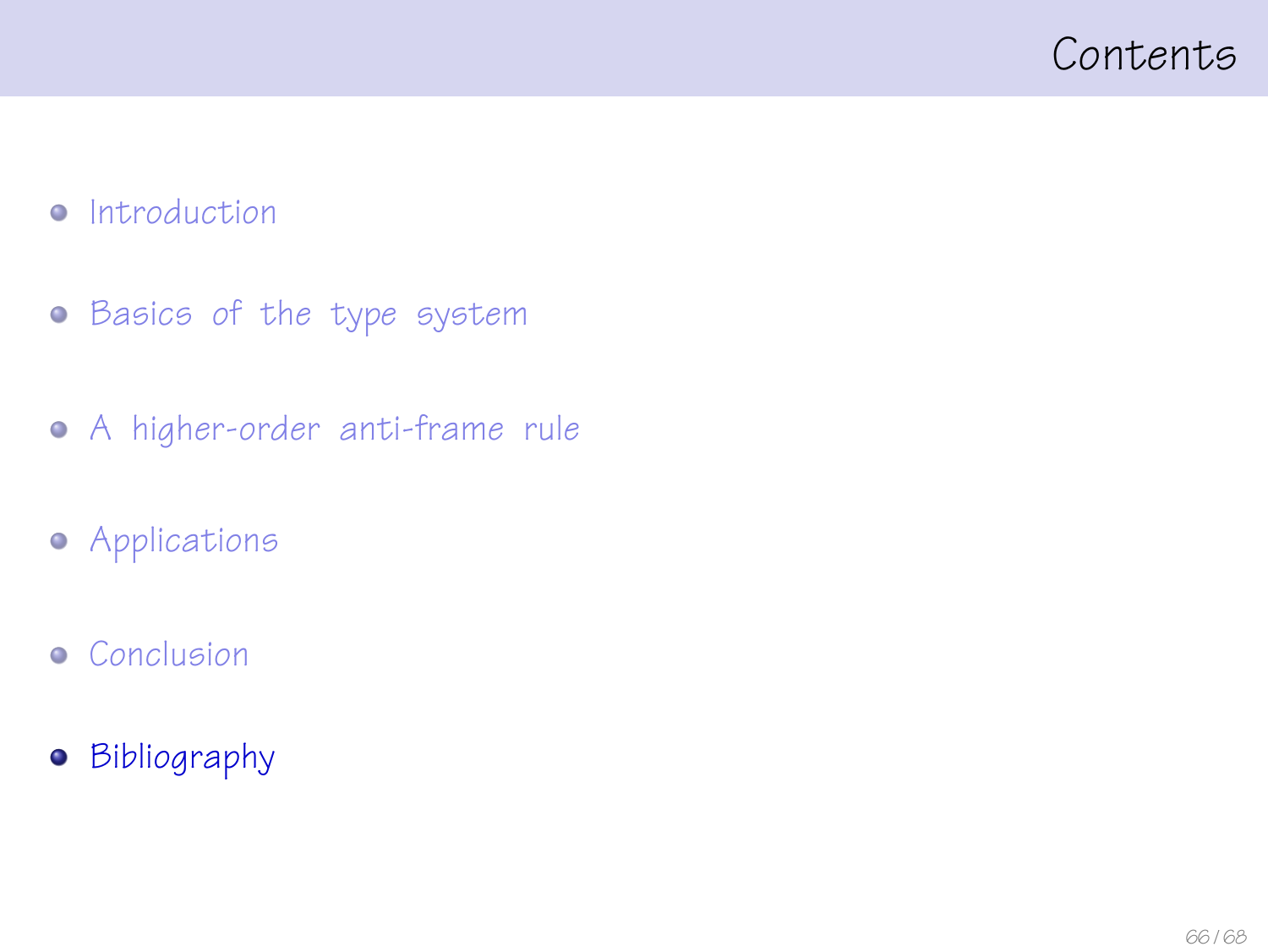# Bibliography I

(Most titles are clickable links to online versions.)

- <span id="page-66-1"></span>量 Birkedal, L., Torp-Smith, N., and Yang, H. 2006. [Semantics of separation-logic typing and higher-order frame rules](http://arxiv.org/pdf/cs.LO/0610081) [for Algol-like languages.](http://arxiv.org/pdf/cs.LO/0610081) Logical Methods in Computer Science 2, 5 (Nov.).
- 

<span id="page-66-2"></span>**Charguéraud, A. and Pottier, F. 2007.** [Functional translation of a calculus of capabilities.](http://cristal.inria.fr/~fpottier/publis/chargueraud-pottier-capabilities.pdf) Submitted.

<span id="page-66-0"></span>O'Hearn, P., Yang, H., and Reynolds, J. C. 2004. [Separation and information hiding.](http://www.dcs.qmul.ac.uk/~ohearn/papers/separation-and-hiding.pdf) In ACM Symposium on Principles of Programming Languages (POPL). 268–280.